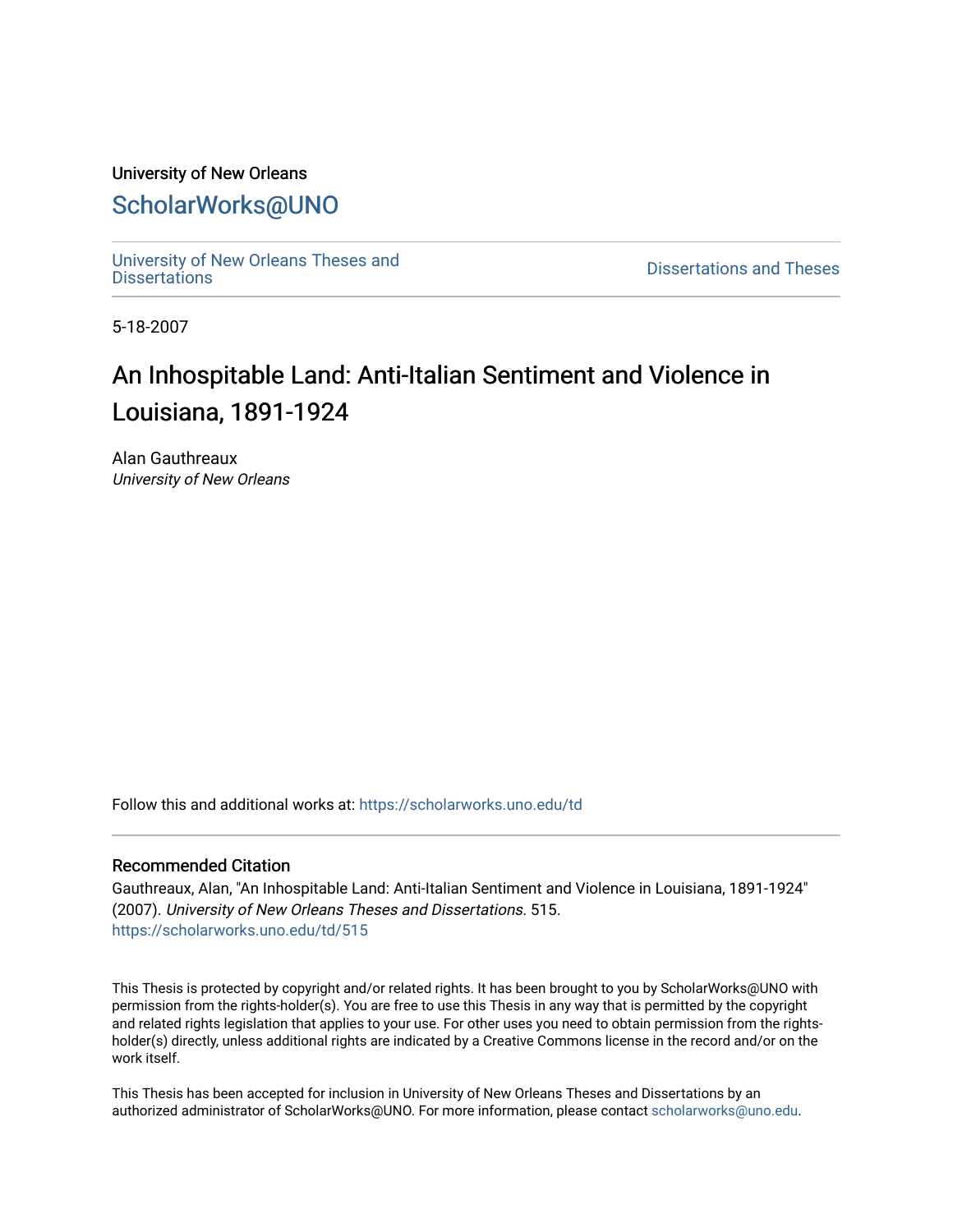An Inhospitable Land:Anti-Italian Sentiment and Violence in Louisiana, 1891-1924

A Thesis

Submitted to the Graduate Faculty of The University of New Orleans in partial fulfillment of the requirements for the degree of

> Master of Arts in History

> > by

Alan G. Gauthreaux

B.A., University of New Orleans, 1992

May, 2007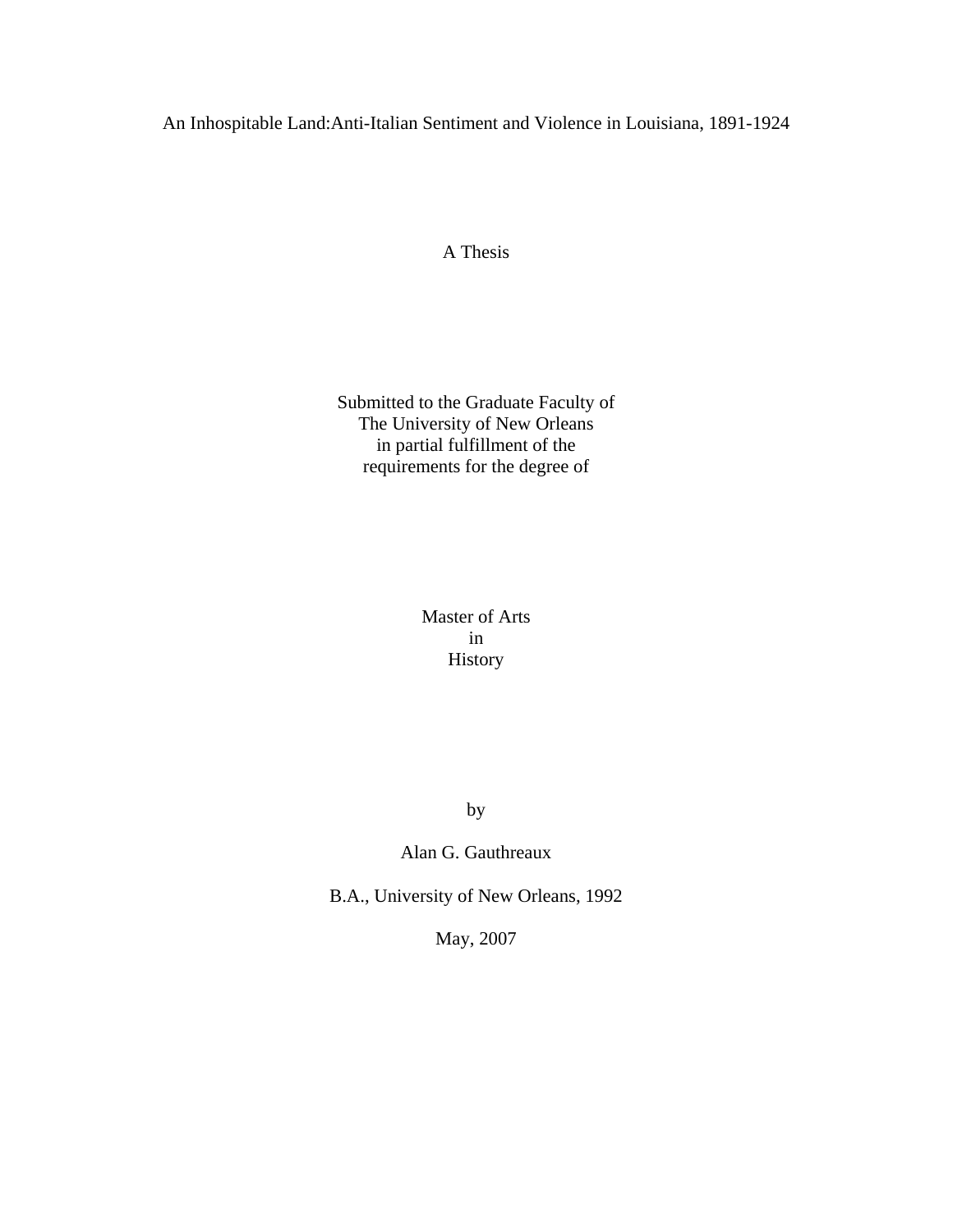**Copyright @ 2007**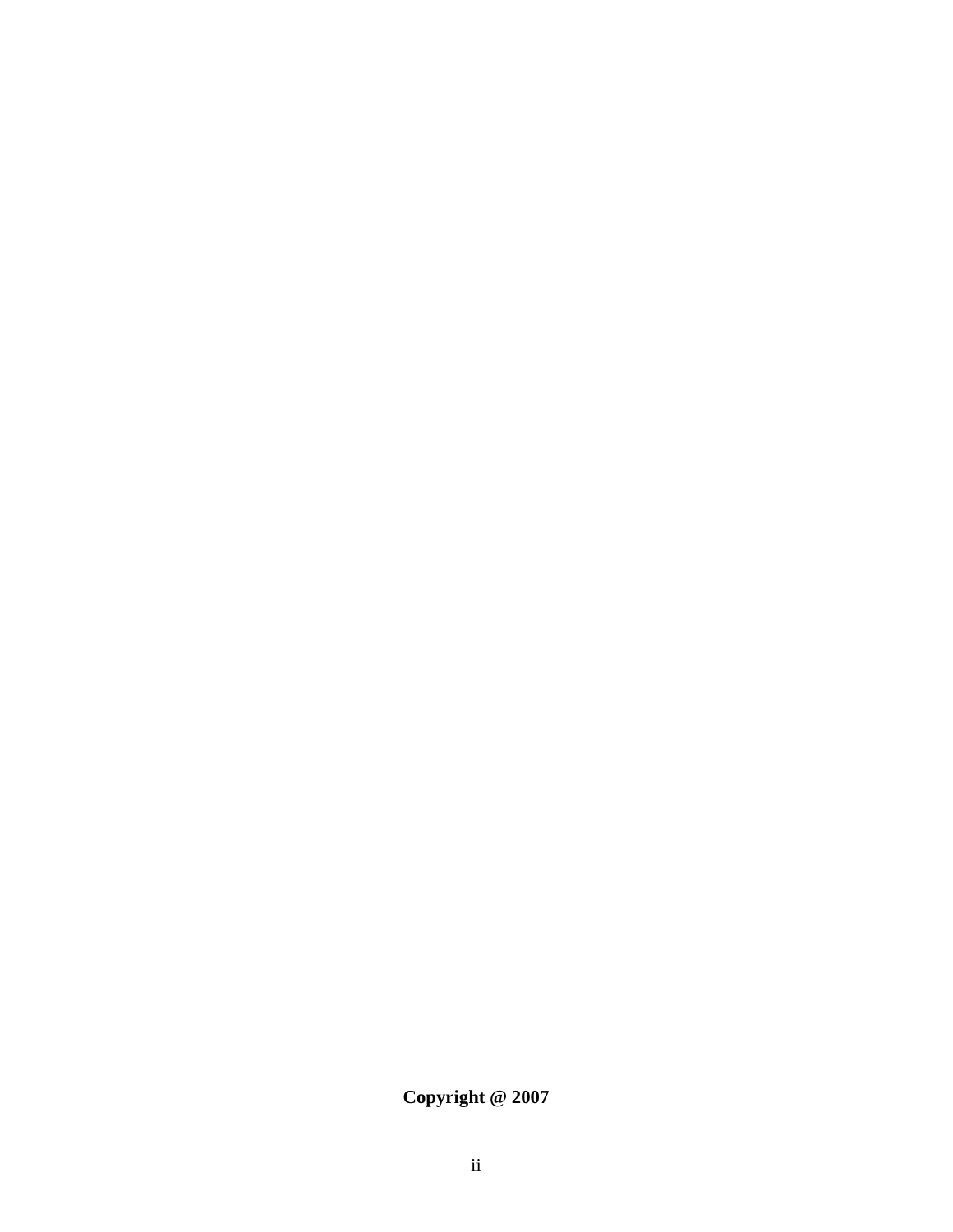#### ACKNOWLEDGEMENTS

 This work is dedicated to my parents Richard and Evelyn Gauthreaux, whom will always be remembered in my work; my wife Lisa, without whose support I never would have succeeded, and my daughter, Mia Adeline.

A few others helped me with the support and production of this work as well: Dr. Kenneth Gabrielse, professor of conducting and music at the New Orleans Baptist Theological Seminary, for encouragement to remain steadfast in maintaining academic goals; the administrative staff at Harry S. Truman Middle School, especially Principal Raymond Richard, who allowed me the sabbatical to finish this thesis and my masters' degree; Mr. Hank Bryson who convinced me to become an educator, sharing the love and knowledge I have for history; Drs. Joe Caldwell, Mary Mitchell, Raphael Cassimere, Jr., and Guenter Bischof who gave me the drive to become a competent and thorough historian; Mr. Chris Lewis, editor-in-chief of *Civil War Times Magazine*, whose encouragement and praise helped to publish my work; Ms. Silva Blake, Assistant Archivist at the Historic New Orleans Collection; Ms. Leah Huett and Ms. Judy Bolton at L.S.U. Libraries, Hill Memorial Library, Manuscript Section; the Microform Collection at Earl K. Long Library, University of New Orleans; the Louisiana Collection at the Jefferson Parish Public Library; Mr. Joseph Maselli of the Italian-American Heritage Foundation in New Orleans; and Ms. Irene Wainwright, Head Archivist at the Louisiana Collection housed at the New Orleans Public Library, Loyola Branch; and finally, Mr. Alvin A. LeBlanc, my maternal grandfather, whose love and sharing of history held wonder for me as a child, and continues to fascinate me to this day.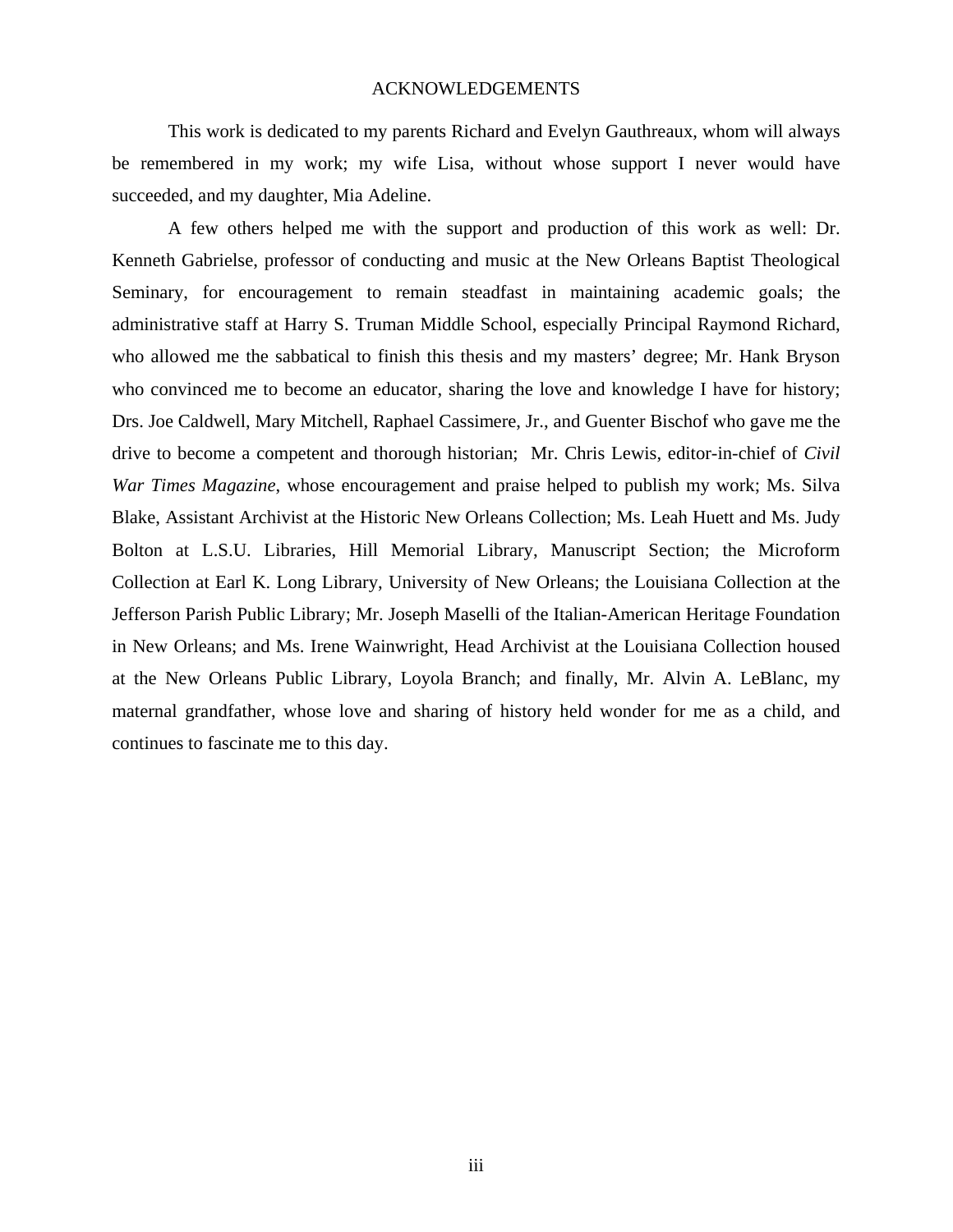# TABLE OF CONTENTS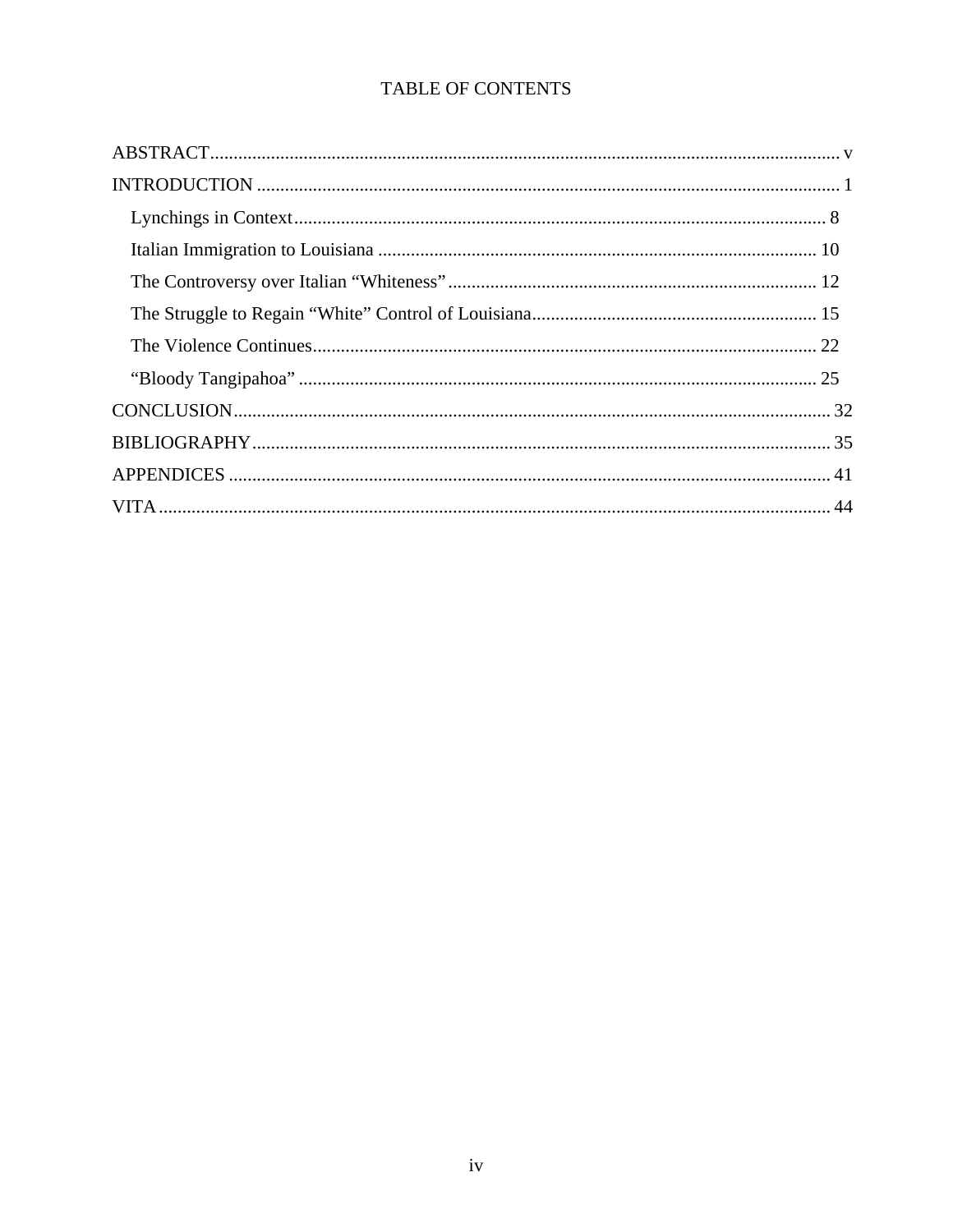### ABSTRACT

For over one hundred and sixty years, the Italian immigrants settling in Louisiana have been the subject of much scholarly research. The newly-arrived immigrants showed a propensity for hard work, and natives of the region expected them to eventually assimilate into their new surroundings. However, Italians held little understanding of race relations between blacks and whites in Louisiana as well as in the South. Because of this ignorance, the Italians suffered social, political, and racial discrimination at the hands of the white power structure in Louisiana. This discrimination culminated with several violent incidents against Italians which exposed the motives behind white control of Louisiana.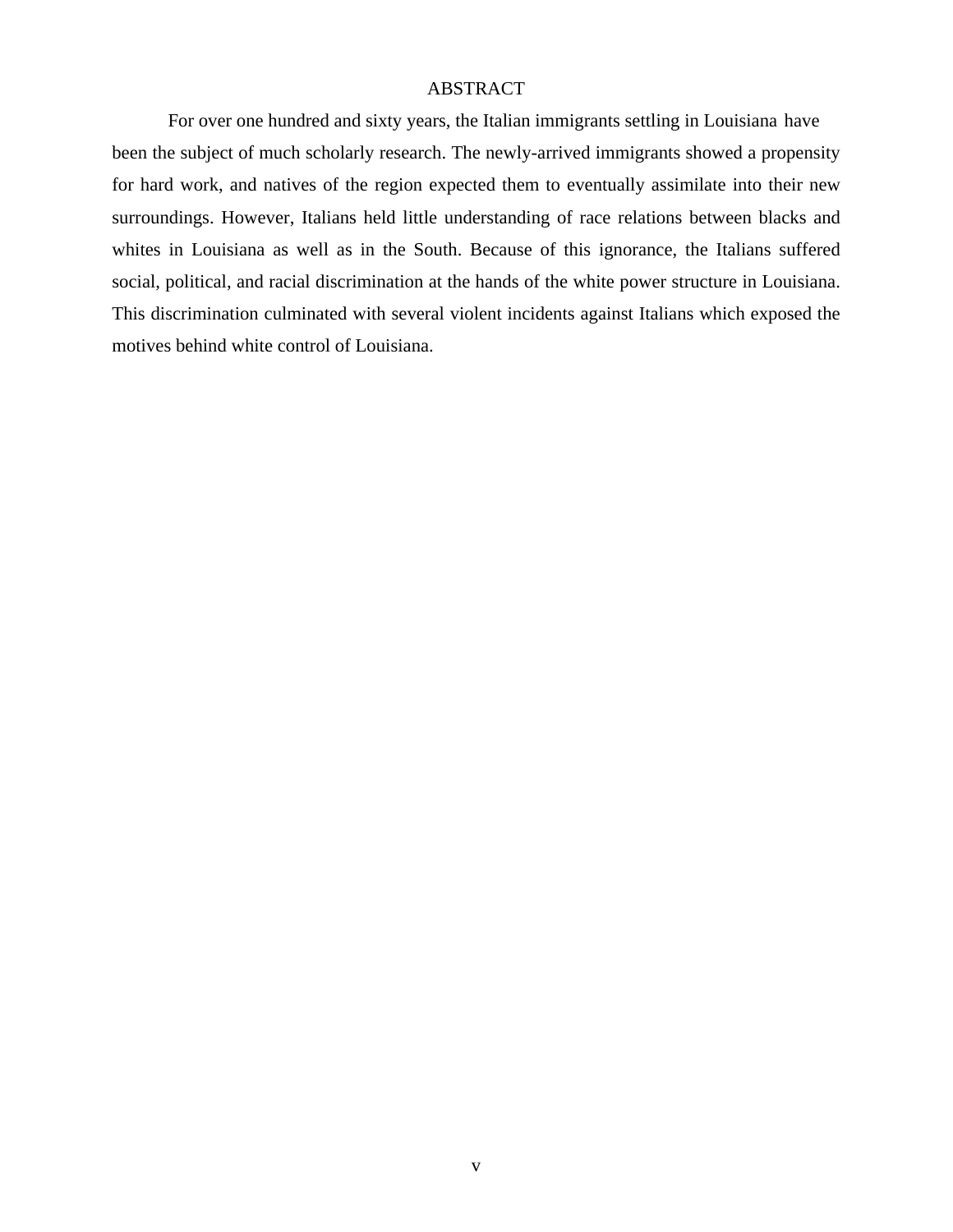#### INTRODUCTION

*"We owe it to ourselves and to everything we hold sacred in this life to see to it that this blow is the last. We must teach these people a lesson that they will not forget for all time."* 

> ---------------- Mayor Joseph A. Shakspeare, in his address to the New Orleans City Council, October 16, 1890, the day after Police Chief David C. Hennessy's death.<sup>1</sup>

*"They [Italians] are citizens and are entitled to protection and respect, no matter what may be their peculiarities or incongruents"* 

> -------------------- Editorial, *St. Bernard Voice*  3 December  $1898^2$

At approximately 11:00 PM, on the night of October 15, 1890, after a late dinner with a friend and fellow officer, William J. O'Connor, thirty-four-year-old New Orleans Police Chief David C. Hennessy made his way home to the residence he shared with his elderly mother located at 273 Girod Street in uptown New Orleans. Hennessey walked onto his porch, unlocked his front door, and before opening it, turned toward the street when he heard some men whispering. As he turned, shots rang out and small pellets hit Hennessy in the left chest. Hennessy reached for his service revolver and tried to return fire, but because of his wounds, he managed only to fire four shots. Police Officer J.C. Roe, who walked a beat through the neighborhood at about the same time every evening, made his way to the sounds of the gunfire and encountered the gunmen during the melee. Before firing a shot, Roe suffered a gunshot wound to the left ear. In an attempt to return fire, Roe's weapon jammed, causing the young officer to retreat. Clutching his chest and concerned that his elderly mother might see him hurt, Hennessy staggered around the corner to the residence of Mr. Henry Gillis at 189 Basin Street where he fell on the porch. $3$ 

The *Daily Picayune* recounted O'Connor's recollection of the events following the shooting. O'Connor, who left the chief walking a block from his home, ran to the sounds of the report of shotgun blasts. Following the trail of blood from Hennessy's house, he found the chief on the Gillis' front porch. O'Connor ran to the side of his friend and asked Hennessy if he knew who shot him. "Oh Billy, Billy, they have given it to me and I gave them back the best way I

 1 "To Hunt The Assassins; Excitement Over The Murder of Chief Hennessy," 19 October 1890, *New York Times*, p. 1:5.

<sup>&</sup>lt;sup>2</sup> Editorial, *St Bernard Voice*, 3 December 1898, p. 2:1.<br><sup>3</sup> John Cove, "The Naw Orleans Metic Insident," Lavis

<sup>&</sup>lt;sup>3</sup> John Coxe, "The New Orleans Mafia Incident," *Louisiana Historical Journal*, Vol. 20, No. 4 (October 1937), 1068.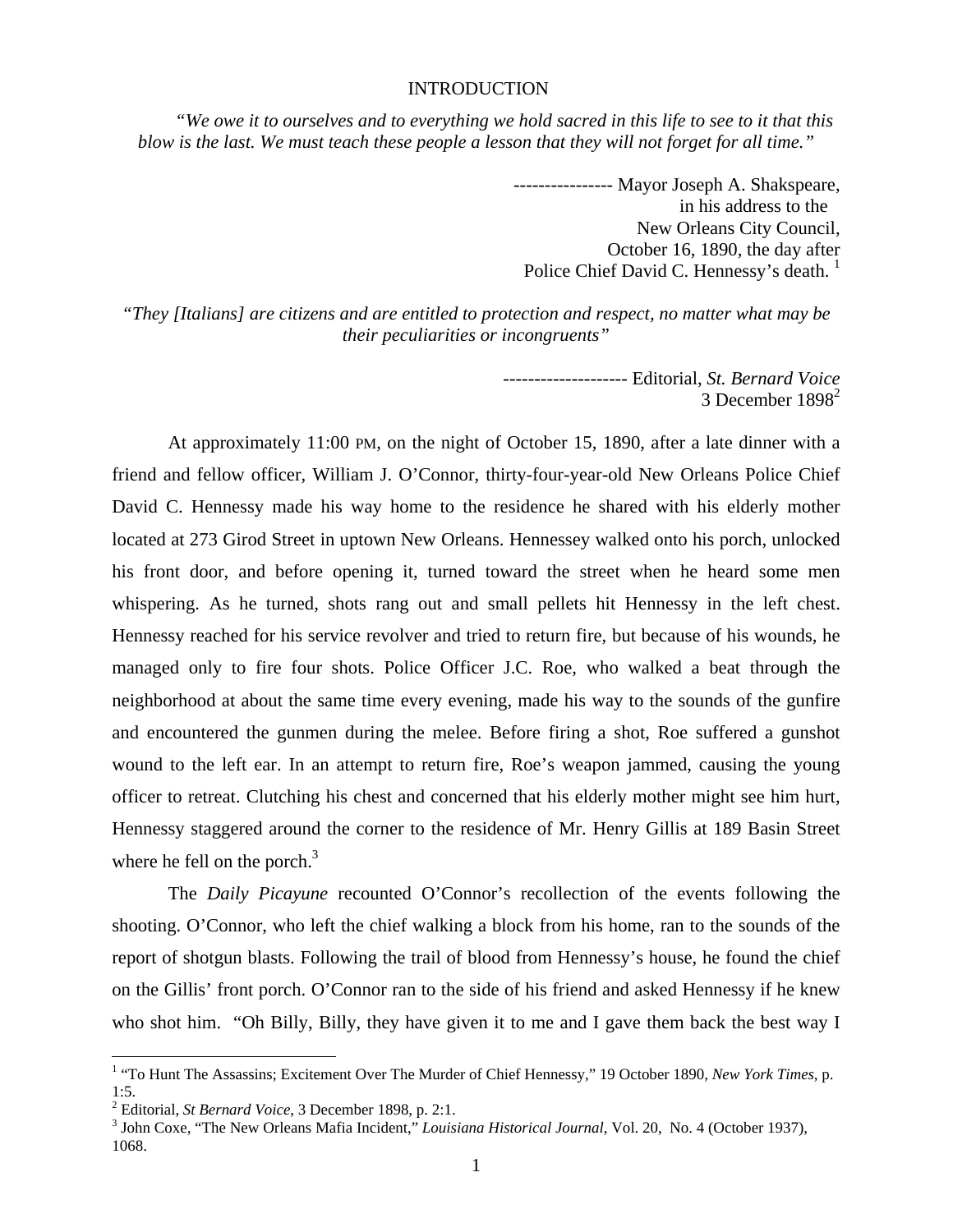could." O'Connor then asked, "Who gave it to you, Dave?" Hennessy motioned O'Connor to place his ear near Hennessey's mouth where he whispered, "the Dagoes."4 But asked later specifically who shot him, Hennessey "shook his head from side to side in a negative way."<sup>5</sup>

 Quickly transported to Charity Hospital, Hennessey died later that evening. His funeral garnered notice from the national press as the *New York Times* reported the following day, "All day long the people crowded into the City Hall to view the body and it was almost impossible to reach the bier, which had been placed in the same room in which the body of Jefferson Davis lay in state…. The cortege moved through principal streets of the city, all of which were so crowded with people as to blockade the street cars and the passage of vehicles."<sup>6</sup>

 In his capacity as chief of police, David Hennessey saw himself as a mediator between the warring factions of the alleged Italian organized crime organizations of the city. The chief familiarized himself with the "families" in the area, and even became involved with one dispute that many historians believe led to his death. The Provenzano and Matranga factions fought for control of the New Orleans docks from 1888 to 1890 as the lucrative fruit importation business grew, expanding the New Orleans economy and creating an avenue for aggressive underworld figures to make money illegally through graft, corruption, and extortion. This battle culminated with the attempted assassination of Tony and Charles Matranga by the Provenzano family on 1 May 1890, where Tony Matranga received a leg wound after an ambush went awry. A jury later convicted the Provenzanos, but the court granted a new trial allegedly based upon the intervention of Chief Hennessey himself. On 23 January 1891, a jury acquitted the Provenzanos based upon Hennessey's testimony.

Hennessey's no-nonsense style earned him a reputation which angered many in underworld circles. So much so that police looked to reputed Mafia figures as the main culprits in his murder. An unparalleled roundup of suspects began in the city as police detained forty-two suspects on suspicion of committing the act, but many secured release as police narrowed down the field. Police finally arrested and held twenty-one suspects for arraignment, all reputed associates of some sort of organized crime family that operated in the New Orleans area for quite some time. Eleven of these suspects eventually stood trial for their alleged complicity in the death of Chief Hennessy: Pietro Natali, Antonio Scaffidi, Antonio Bagnetto, Manuel Polizzi,

<sup>4</sup> Richard Gambino, *Vendetta: The True Story of the Worst Lynching In America* (Garden City, New York: Doubleday & Company, 1977), 1068.

<sup>&</sup>lt;sup>5</sup> "To Hunt The Assassins; Excitement Over The Murder of Chief Hennessy," 19 October 1890, *New York Times*, p. 1:5.

<sup>&</sup>lt;sup>6</sup> "The Murder of the Chief; All New Orleans Excited About the Tragedy," 18 October 1890, *New York Times*, p. 1:5. Jefferson Davis died less than a year earlier and his body placed in state in New Orleans at Gallier Hall.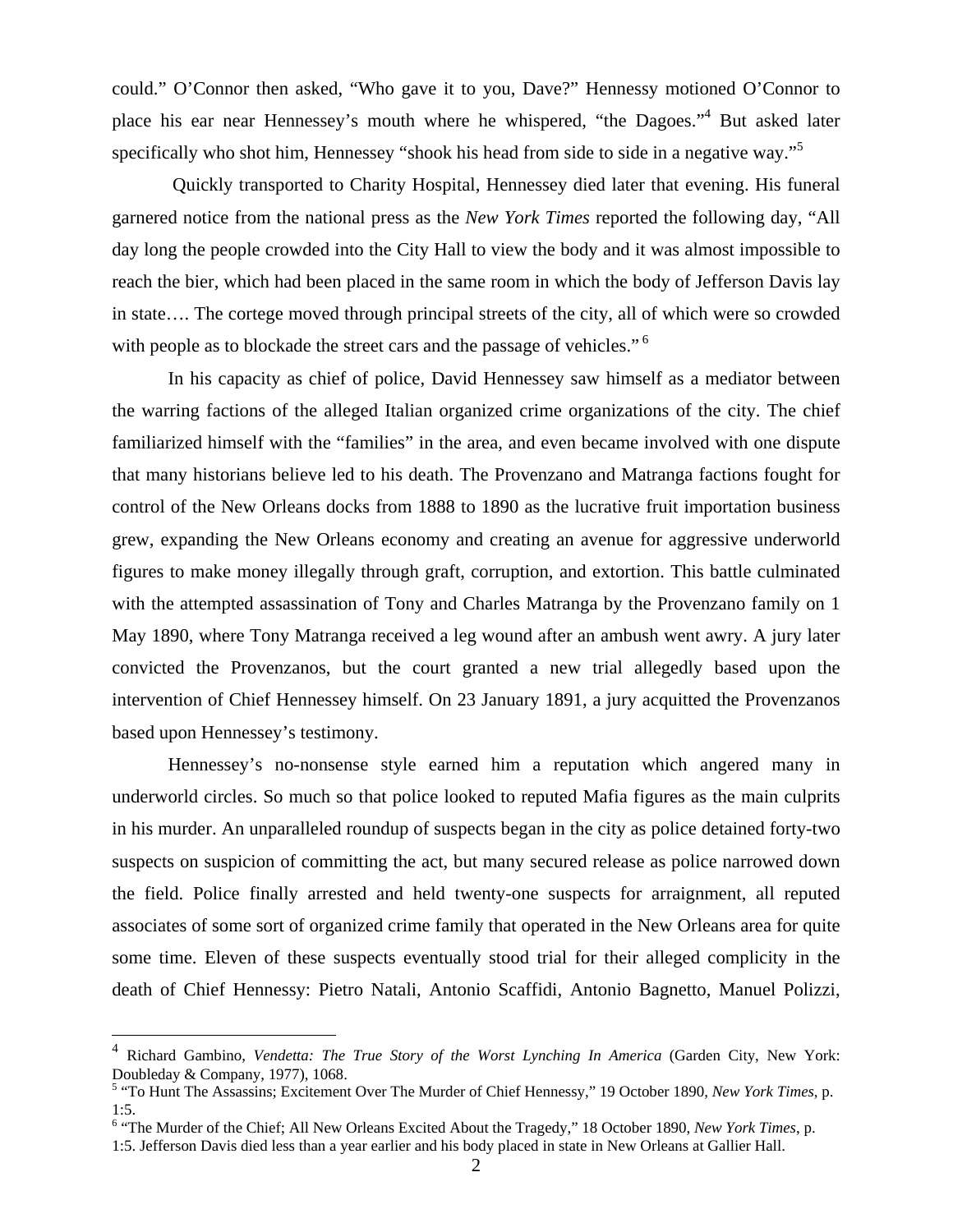Antonio Marchese, Pietro Monasterio, Sebastiano Incardona, Salvador Sunseri, Loretto Comitez, Carlo Traina, and Charles Politz. The Matrangas appeared heavily involved, although no direct evidence proved their complicity. Joseph Macheca, a wealthy shipping magnate, turned himself into authorities when he learned the District Attorney issued a warrant for his arrest.<sup>7</sup>

The following day, a *New York Times* article proclaimed that New Orleans readied itself for great social disorder as "It seems certain that the city is on the eve of a bloody race riot…", while rumors spread that the accused men sitting in the Orleans Parish Prison planned to "kill a number of other officials." Public sentiment against the Italian people of New Orleans in general ran high. $8$ 

The trial began on February 16, 1891, before respected jurist Judge Joshua Baker, Section A, Criminal District Court. Three hundred nineteen prosecution witnesses presented testimony. Judge Baker ordered an acquittal for Charles Matranga for lack of evidence. During the trial one of the defendants, Manuel Politz, who had behaved violently and acted unmanageable throughout the proceedings, tried to escape from the courtroom on several occasions, and even attempted suicide. The jury deliberated for two days without a break, and on 13 March 1891, found eight of the defendants not guilty, and declared a mistrial for the other three. William Grant, United States Attorney in New Orleans at the time of the trial, wrote a report on the trial to his superiors: "The evidence in the case against them (defendants) submitted to the jury is voluminous…Both as a whole is exceedingly unsatisfactory, and is not, in my mind, conclusive one way or the other."<sup>9</sup>

However tenuous the jury's decision, the verdict infuriated the most influential people of the city and rumors of bribery surfaced. Throughout that night, various meetings took place in the city calling for a plan of vengeance against the Italians who murdered the chief. On the following day, March  $14<sup>th</sup>$ , a notice appeared in the local newspaper calling for all good citizens to assemble near the Clay Statue on Canal Street at  $10:00$  AM.<sup>10</sup> Once the crowd of ten thousand

<sup>&</sup>lt;sup>7</sup> "Hunting Hennessy's Assassins," 21 October 1890, *New York Times*, p. 1:3-4.<br><sup>8</sup> "To Hunt The Assassins: Evertement Over The Murder of Chief Hennessy", 16

 <sup>&</sup>quot;To Hunt The Assassins; Excitement Over The Murder of Chief Hennessy," 19 October 1890, *New York Times*, p. 1:5.

<sup>9</sup> William Grant to U.S. Attorney General W. H. H. Miller, 27 April 1891, New Orleans, in *Correspondence in*  Relation The Killing of the Italian Prisoners, No. 44, Historic New Orleans Collection, New Orleans, Louisiana.<br><sup>10</sup> This identical call went out on in the *Daily Picayune* on September 13, 1874, when members of the "White

League" demanded the removal of the Radical Republican government which had ruled the state since the end of the Civil War. At 3:00 PM, the White League battled with the forces of the Metropolitan Police, a predominantly black police force. In the ensuing melee', the Metropolitan Police lost seventy men, wounded or dead, then withdrew. The Democrats took over the state and viewed the "Battle of Liberty Place" as the beginning of the end of Republican rule in Louisiana. A monument to the battle stands behind One Canal Place at the foot of Canal Street. "Citizens of New Orleans," *Daily Picayune,* New Orleans, p. 3: 3; "War; The Uprising of Citizens," *Daily Picayune,* New Orleans, 14 September 1974, p. 1: 3-7.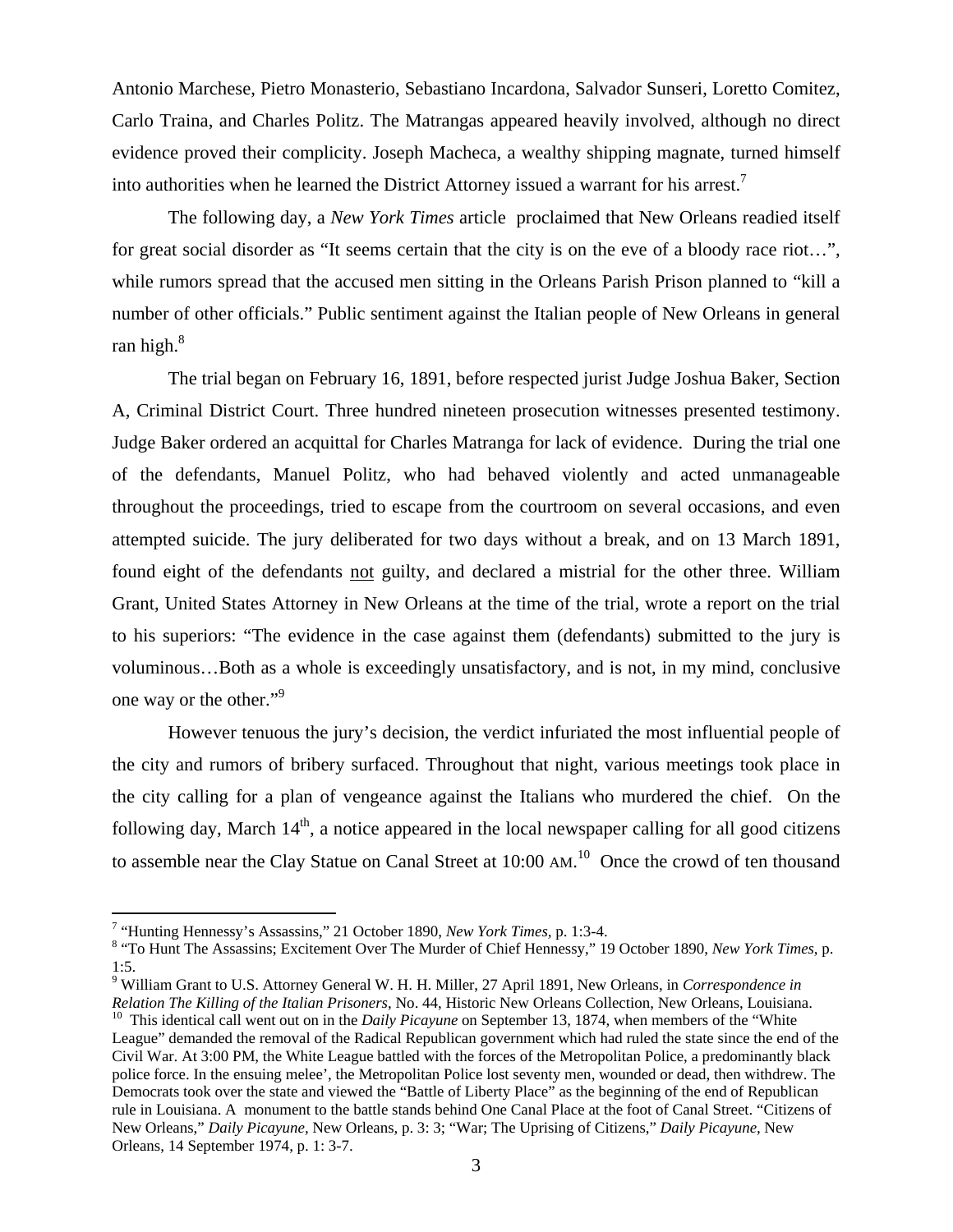gathered, they made their way through Congo Square on North Rampart Street, marching to the Old Parish Prison at Basin and Treme Streets. Hearing the loud marching of the crowd, Captain Lemuel Davis, warden of the prison, readied his men.<sup>11</sup>

The *Daily States* newspaper of March 14, 1891 reported the events of that day:

When the crowd poured down the Orleans, the advance guard, armed with shotguns and improved Winchesters, and numbering three hundred men, at once took possession of the main entrance of the prison and demanded of Capt. Lem Davis permission which he did not disposed [sic] to grant, and then messengers were immediately dispatched for axes and crowbars and picks which were soon at hand and then commenced a furious pounding upon the massive front gate but it did not yield to the blows showered upon it. $^{12}$ 

Captain Davis and the other guards told the prisoners to find hiding places, but this proved for naught as the vigilantes easily found their prey. The incited mob removed Manuel Politz from the prison where the crowd carried his body through the front gates and marched to St. Ann Street where they hanged Politz from a lamppost. The vigilantes then dragged the last of the prisoners, Bagnetto, out the main entrance of the prison and hanged him by the neck in the giant oak tree in front of the prison until he expired. The crowd continued to violate his corpse, using it for target practice.<sup>13</sup>

 Reactions to the lynching of the Italians brought outrage from all over the world. In San Francisco, the *Los Angeles Times* reported on March 18, 1891, "At a meeting of Italian citizens here tonight, the speakers denounced the New Orleans lynching as a bloody crime and barbarous butchery." In Boston at Faneuil Hall, three thousand Italian residents vented their anger at the lynching. From Nashville, Italian inhabitants, "passed resolutions of sympathy with the Italians in New Orleans," and protesting to the American and Italian governments, demanded some sort of monetary compensation for the families of the murder victims.14

Some of the populace from the city of New Orleans reacted openly with approval concerning the murders. John P. Richardson, owner of a dry goods store in New Orleans, made a statement to northern newspapers where he declared, "It looks bad on its face to those from there, but people who are acquainted with the status of affairs can do nothing but commend the action taken." Richardson, seeking justification perhaps in his own mind for the lynching, made

<sup>&</sup>lt;sup>11</sup> Gambino, Vendetta, 81-82.

<sup>&</sup>lt;sup>12</sup> "Retribution," *Daily States.*<br><sup>13</sup> "Chief Hennessy Avenged," *New York Times*, 15 March 1891, ProQuest Historical Newspapers, accessed 3/14/06.<br><sup>14</sup> "Italian Indignation Meetings," *L.A. Times*, 18 March 1891, ProQu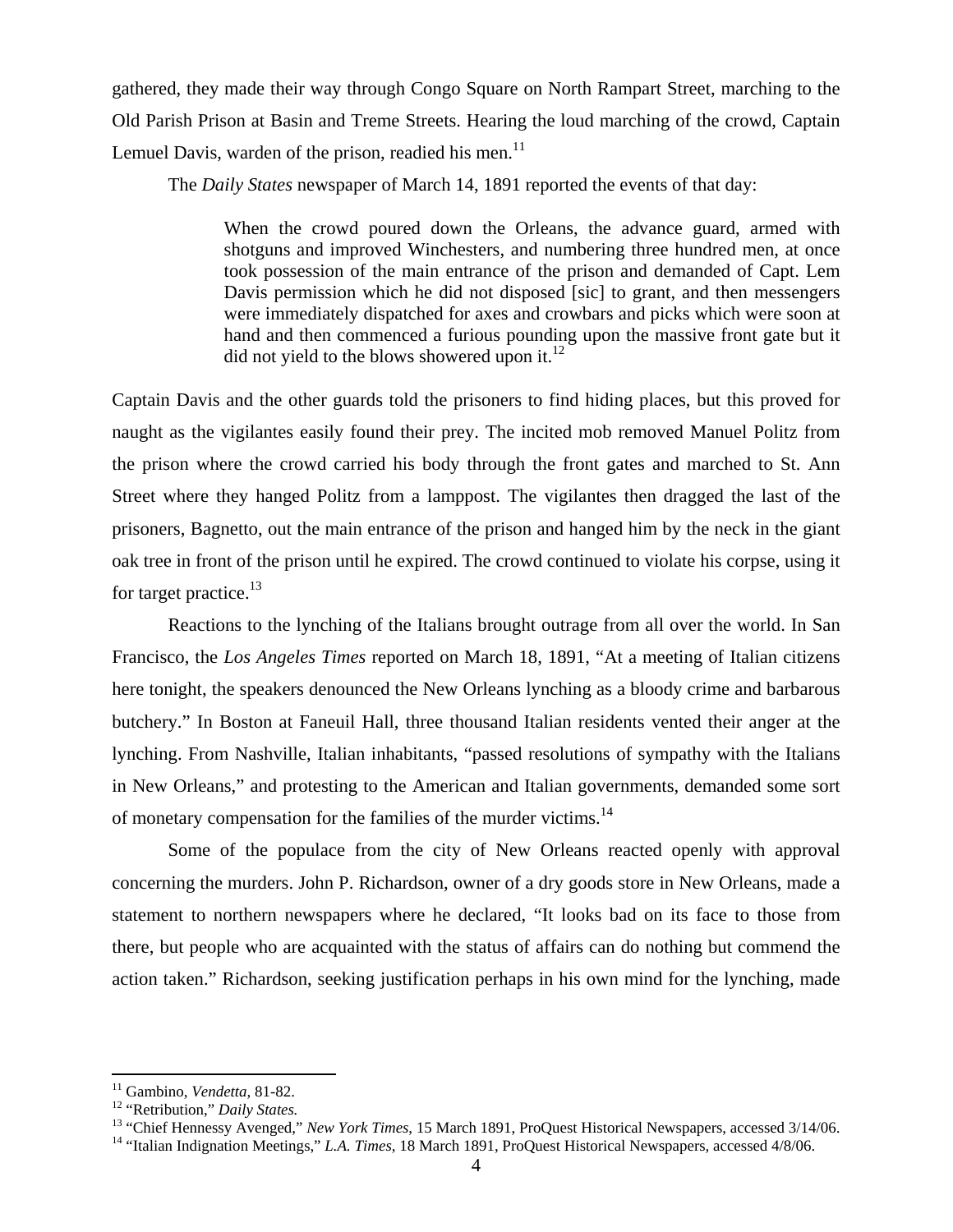a generalization concerning the Italians in New Orleans when he added, "They [Italians] are treacherous, revengeful, and seek their revenge in most foul and cowardly manners."<sup>15</sup>

 Mayor Shakspeare received several letters of praise from people all over the nation expressing their approval at his inaction to prevent the lynching. A W.R. Coats from Kalamazoo, Michigan, wrote, "I hold that the taking of the lives of those Maffia (sic) murderers on the  $1<sup>st</sup>$ [fourteenth] of March was a righteous act and in the interest of true liberty and American advancement."<sup>16</sup> In another postcard, a T. Garland in New York compared the mayor to the "pearl" of English literature when he stated, "We need a Shakspeare here to create a language that the leaders of thirty thousand thieves can understand."17 Another letter, this one from San Francisco, displayed a fervent patriotism as the writers, J. H. Porterfield and A.C. Rulafson, again compared Shakspeare to the English poet when they declared: "As Americans, we beg to present our sincere thanks for the able manner in which you `stayed at home and attended to your own private business,' while the citizens of your city avenged the insult to our flag; the assassination of Hennessy, and the debauchery of the Courts and Jury. The world has produced two great Shakespeares — the English poet, and the American Mayor."<sup>18</sup>

Italy and the United States rattled their sabers at one another for a time and the United States paid reparations to the families of the murdered men. They considered this as a "friendly act of this government in expressing to the government of Italy its reprobation and abhorrence of the lynching of Italian subjects in New Orleans," rendering \$2,211.90 to each family of the eleven murdered men.<sup>19</sup>

In investigating the anti-Italian movement within Louisiana starting with the Hennessey affair in 1890, most historians focus primarily upon the New Orleans area rather than the state of Louisiana as a whole. Historian Daniela Jaeger explains that Hennessey's assassination occurred as a direct result of a "white elite" working behind the scenes to eliminate any economic threat to this class of New Orleans citizens. Jaeger clarifies that the city's white elite instigated the lynching in order to maintain economic control over New Orleans.<sup>20</sup> Focusing outside of New Orleans, the rural parishes of Louisiana not only exhibited economic motives for the violence

1

<sup>&</sup>lt;sup>15</sup> "The Lynching Justifiable," *New York Times*, 17 March 1891, ProQuest Historical Newspapers, accessed 3/24/06.<br><sup>16</sup> Letter from W.R. Coats to Mayor Joseph Shakspeare, Kalamazoo, Michigan, 19 May 1891, Mayor Joseph A. Shakspeare Papers, Historic New Orleans Collection.

<sup>&</sup>lt;sup>17</sup> Postcard from T. Garland to Mayor Joseph Shakspeare, New York, 17 May 1891, Mayor Joseph A. Shakspeare Papers, Historic New Orleans Collection.

<sup>&</sup>lt;sup>18</sup> Letter from J.H. Porterfield and A.C. Rulafson to Mayor Joesph A. Shakspeare, San Francisco, California, 17 March 1891, Mayor Joseph A. Shakspeare Papers, Historic New Orleans Collection.

<sup>19 &</sup>quot;Injustice to Italian Laborers," in *Messages and Papers of the Presidents, 1789-1897, Benjamin Harrison*, www.bklyn-genealogy-info.com/Ethnic/Ital.Injustice.html, accessed 3/31/06.<br><sup>20</sup> Daniela Jaeger, "The Worst "White Lynching": Elites v. Italians in New Orleans, 1891," Unpublished Masters'

Thesis, University of New Orleans, 2001, iii, 43.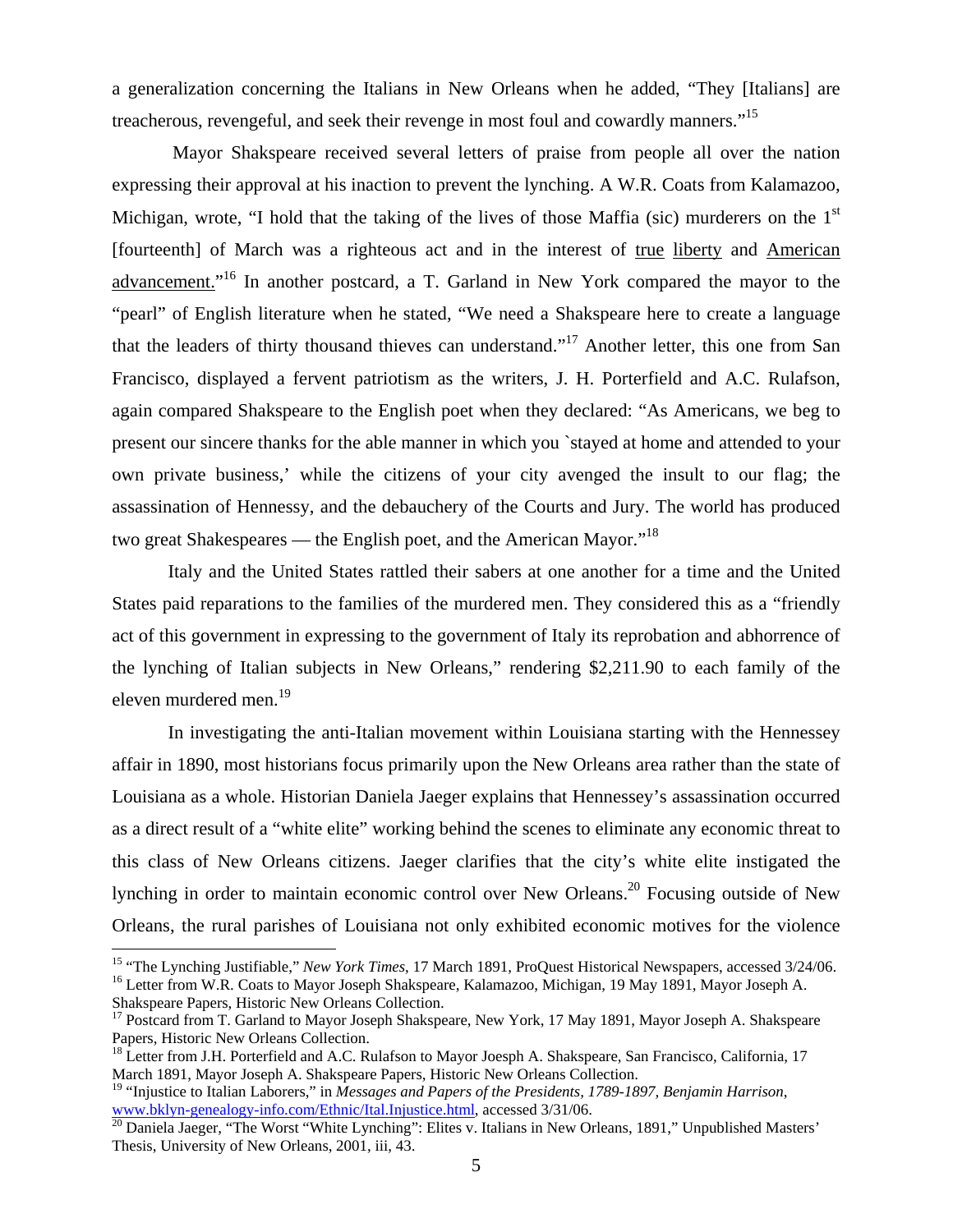against Italians, but also the volatile political environment of the post-Reconstruction period contributed significantly to anti-Italian sentiment within the state.

The Italian population in New Orleans certainly seized opportunities to improve their station, beginning with utilizing the skills learned in Italy with fishing and oystering in the waterways of Louisiana. Even though political leaders of both the city of New Orleans and the state of Louisiana invited the immigrants to replace the dwindling black labor force, the motives behind the invitation were political as well as economic. With the migration of many African Americans to the North, political leaders hoped, Italians might serve to reinvigorate the white constituency in the parishes formerly inhabited by black workers.

By taking jobs in the fields of the sugar and cotton parishes of Louisiana as well as maintaining a firm economic footing within the city's limits, the Italians' proved their determination to persevere economically. In Louisiana, the Italians sought to escape the weighty taxation, unequal land assignments, the constant threat of malaria, and soil depleted land from years of overuse in Italy.<sup>21</sup> However, their lack of prejudices towards the black population of the state served to make them targets for the white supremacy movement in the state at that time.

Hennessy's dying declaration, "the Dagoes," condemned the Italian community, a moderate segment of New Orleans' population (see Appendix A, Italian population in Orleans Parish), as well as other Italian communities in the outlying parishes. Italian immigrants endured the accusatory quip, "Who Killa Da Chief?" as an ethnic slur for many years after the chief's slaying. The sequence of events set in motion by the Hennessey case of the lynching of the first Italians in 1891 solidified local beliefs pertaining to race and ethnicity rooted in politics and ideologies aimed at providing cohesiveness to the white population in post-bellum Louisiana. Between 1891 and 1924, Italians joined the ranks of black sympathizers, Populists, and later with the Republican Party. Spanning an important period in Louisiana history, both from a political and an ideological standpoint, the lynching of Italians in Louisiana must be placed in the context of the continuing debate over the "whiteness" of immigrants, exactly how this classification changed with time and circumstances, and how political machinations of post-Reconstruction Louisiana struggled to regain white control of the state.

 The Italians' work ethic, their socioeconomic resemblance to blacks, their unwillingness or inability to assimilate into southern society, and their lack of support for the white supremacists politics of Louisiana at the time targeted them for retribution along with African Americans in the post-Reconstruction South. This work will demonstrate where Italians fit into

<sup>21</sup> Federal Writers' Project, Works Progress Administration of the City of New York, *The Italians of New York: A Survey* (New York: Random House Publishing, 1969), 37-38.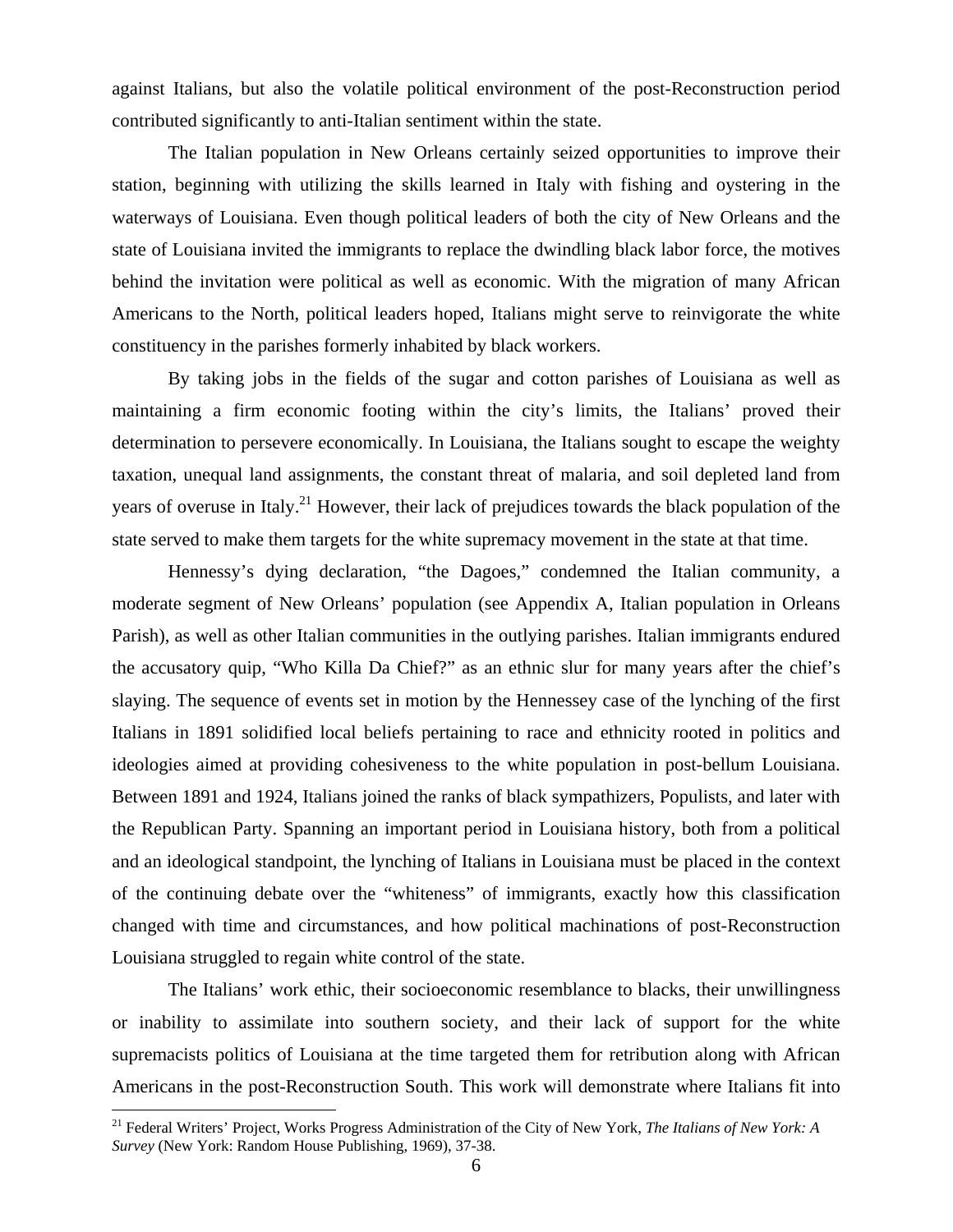the politics of the "New South," and not just the urban politics of New Orleans. The Italians challenged the script of black and white opposition in the post-bellum South, further exposing both the economic and political roots of white supremacy.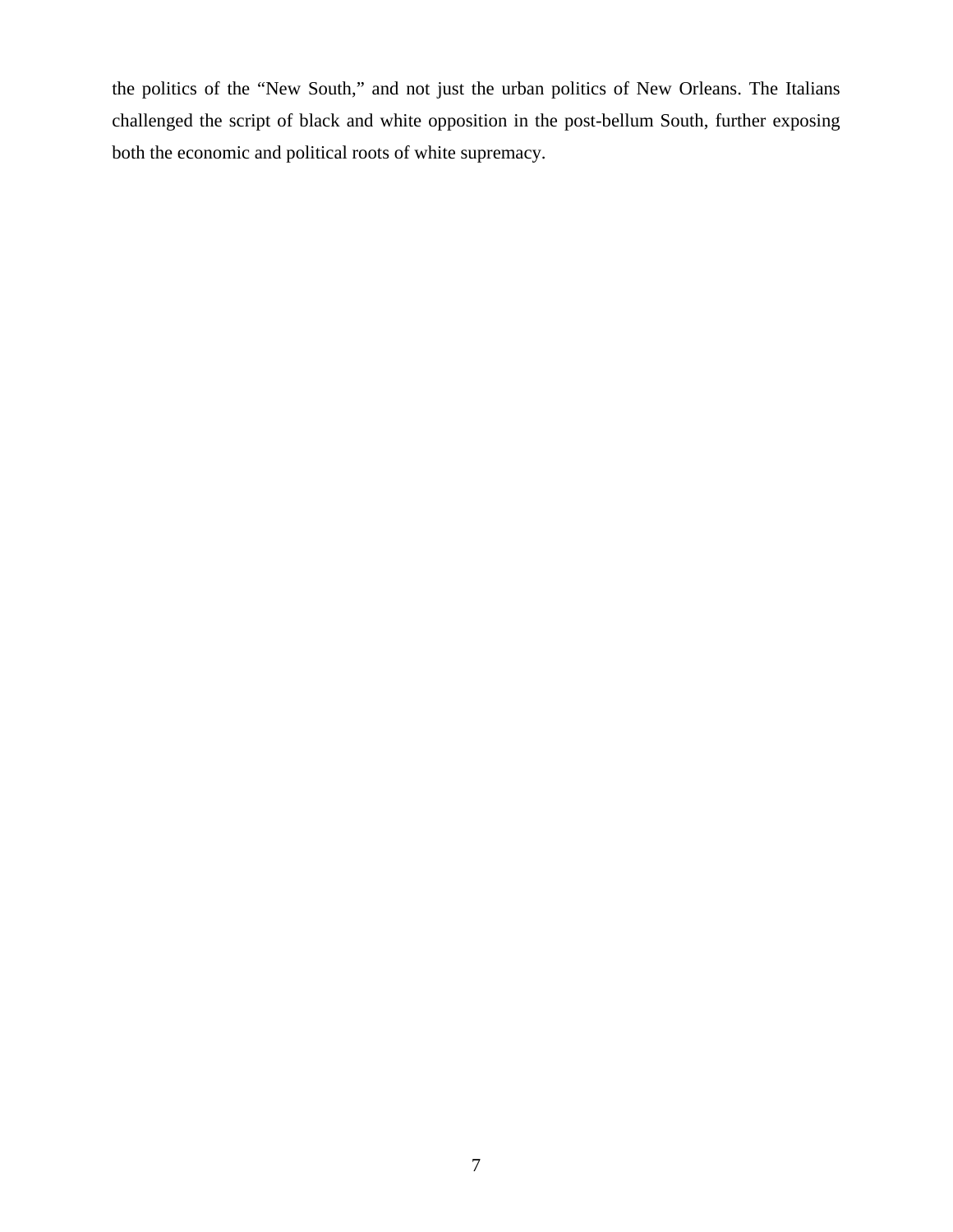## Lynchings in Context

It is important to examine the lynching of the Italians in context with the lynchings occurring concurrently of African Americans at this period in southern history. Within only the last twenty years have scholars done serious research into lynching. During the period between 1930 and 1980, very little scholarship paid attention to lynching in America, and according to historian W. Fitzhugh Brundage, one of the foremost scholars on lynching history, when historians performed any research on the subject, they concentrated on lynchings in the South where law enforcement and the judiciary considered extralegal violence commonplace. As long as researchers investigated lynching in the South and in no other region, the phenomena seemed contained within the borders of that area. White prejudice against blacks may have existed in the North, but due to the attentive legal system and the institutions associated with that system, northern authorities tended to investigate and prosecute these offenses more thoroughly than in the South. Eventually, as southern lynchings gained more notoriety both nationally and internationally, lynch mobs in the South found it more difficult to defend the practice.<sup>22</sup>

In continuing to justify their actions of brutality, southerners responsible for the lynching of African Americans, especially the lynching of African American males, insisted that their victims had raped white women. Opponents of lynching argued that this vicious practice contained some hidden agenda cloaked behind justification "as a necessary act to stop black brutes." Ida B. Wells, the foremost proponent of exposing the real justification behind the lynchings of African Americans, noted that where most lynchings took place, a law enforcement apparatus existed, but did not deter vigilante justice.<sup>23</sup> The act of lynching, Wells illustrated, displayed the southern white structure's attempt to control African American male lust towards white women. Wells argued that the crime of rape "was unknown during four years of civil war, when the white women of the South were at the mercy of the race which is all at once charged with being a bestial one."<sup>24</sup> Post-lynching investigations, when they did occur, proved that allegations against most black men for the rape of white women were unsubstantiated.<sup>25</sup>

Some whites saw the alleged crimes of black males as a way of "getting even" with the white man, or even more so, the white race. Moreover, white supremacists used lynching against

<u>.</u>

<sup>22</sup> W. Fitzhugh Brundage, "Conclusion: Reflections on Lynching Scholarship," *American Nineteenth Century History, Vol. 6, No. 3 (September, 2005), 405-406.*<br><sup>23</sup> *Southern Horrors and Other Writings: The Anti-Lynching Campaign of Ida B. Wells, 1891-1900, Ed. by* 

Jacqueline Jones Royster, The Bedford Series in History and Culture (New York: Bedford/St.Martin's, 1997), 28- 29.

<sup>24</sup> Ida B. Wells, *Southern Horrors: Lynch Law in All Its Phases* (New York: The New York Age Print, 1892), 53, 63, in *Southern Horrors and Other Writings: The Anti-Lynching Campaign of Ida B. Wells, 1891-1900*, Ed. by Jacqueline Jones Royster, The Bedford Series in History and Culture (New York: Bedford/St.Martin's, 1997).

<sup>&</sup>lt;sup>25</sup> Arthur F. Raper, *The Tragedy of Lynching* (Montclair, New Jersey: Patterson Smith, 1969), 37.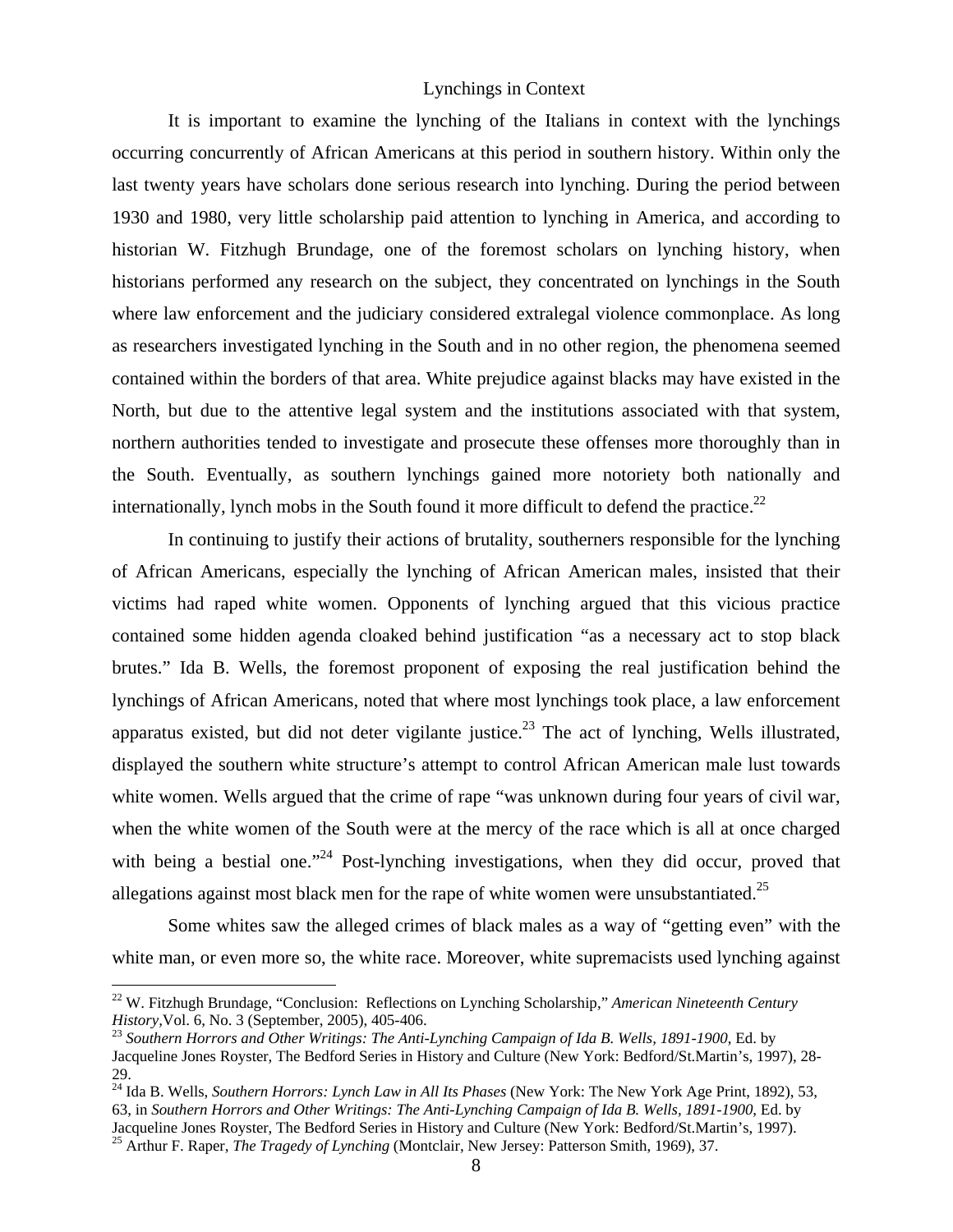blacks as a means of racial dominance, politically subjugating the blacks of the South with unprecedented brutality and intimidation. Southern whites used this to its fullest potential whether the accused purposely or accidentally performed the offending act.<sup>26</sup> Sources of the day provided a plausible motive for the lynchings. W.E.B. Dubois, for instance, stated in his work, *The Souls of Black Folk* (1903)*,* that "the ignorant southerner hates the Negro, the workingmen fears his competition, the moneymakers wish to use him as a laborer, [and] some of the educated see a menace in his upward development."<sup>27</sup> DuBois also stated that while the white intellectuals and workingmen wanted blacks' political rights to disappear, the passions of ignorant southerners "are easily aroused to lynch and abuse any black man."<sup>28</sup>

Historian W. Fitzhugh Brundage asserts in his work, *Under Sentence of Death: Lynching in the South* (1997), that the white male participation in lynching became a way of maintaining their status at the pinnacle of the racial and gender ladder of the South.29 Lynching itself became communal and ritualistic as white males exhibited this behavior to solidly justify white cohesion in the South. In context with the Italian lynchings in New Orleans, Brundage observed in his other monumental work on lynchings, *Lynching in the New South: Georgia and Virginia, 1880- 1930* (1993), that lynchings held several distinctions in the commission of the act. The size of the mobs involved with lynchings denoted the publicity an alleged crime received (reports of the lynchings in New Orleans noted the mob to be over ten thousand people). Moreover, because of the severity of the alleged crime, most often the crowds riled themselves into a frenzy, causing the death of more than one victim. These mass mob lynchings followed a procedural manifestation which Brundage characterizes as a macabre dance. The capturing of the victim, deciding where the lynching would take place, and the specific act of the lynching adhered to a ritual which demonstrated some order to a disorderly act. According to Brundage, the ritual ended with a cursory investigation which listed the perpetrators as unknown. These inquests ended the ritual. The lynchings in New Orleans followed this exact course. <sup>30</sup>

The families of blacks murdered as a result of mob lynchings rarely protested the action for fear of mob retaliation against themselves. In one instance, that of Mary Turner in 1918

<sup>26</sup> Edward Ayers, *The Promise of the New South: Life after Reconstruction* (Oxford, United Kingdom: Oxford University Press, 1992), 157.

<sup>27</sup> W.E.B. DuBois, *The Souls of Black Folk,* Ed. by Henry Louis Gates, Jr. and Teri Hume Olivier (New York: W.W. Norton & Company, 1999), 44 (clarification added).

<sup>28</sup> DuBois, *The Souls of Black Folk*, 44.

<sup>29</sup> *Under Sentence of Death: Lynching in the South*, Ed. by W. Fitzhugh Brundage (Chapel Hill, North Carolina: University of North Carolina Press, 1997), 7.

<sup>30</sup> W. Fitzhugh Brundage, *Lynching in the New South, Georgia and Virginia, 1880-1930* (Chicago: University of Illinois Press, 1993), 41-50; Philip Dray, *At The Hands of Persons Unknown: The Lynching of Black America* (New York: random House, 2002), 82-85.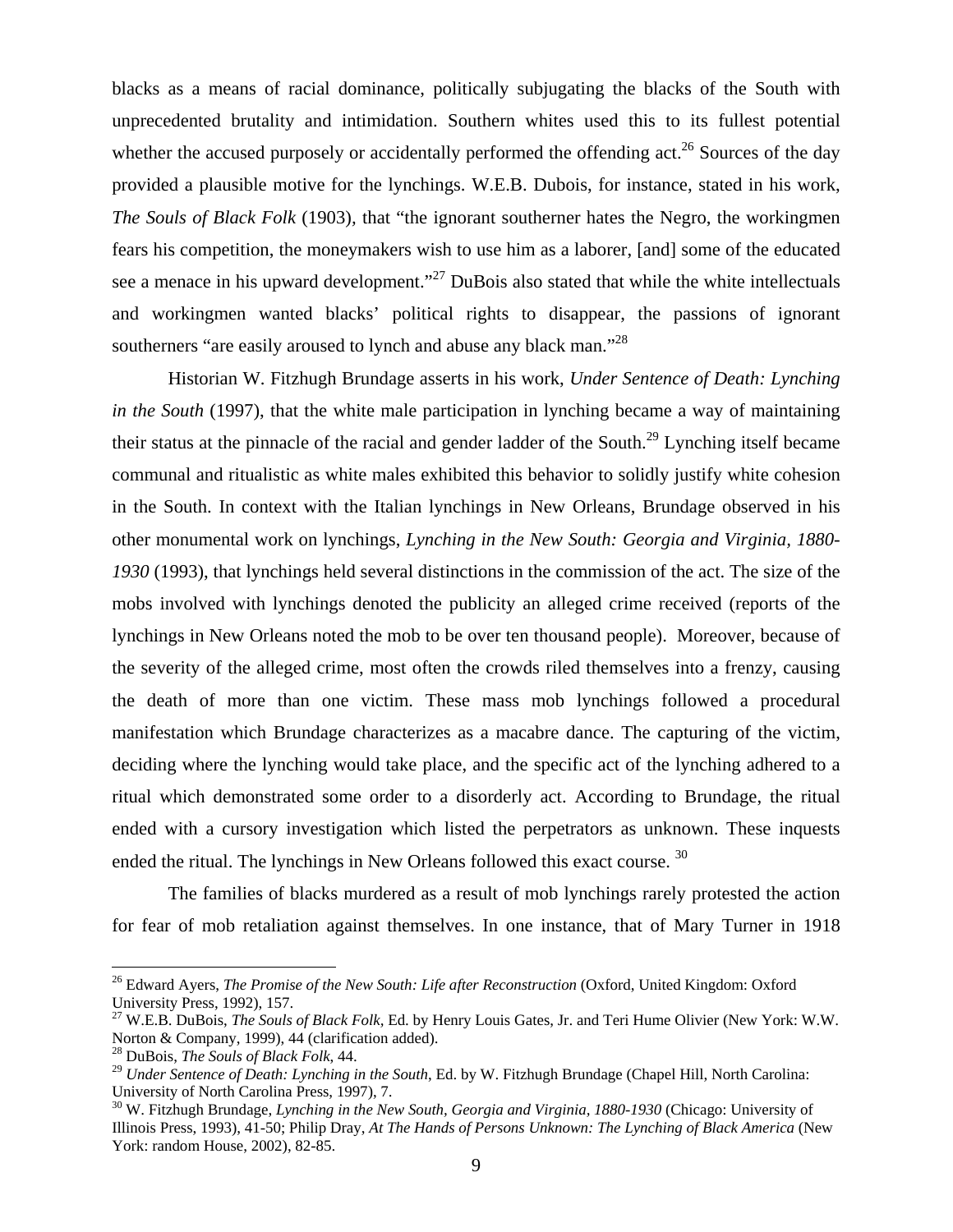Savannah, Georgia, verified the frustration of blacks in the South over the wholesale lynching of their people. Turner, eight months pregnant at the time, discovered that her husband had been lynched and she vowed to see his executioners brought to justice. A lynch mob retaliated brutally, hanging Mary Turner's body upside down, dowsing her with gasoline and igniting her on fire. While Mary Turner was still alive, one of her executioners cut her eight-month-old fetus from her body and defiled it as well.<sup>31</sup> The distinguishing factors between this case and the lynching of the Italians in 1891 New Orleans show the dichotomy between the families of blacks and the families of the Italians who were lynched. Italian officials as well as the Italian populations from around the country vehemently protested the lynching of the eleven men in New Orleans. As result of these protests, the American government paid an indemnity to the families of the murdered men.<sup>32</sup> It is doubtful that southern governments would consider any restitution to the families of black lynching victims.

The preservation of southern honor certainly did not justify the lynching of the Italians in New Orleans, but it did help to expose the motives of the lynchers of blacks: political repression and the protection of white supremacy. In addition, at the time of the Hennessey assassination, the Italians did not meet whites' expectations concerning their assimilation into southern society, either through their political or racial alliances. Not meeting those expectations summoned the wrath of the white power structure in a manner they established in dealing with their perceived threat of African Americans — lynching.

#### Italian Immigration to Louisiana

When the first Italians made their way from the Northern Mediterranean region of Europe to Louisiana, they hardly expected to face a subsequently hostile environment. The first Italians in Louisiana showed promise economically as the end of the American Civil War saw an increasing exodus of black labor from the cotton and cane regions of the state. With the unification of Italy and Sicily in the mid-1860's, one monarch ruled the medium-sized kingdom. Seeking to improve their station in life and escape the dreaded "vendettas" in their homeland, not to mention the lack of farmland and the constant threat of disease, Italians made their way to the United States, establishing their homes in places like New Orleans, New York, and Chicago. Already used to the climate, Italians settled easily in the South. Unfamiliarity with local customs in a strange land, new immigrants set up their own little communities in American cities known as "Little Italys." Louisiana, with its vast inlets and outlets to the Gulf of Mexico, helped the

<sup>&</sup>lt;sup>31</sup> *Without Sanctuary: Lynch Photography in America*, Ed. by James Allen, Hilton Als, Congressman John Lewis, and Leon F. Litwack (Santa Fe: Twin Palms Publishers, 2002), 14-15.

<sup>&</sup>lt;sup>32</sup> "Italian Indignation Meetings," *L.A. Times*, 18 March 1891, ProQuest Historical Newspapers, accessed 4/8/06.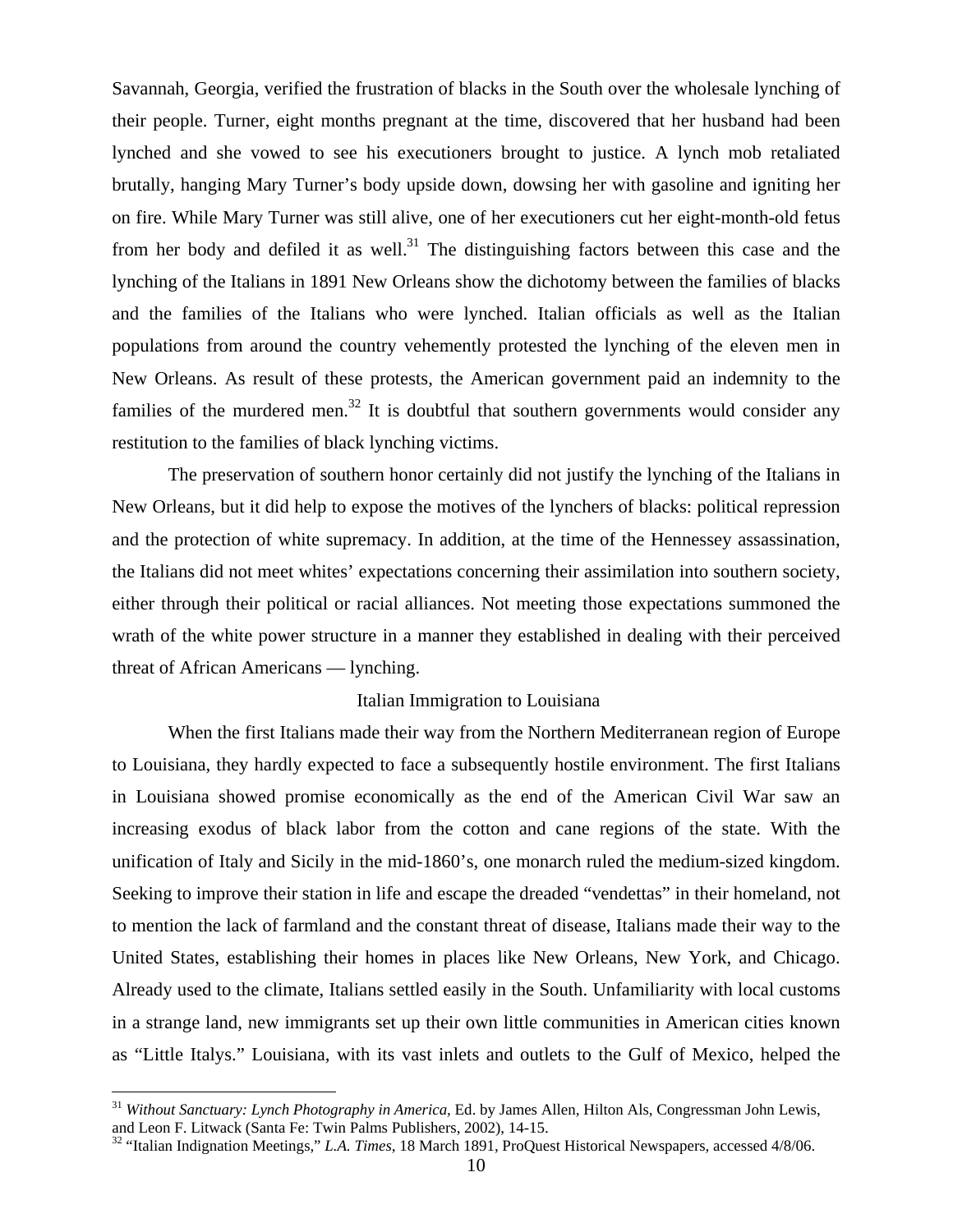Italians of New Orleans thrive at importing fruit, stevedoring, fishing, oystering, and ordinary  $\dots$  dock labor where they profited from the competition with other minorities.<sup>33</sup> The one ruling facet of life in Louisiana, since the state's inception, became politics, and this facet became the undoing of any hope of equal measure the Italians may have desired with the whites of the city, or the state of Louisiana for that matter.<sup>34</sup>

The hatred Louisianians exhibited against the Italians did not appear suddenly. The planters of Louisiana welcomed Italian immigrants as a change in the labor force, and government officials invited immigrants to come to Louisiana in an effort to repopulate the predominantly black parishes in 1865, where planters showed frustration and disdain for black laborers.<sup>35</sup> With the expansion of markets overseas and new workers coming to the area, many city and state leaders realized that the new immigrants could benefit in increasing the area's profitability while satisfying the state's need for agricultural labor.<sup>36</sup>

The Italians who arrived in New Orleans in those early days maintained their traditional customs brought over from their home country. By 1890, three thousand twenty-two hundred Italians settled in the New Orleans area, making their homes in sections of the city like the French Quarter and along St. Claude Avenue (see Appendix A, Italian population of Orleans Parish). Because of these opportunities in various business and work ventures, Italian settlements began to grow steadily in America as well as in the South. This provided for newer immigrants to become better acclimated to their new surroundings more easily.<sup>37</sup>

After the Civil War, in September of 1865, black and white radicals united to form the Republican party of Louisiana. Because of this union, the Democrats of Louisiana sought to populate former black parishes with newly-arrived white immigrants.<sup>38</sup> The hopes of politicians in post-Civil War Louisiana especially heightened with the anticipated influx of white immigrants that would insure white supremacy in Louisiana.<sup>39</sup> Early immigrants in the area felt comfortable with their predicament as many of them settled in Louisiana due to the similarity in

<sup>&</sup>lt;sup>33</sup> Andrew Cunningham, "The Italian as a Hindrance to White Solidarity in Louisiana, 1890-1898," *The Journal of Negro History*, Vol. 50, No. 1 (January, 1965), 24.

<sup>&</sup>lt;sup>34</sup> Daniela Jaeger, "The Worst "White Lynching": Elites v. Italians in New Orleans, 1891," Unpublished Masters' Thesis, University of New Orleans, 2001, 33.

<sup>35</sup> Robert L. Brandfon, "The End of Immigration to the Cotton Fields," *The Mississippi Valley Historical Review*, Vol. 50, No. 4 (March 1964), 593.

<sup>36</sup> Jean Ann Scarpaci, *Italian Immigrants in Louisiana's Sugar Parishes: Recruitment, Labor Conditions, and* 

*Community Relations, 1880-1910* (New York: Arno press, 1980), 33.<br><sup>37</sup> A.V. Margavio and J. Lambert Molyneaux, "Residential Segregation of Italians in New Orleans and Selected<br>American Cities," Journal of Louisiana Studie

<sup>&</sup>lt;sup>38</sup> Cunningham, "The Italian, A Hindrance to White Solidarity in Louisiana, 1890-1898," 23.

<sup>39</sup> Barbara Botein, "The Hennessy Case: An Episode in Anti-Italian Nativism." *Louisiana Historical Journal*, Vol. 20, No. 3 (Summer, 1979), 262.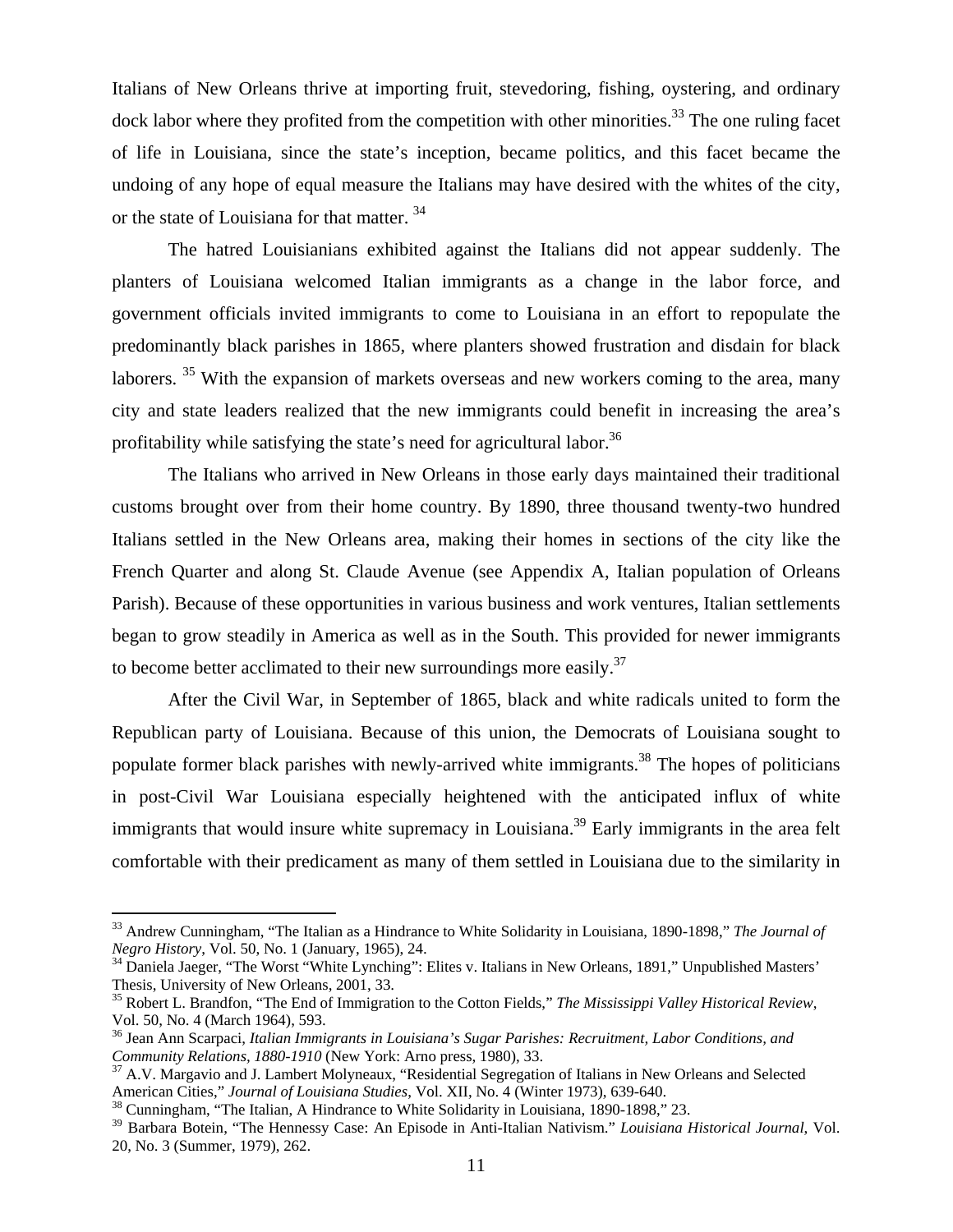the climate to that of the Mediterranean.<sup>40</sup> In addition, Italy at that time experienced both industrialization and declining prices for agricultural goods grown on their farms, which in turn drew the rural farm worker from the farm to the city. The crowding of Italian cities soon slackened with mass emigrations to the United States.<sup>41</sup>

Many newly-arrived Italians in rural areas worked jobs normally occupied by blacks.<sup>42</sup> Immigrant Italians showed no prejudice against African Americans as many Democratic politicians first hoped. Eventually, some white Democrats equated the Italians socially and politically with the African Americans, in turn stripping them of any claim to being white. $43$ 

#### The Controversy over Italian "Whiteness"

 Although Louisiana authorities invited the Italians to Louisiana in the hopes of increasing post-Civil War economic vitality, the Italians fell within a class system based upon racial injustice. This system predicated itself upon the Italians' association with blacks whom the white elites considered "inferior and suspect," condemning the Italians' behavior as not fitting into the perception of the southern capitalist system.44

 Italians and blacks lived and socialized together without disrespecting either each other's cultures or their lifestyles. Italian immigrants working on a plantation held no animosity toward an African American overseeing a cane cutting crew.<sup>45</sup> Moreover, further evidence exists as to the peaceful coexistence of Italians and blacks in Louisiana as the *St. Bernard Voice* reported on a small school near Monroe, Louisiana, where, "along with little negro boys and girls, are two Italian children." The teacher at the school, Mary Cook, stated that the Italian childrens' parents agreed to let the children attend, and Cook "did not know she was doing anything wrong by letting the children attend the school with negro pupils."<sup>46</sup> Martin Behrman, a powerful Democratic leader in the state at the turn of the twentieth century, observed the cooperation between blacks and Italians in New Orleans when he commented, "They divided the work by agreement and they stand together when there is trouble over wages and so forth."<sup>47</sup>

<sup>&</sup>lt;sup>40</sup> Cunningham, "The Italian, A Hindrance to White Solidarity in Louisiana, 1890-1898," 24.

<sup>&</sup>lt;sup>41</sup> Brandfon, "The End of Immigration to the Cotton Fields," 605.

<sup>&</sup>lt;sup>42</sup> Cunningham, "The Italian, A Hindrance to White Solidarity In Louisiana, 1890-1898," 24.

<sup>&</sup>lt;sup>43</sup> Brandfon, "The End of Immigration to the Cotton Fields," 610 (emphasis added).

<sup>44</sup> Vencenza (Jean) Scarpaci, "Walking the Color Line: Italian Immigrants in Rural Louisiana, 1880-1910," in *Are Italians White?*, Ed. by Jennifer Guglielmo and Salvatore Salerno (New York: Taylor and Francis Books, 2003), 61- 63.

<sup>45</sup> Scarpaci, "Walking the Color Line: Italian Immigrants in Rural Louisiana, 1880-1910," in *Are Italians White?*, 61-63.

<sup>46 &</sup>quot;Two Italian Children Attend Same School as Negroes," *St. Bernard Voice*, Chalmette, Louisiana, 19 December 1908, p. 16:7.

<sup>47</sup> *Martin Behrman of New Orleans: Memoirs of a City Boss*, Ed. by John R. Kemp, (Baton Rouge, Louisiana: Louisiana State University Press, 1977), 52.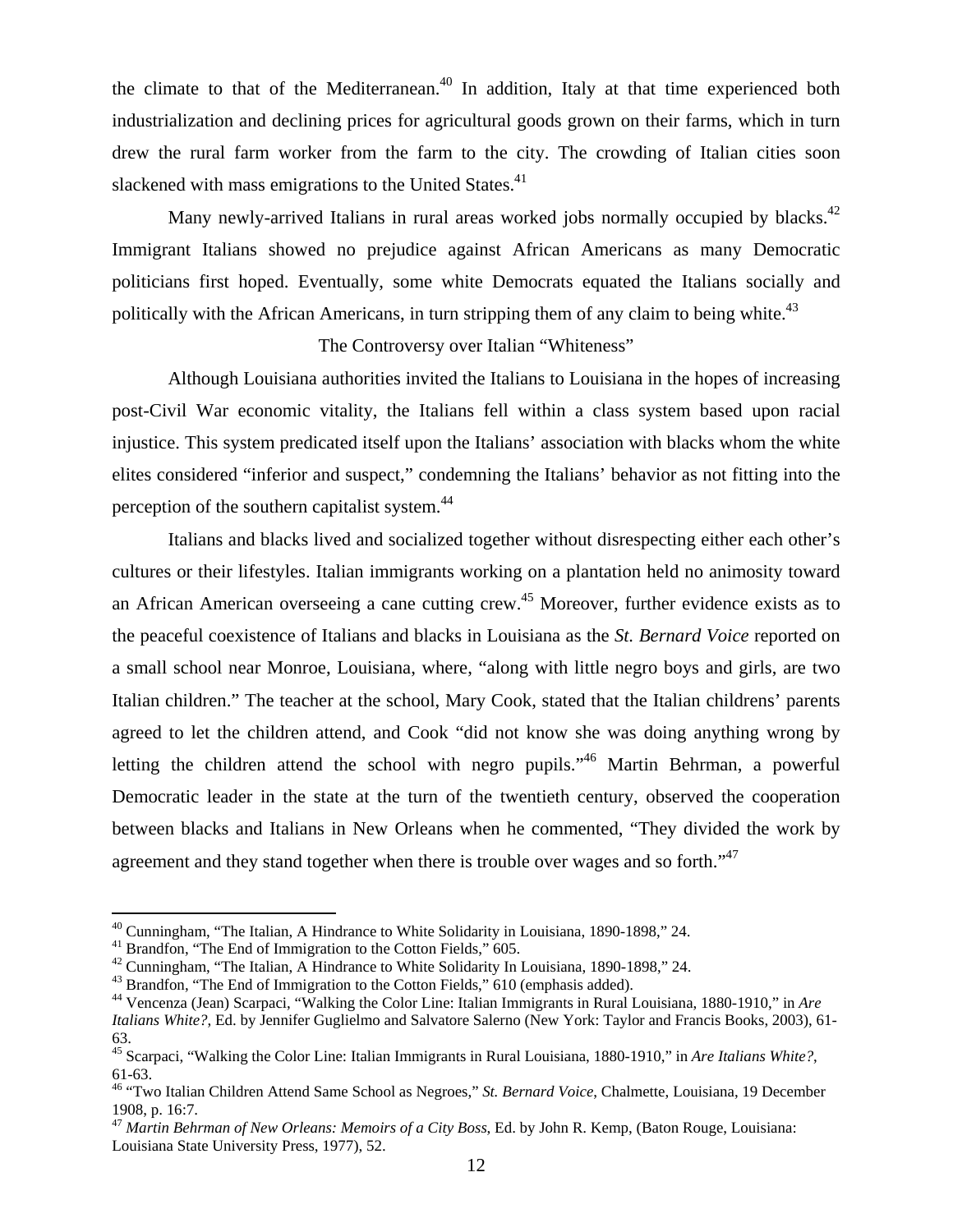In classing Italians "non-white" based on their associations and interactions with blacks, elitist distinctions stemmed from their perceptions of Italians based upon a caste system deeply entrenched in their homeland. According to historian Jean Scarpaci, northern Italians viewed southern Italians as poor and racially inferior. American policymakers enhanced this distinction between northern European immigrants and southern Italians, declaring southern Italians bestsuited for low-paying menial labor which African Americans usually performed. Thus, the racism southern Italians experienced in the United States as well as Louisiana followed them from Italy. At first, Italians shared the same socioeconomic status as rural workers with African Americans; they became viewed in the eyes of white natives as different socially and racially, stigmatizing Italians as a class equal to African Americans.<sup>48</sup>

 Despite such perceptions, the people of St. Bernard Parish made observations at the time portraying Italians as industrious, hardworking, and most of all, frugal, praising them for their diligence. The *St. Bernard Voice*, a farmers' weekly newspaper, proclaimed that because of their inclination toward truckfarming (a truckfarm grows strictly vegetables), the Italians made a valuable contribution to the economy of Louisiana (see Appendix B, Italian population of St. Bernard Parish). The *Voice* stated, "The Italian is innately a hard worker, a close observer, and a tireless student" which "made them well-suited for the occupation of truckfarming." The paper also elaborated that the Italians of St. Bernard Parish demonstrated pleasure in their work and consistently keep their grounds clean and neat, causing other nationalities in the area to attempt to meet the Italians' standard of appearances. The only disappointment that the newspaper exhibited was the dissatisfaction with the Italians' frugality. This measure of their personal fiscal responsibility cast doubt, according to the newspaper, as to whether the Italians could be considered good citizens. The *Voice* opined, "If the Italian immigrant became a little more involved with American ideals and did not put away every cent he made," he may become an American citizen, contributing more to the local economy.<sup>49</sup>

The Italians' unwillingness or inability to adapt to American culture, or southern culture, caused many Americans to believe that Italians possessed an inherent propensity to commit the worst of crimes. Historian Michael Kurtz presents the theory that most Italian immigrants who made their way to Louisiana tried to escape the harassment of the Sicilian Mafia, and he argues that Mayor Shakspeare utilized the chief's death as a retaliatory measure, drawing on anti-Italian sentiment because the Italians supported Shakspeare's opponent in the mayoral election of

<u>.</u>

<sup>48</sup> Scarpaci, "Walking the Color Line: Italian Immigrants in Rural Louisiana, 1880-1910," in *Are Italians White?*, 61, 63.

<sup>49 &</sup>quot;The Italian as a Farmer," *St. Bernard Voice*, Chalmette, Louisiana, 18 July 1908, p. 2:1.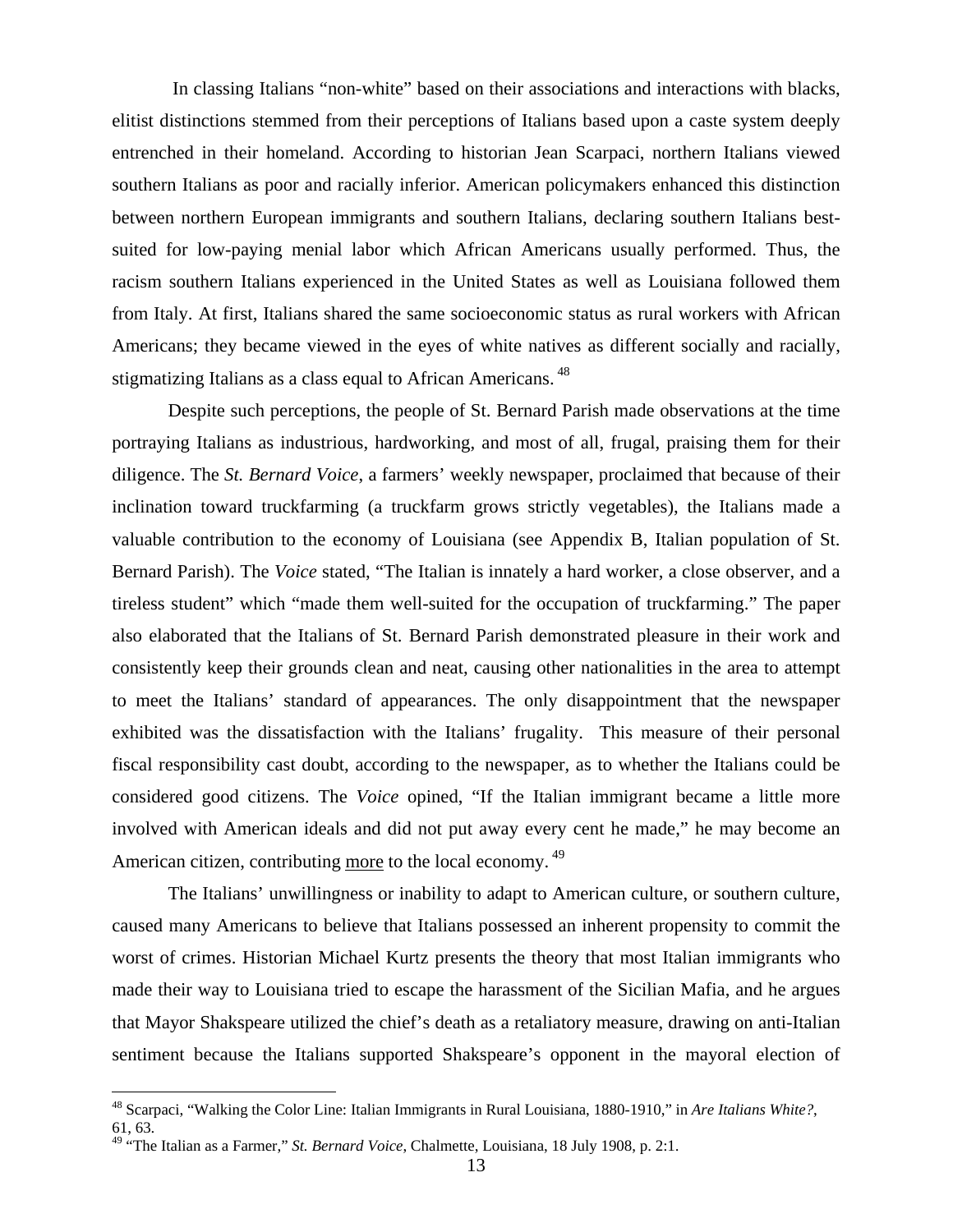1888.50 Historian Richard Gambino supplemented Kurtz's deduction in arguing that New Orleans condoned the lynching as a means of ethnic control.<sup>51</sup>

 Unfair as it seemed, ethnic bias determined the perceived criminal proclivities of Italian immigrants. Researchers A.V. Margavio and Jerome J. Salamone suggest in their work, *Bread and Respect: The Italians of Louisiana* (2002), that the association of Italians with organized crime is mythical. Most Italians who came to this country were law-abiding citizens, they argue, and any association with a natural propensity to commit crime based upon one's ethnic background unfairly stigmatizes Italian Americans.<sup>52</sup>

The racial classification of Italians also became important to the southern white ideology. With these immigrants, nativists considered them white as long as they did not attempt to upset the white power structure in the South. Historian Thomas A. Guglielmo argued in his work, *White on Arrival: Italians, Race, Color, and Power in Chicago* (2003), that native whites considered Italians white as long as they refrained from associating with non-white groups. Guglielmo states that in the early part of the twentieth century, scientific opinions relied on race/color classifications where Italians held a firm grip on the white category. In addition, historically, Italians were considered white as a result of their roots in Etruscan and Greek civilization, while at the same time Angles and Saxons lived a barbaric existence in Northern Europe. Guglielmo insists that if native American whites were unwilling to consider Italians white, the rest of western civilization could not claim that right either.<sup>53</sup>

In continuing this "whiteness" debate, historian Mathew Frye Jacobsen, in his work, *Whiteness of a Different Color: European Immigrants and the Alchemy of Race* (1998), agrees with Guglielmo, urging further that because Italians took jobs and lived close to blacks, southern whites labeled the Italians black according to local custom.<sup>54</sup> Jacobsen elaborated that Italians occupied a "racial middle ground" within the Jim Crow atmosphere of the postbellum South, and in continuing their association with blacks, southern whites considered the Italians in a class equal to African Americans.<sup>55</sup> As Italians fell lower on the white societal ladder, according to the

<sup>50</sup> Michael Kurtz, "Organized Crime in Louisiana: Myth or Reality?" *Louisiana Historical Journal*, Vol. XXIV, No. 4 (Fall 1983), 363.<br><sup>51</sup> Gambino, *Vendetta*, 130.

<sup>&</sup>lt;sup>52</sup> A.V. Margavio and Jerome J. Salamone, *Bread and Respect: The Italians of Louisiana* (New Orleans: Pelican Publishing, 2002), 188.

<sup>53</sup> Thomas A. Guglielmo, *White on Arrival: Italians, Race, Color, and Power in Chicago, 1890-1945* (New York: Oxford University Press, 2003), 6-7, 29, 30-31, 36-37. The scientific opinion which Guglielmo cited originated as a result of the observations of Johann Friedrich Blumenbach, an eighteenth century geneticist.

<sup>54</sup> Matthew Frye Jacobsen, *Whiteness of a Different Color: European Immigrants and the Alchemy of Race* (Cambridge: Harvard University Press, 1988), 57.

<sup>55</sup> Jacobsen, *Whiteness of a Different Color*, 57.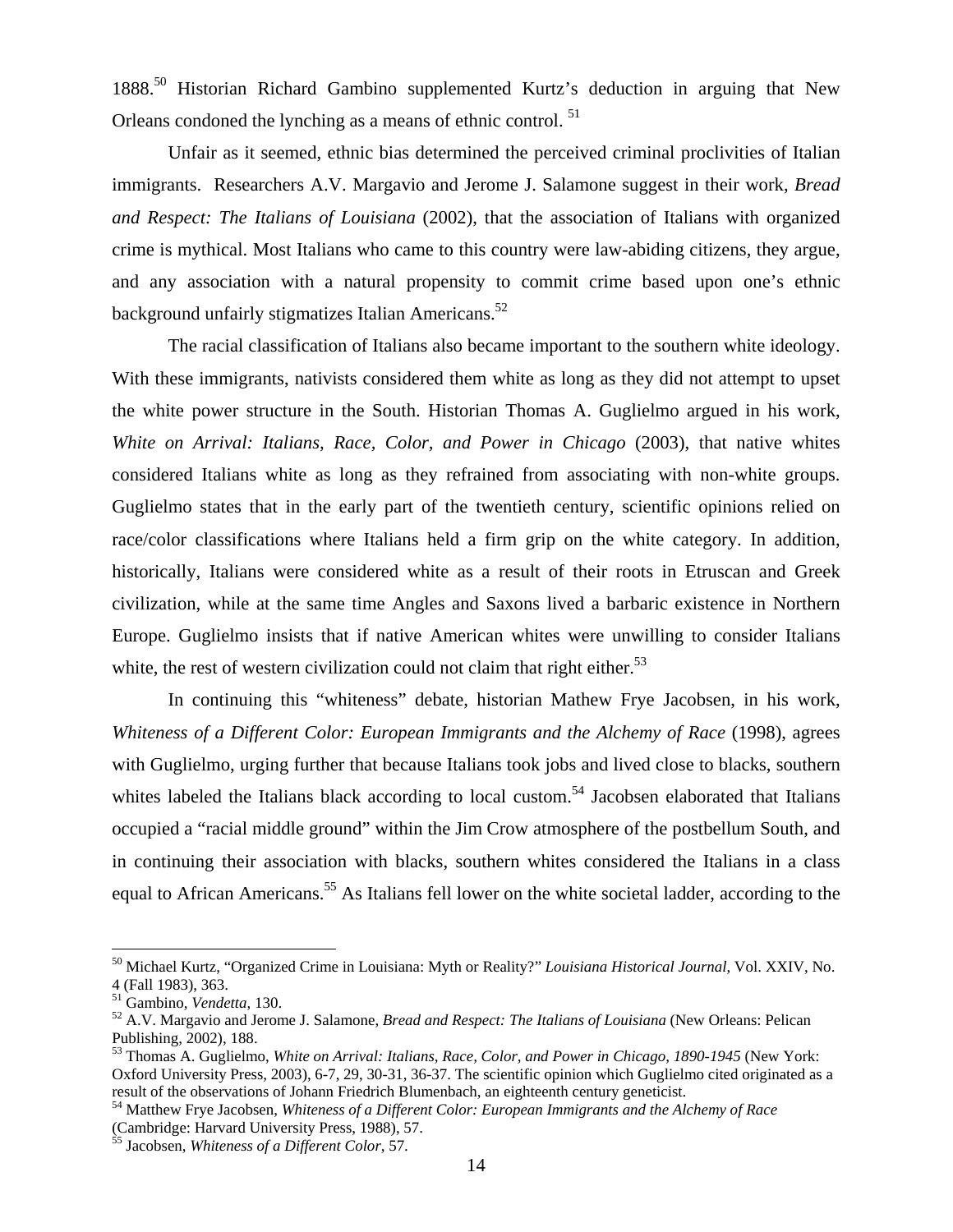ideology of mostly white supremacists, the white power structure justified the lynching of Italians.

#### The Struggle to Regain "White" Control of Louisiana

The seat of conservative Democratic politics in Louisiana rested in New Orleans with a political machine known as "The Ring." Although this machine stood as the main policymaker for the New Orleans area, a rural movement called the "Bourbons" (named for their ideological resemblance to the post-French Revolution Bourbons who advocated a return to ultraconservative governance of France) mirrored the same ideals as the Ring, working behind the scenes in the rural parishes to combat any opposition of returning Louisiana to white rule dismantled through Reconstruction. 56

The Bourbon "mentality" became popular in the cotton producing parishes of the state where whites stood in the minority. The Bourbons identified themselves with rich landholders and portrayed themselves as the guardians of southern paradigms, while also depicting their character as that of gentlemen who desired a return to the racial separation attributed to antebellum Louisiana. More importantly, they exhibited a fear of African Americans normally impressed within the ranks of poor whites.<sup>57</sup> This meant that the Bourbon Democrats held no special place for the new immigrants in their political system as no distinction between the Italian and the African Americans existed in either social or political terms. According to historian Andrew Rolle, in the 1880's, Italians in Louisiana did not assimilate into southern culture, much less could they draw on the white supremacists' recollections of the Old South. They drew further disdain from white supremacists as Italians often joined groups that opposed anti-black sentiment.58

Despite the pronouncements of Democratic idealists, more serious issues surfaced which saw the rise of dissatisfaction with economic circumstances of blacks, poor whites, and even the Italians in farming communities all over the state. An economic depression between 1870 and 1897 saw prices for produce brought to market by the poor farmer decline sharply. The farmers blamed no one; it just fell to the market in which they produced the goods, goods which proved a commodity in low demand. This followed a period of increasing surpluses which overwhelmed demand worldwide. In addition to the overproduction of agricultural goods by American farmers and the increased supply versus demand, revolutions in transportation caused a need for prices

<sup>&</sup>lt;sup>56</sup> Interview with Dr. Arnold R. Hirsch, Professor of History, University of New Orleans, March 5, 2007.

<sup>57</sup> William Ivy Hair, *Bourbonism and the Agrarian Protest: Louisiana Politics, 1877-1900* (Baton Rouge,

Louisiana: Louisiana State University Press, 1969, 23-24.<br><sup>58</sup> Andrew Rolle, *The Italian Americans: Troubled Roots* (New York: MacMillan Publishing Company, 1980), 82.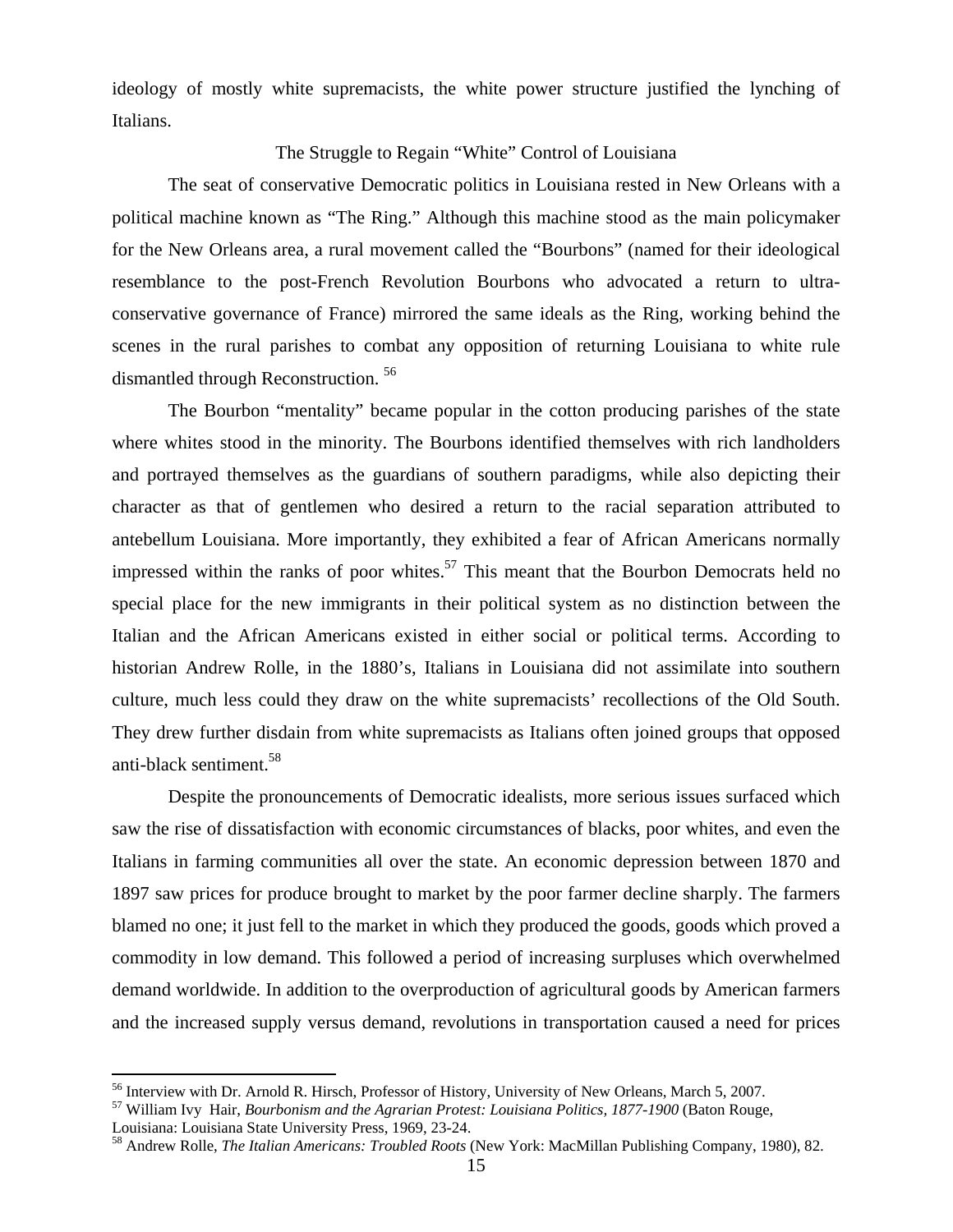for the transport of goods to market to rise suddenly. Domestic crops also rose in steep competition with overseas markets and the prices of these goods dropped correspondingly. In essence, railroad companies held the monopoly and did not change their desire for profit to help the smalltime farmer. These three factors caused the poor farmer to experience widespread debt and this continued as long as the "crop-lien system" remained intact.<sup>59</sup> The less the farmer produced, the more the debt grew.

Out of this dissatisfaction with this economic system, the Farmers' Alliance arose to fight for the poor farmer who loathed corporations and upper-class whites who made decisions based on their own interests, never considering the impact on the small and tenant farmers. However, where the Farmers' Alliance found willing participants due to the lack of anti-black sentiment among Democratic Party adherents, it appeared their battle in the South made for a substantial threat to the Bourbons.<sup>60</sup>

With the Bourbons bracing themselves for an intense political battle against the rising anti-Democratic factions, a political party emerged addressing the concerns of not only the Farmers' Alliance, but also the Southern Alliance and an alliance of black farmers. The Populist Party (a result of the agrarian revolt) rose as a response to rising costs of bringing goods to market, the lack of educational opportunities for blacks and poor whites, and the corruption and graft associated with Louisiana elections as a result of the Democratic Party's struggle to maintain white power within the state. Populists embraced efforts to help blacks through their political platform by seeking to end lynching through legislation, ending the convict-lease system, and pledging to fight for African Americans' political rights.<sup>61</sup> With these declarations, the Populists' intentions seemed honorable to blacks seeking equal political status with whites, but in working to equalize blacks in the South, old wounds reopened, causing more aggressive animosity on the part of white supremacists throughout the South. Populist ideals attracted a great following in the South and promised to be a formidable adversary to not only the Democrats, but other political parties in Louisiana as well.<sup>62</sup> But despite their proclamations and intended actions on behalf of African Americans in the South, the Populists failed to include

<sup>59</sup> John D. Hicks, *The Populist Revolt: A History of the Farmers' Alliance and the People's Party* (Minneapolis: University of Minnesota Press, 1931.), 55-58.<br><sup>60</sup> Hicks, *The Populist Revolt: A History of the Farmers' Alliance and the People's Party*, 95.

<sup>&</sup>lt;sup>61</sup> R. Jean Simms-Brown, "Populism and Black Americans: Constructive or Destructive?" *The Journal of Negro* History, Vol. 65, No. 4 (Autumn, 1980), 351; Jack Abramowitz, "The Negro in The Populist Movement," *The Journal of Negro History,* Vol. 38, No. 3 (July, 1953). "So far as Negroes were concerned there were bound to be attracted to a party that bid openly for their support, particularly when Republicans were moving in the direction of a lily-white party in the South." 286-287.

<sup>62</sup> Jack Abramowitz, "The Negro in The Populist Movement," *The Journal of Negro History,* Vol. 38, No. 3 (July, 1953), 287.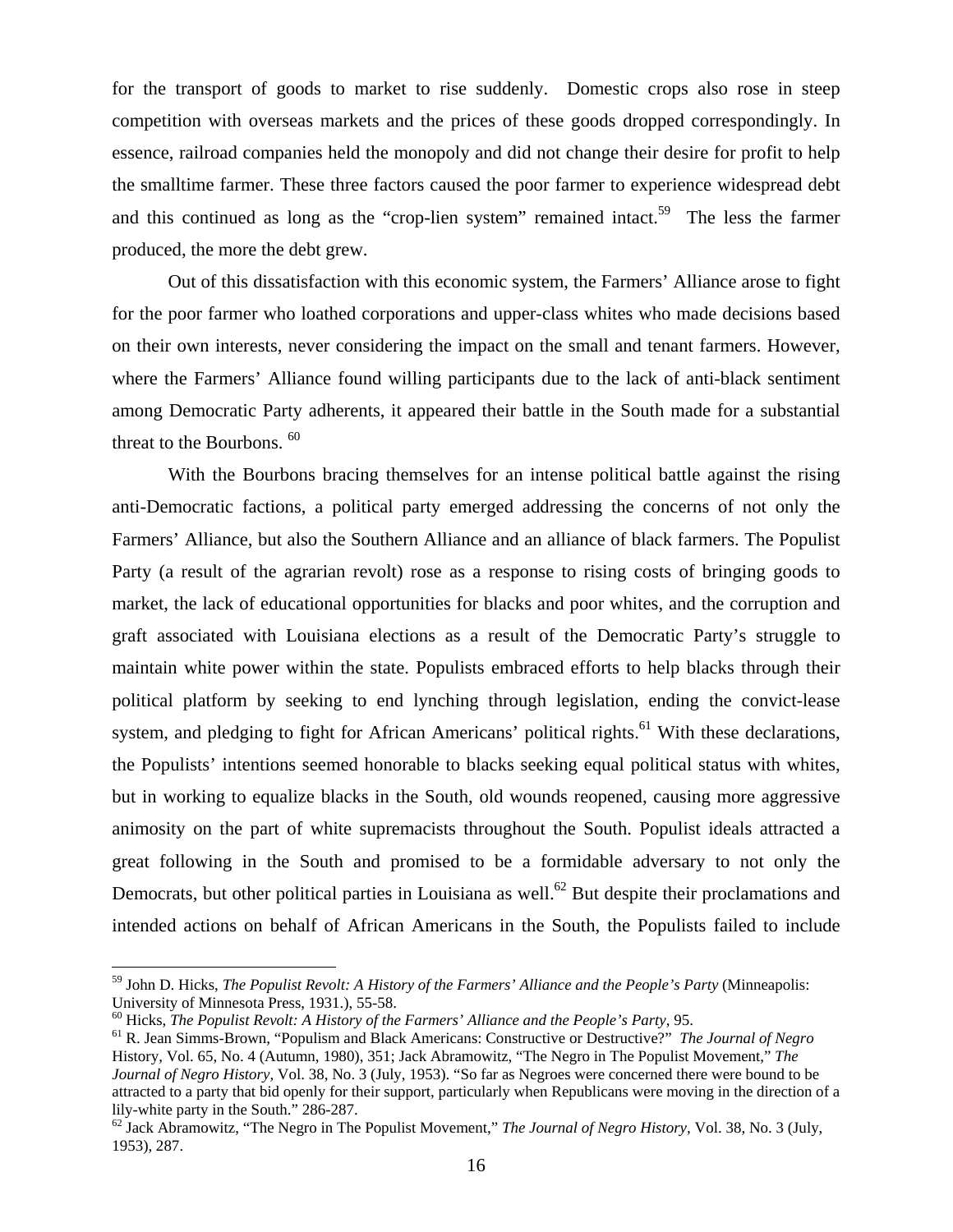blacks to a great extent within their movement, thus alienating them in much the same way as the Democrats.<sup>63</sup>

The Democratic Party in Louisiana tried to hold on to the lost ideals of the "Lost Cause," Robert E. Lee, and chivalry. The Populists insisted that the Democratic power structure feared black dominance over the white people of Louisiana, while the Bourbon Democrats held the Populist movement in check through fraudulent election processes meant to create a foundation for the white power base. Their hold on political power dictated the use of fraudulent acts resulting in the same politicians remaining in office to carry on the white solidarity movement. More importantly, the Democratic Party absorbed the Populist beliefs in an attempt to stifle any reform movements.<sup>64</sup>

The Democratic Party in Louisiana, primarily composed of ex-Confederates, formulated a platform for former slave owners to be compensated, and to repudiate the Constitution of 1868 which they argued created an atmosphere of fraud, corruption and did not express the desires of the people of Louisiana. This policy brought the issue of white supremacy to the forefront, and enumerated the dogma that the blacks could not consider themselves American citizens and in any way equal to whites $^{65}$ 

Because of their semi-inclusion of blacks, the Populist movement held true for both Italians and African Americans pertaining to their economic and political survival. In an effort to secure their solidarity, white supremacists began assuming the role of executioner when it came to determining who stood in the way of this course. The Italians clearly stifled the Democrats attempts to rally whites to the banner of domination in Louisiana.<sup>66</sup>

The Populists hoped to garner the black vote in rural Louisiana, while at the same time conquering the racism exhibited by lower class whites against the black rural population.<sup>67</sup> Populists theorized that poor whites viewed their status as one of an economic nature rather than that of race, and marked a period where poor whites struggling to survive both as tenant and

1

<sup>&</sup>lt;sup>63</sup> Simms-Brown, "Populism and Black Americans: Constructive or Destructive?," 353.<br><sup>64</sup> Henry Clay Dethloff, "Populism and Reform in Louisiana," Unpublished Dissertation, University of Missouri, Ph.D., 1964, 129.

 $<sup>65</sup>$  Dethloff, "Populism and Reform," 133. "The Louisiana Populist deplored the machine politics, the fraud,</sup> corruption, and lawlessness which existed in his state and which prevented the proper functionings of government." 124, 138.

<sup>66</sup> Cunningham, "The Italian, A Hindrance to White Solidarity In Louisiana, 1890-1898," 26; Andrew Rolle, *The* 

<sup>&</sup>lt;sup>67</sup> Inverarity, "Populism and Lynching in Louisiana, 1889-1896: A Test of Erikson's Theory of the Relationship Between the Boundary Crisis and Repressive Justice," 266.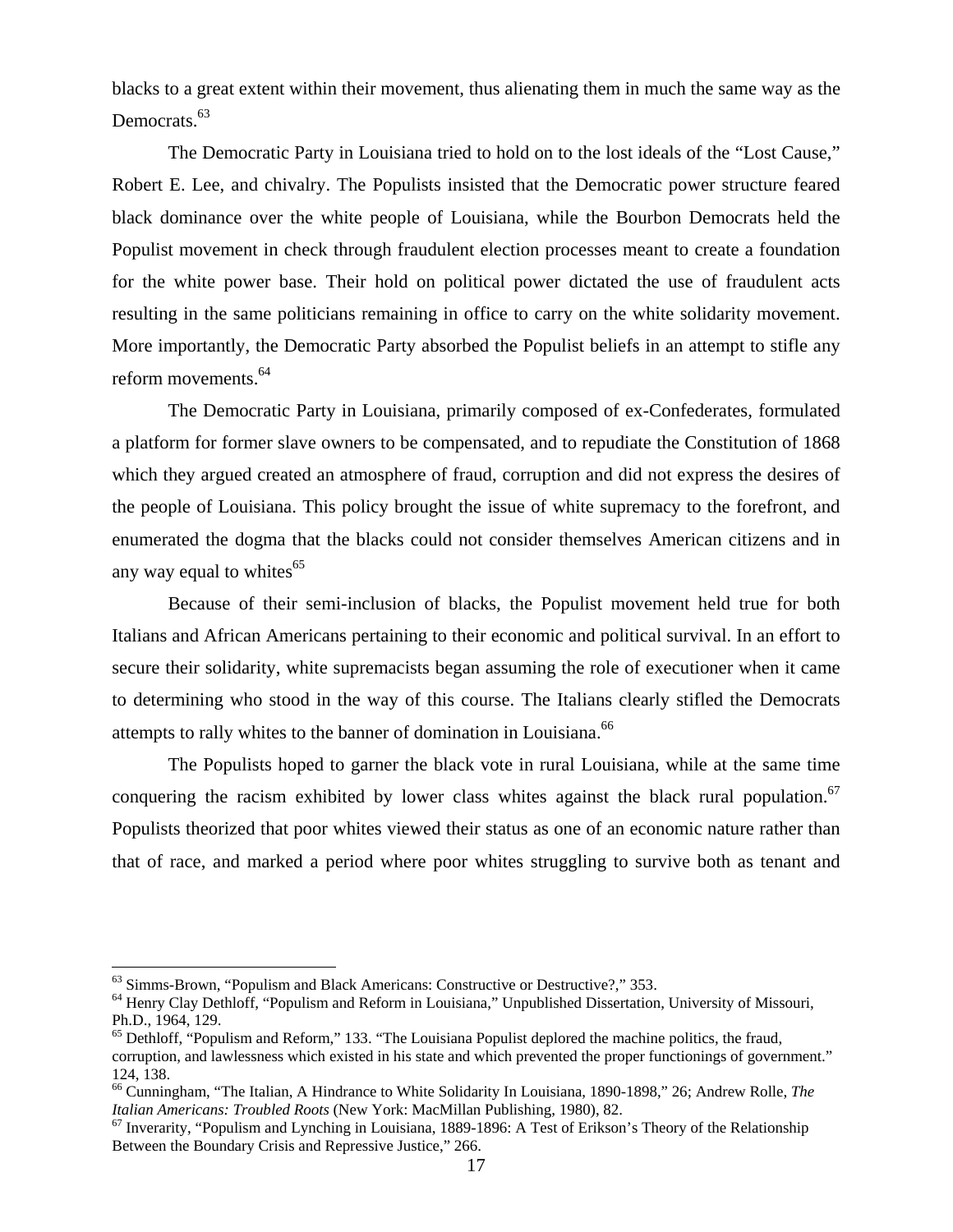independent farmers forced them to seek political redress for their depressed condition. 68 Poor whites tested this theory by fusing with the Republican Party whose ranks also grew with discontented whites from the Democratic Party seeking a just and equal society based upon suffrage for all those citizens deserving of the right. By 1895, though, the national Republican Party lost interest in blacks, and exhibited more of an interest in the industrializing North and its emerging business opportunities.<sup>69</sup> The Democrats thus altered their emphasis from economic to racial interests with their policy of disenfranchising the blacks of the South Louisiana.70

To accomplish the goal of disenfranchisement of African Americans in Louisiana, Murphy J. Foster, elected governor in 1892, proposed to the legislature a suffrage amendment based upon property and educational requirements. The House and Senate passed the amendment in 1894 and would put it in front of the people in the election of 1896. The amendment would serve a twofold purpose: first, to neutralize black support for the Populists and Republicans, and second, to keep whites from splitting their votes between three parties.<sup>71</sup> The Italians, citing their solidarity with the African Americans, protested with the Populists against the amendment with a parade in New Orleans. The Italians marched behind an Italian flag and exercised their right to protest. The *Times Democrat* saw the protesters as "obnoxious," venting further in stating, "they interfere in American politics, and tell us what kind of a constitution, what system of laws, and what suffrage is acceptable to them as Italians. $172$ 

 Between 1892 and 1896, the Populists performed well in Louisiana elections and even ran a candidate for governor in the latter year. However, their policies appeared too progressive for the "solid South," causing the older white power structure to retain its influence over the people. The Populists' collapse in 1896 brought an end to any hope of an equalizing factor in the South, despite the lack of cohesion with the whites in the party. Their survival would have demonstrated that whites and blacks in Louisiana stood united as a powerful political force.<sup>73</sup> The white elite of Louisiana viewed anyone who believed in the equality of blacks as an obstacle in the movement toward white cohesion. Political memories died hard in Louisiana, and Italians' alliances with the blacks in Louisiana meant that the Italians became stigmatized. The lynching of Italians, in turn, became part of the battle for political control of the state of Louisiana.

<u>.</u>

<sup>68</sup> Allen P. Schindler, "The Setting for Recent Politics," in *The Louisiana Purchase Bicentennial Series in Louisiana History. Vol VII: Louisiana Politics and Paradoxes of Reaction and Reform, 1877-1928*. Ed. by Matthew Schott

 $^{69}$  Simms-Brown, "Populism and Black Americans: Constructive or Destructive?," 355.<br><sup>70</sup> Inverarity, "Populism and Lynching in Louisiana, 1889-1896: A Test of Erikson's Theory of the Relationship Between the Boundary Crisis and Repressive Justice," 266.<br><sup>71</sup> Cunningham, "The Italian," 29.

<sup>72 &</sup>quot;The Italian Parade," *Daily Picayune*, New Orleans, 25 March 1896, p. 4:4. 73 Abramowitz, "The Negro in The Populist Movement," 288.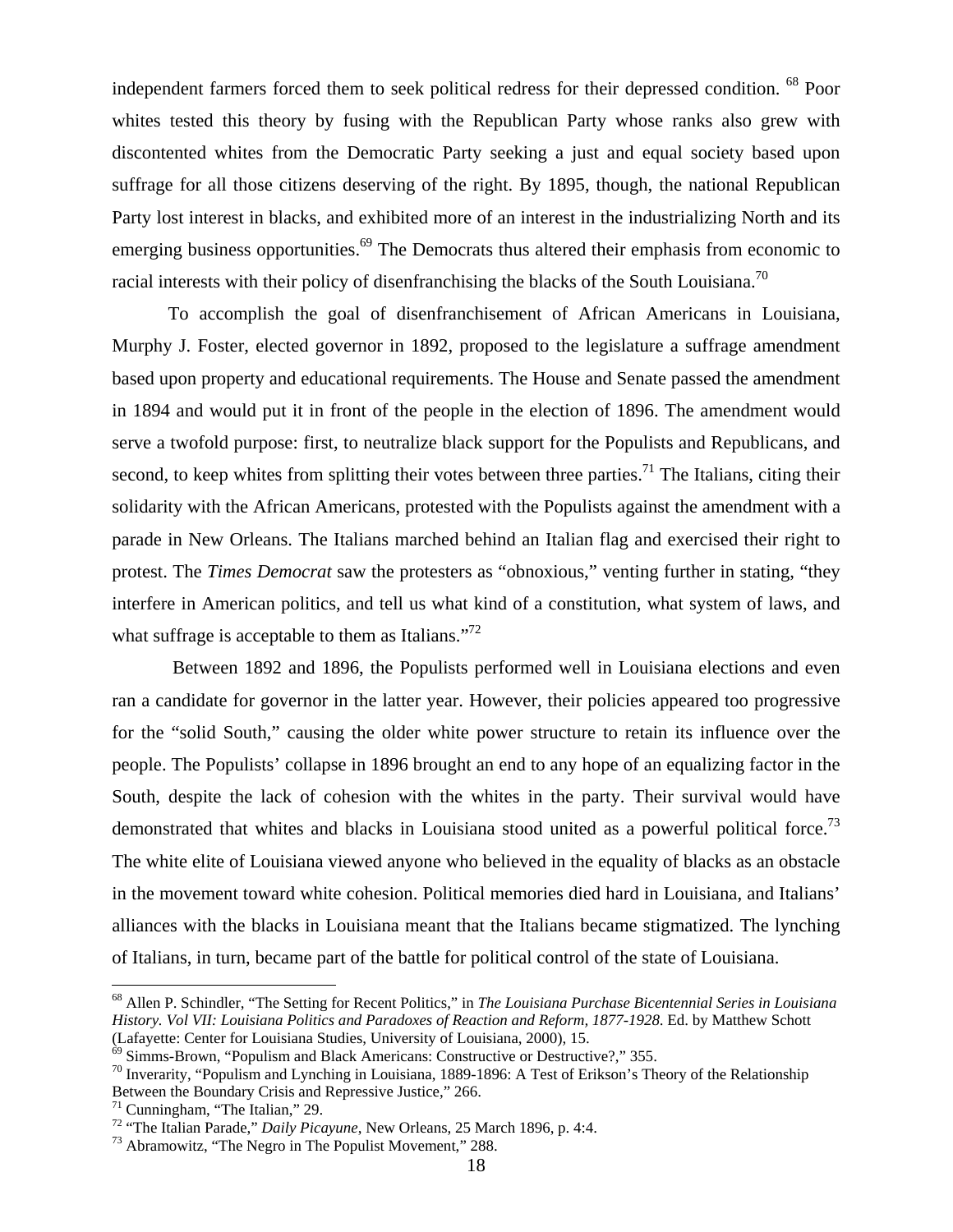With the political atmosphere dictated by the Democratic Party and the state legislature firmly in the control of forces bent on disenfranchising both African Americans and Italians, protests from the Populists and the Republicans echoed as the election of 1896 drew near. Seeking improvements in the state constitution, Populists and Republicans both agreed with revisions to the document, but not at the cost of alienating blacks and Italians who could contribute not only politically to the region, but economically. The amendment ultimately failed in the election of 1896, but Democrats maneuvered a call for a constitutional convention to permanently disenfranchise African Americans in Louisiana.74

But in June 1896, the Louisiana legislature passed a new election law which accomplished part of the disenfranchisement goal. The Election Law of 1896 created assessors who acted as registrars, and mandated that "persons applying to register should complete an application form in his own handwriting in the presence of an assessor or registrar," with the latter essentially functioning to disenfranchise black voters by demonstrating their inability to either write their name, or "figure his age in terms of years, months, and days." Mayor Martin Behrman commented that the Election Law of 1896 "was intended to get as many white men on the rolls as possible and keep out as many negroes as possible by giving the registrar of voters great authority."<sup>75</sup> Now that the Democrats perfected a method to disenfranchise blacks, Democratic leaders needed only a constitutional convention to statutorily restrict foreigners, namely Italians, and those who could not own property from voting. The state legislature passed a resolution on this same date calling for a constitutional convention.<sup>76</sup>

But before the Convention could be called, another Italian lynching took place. On the  $8<sup>th</sup>$ of August, 1896, newspaper headlines declared, "Trio Lynched in St. Charles" (see Appendix C, Italian population of St. Charles Parish).<sup>77</sup> Charged with the murder of Jules Gueymard, a prominent St. Charles Parish businessman, Lorenzo Saladino, along with Decino Sorcoro and Angelo Mancuso, suffered the wrath of a violent crowd just before midnight. The mob lynched Sorcoro and Mancuso in an unrelated incident.

The crime for which Saladino stood accused at the time of his death occurred the Tuesday night prior to the lynching. Gueymard stood on the gallery of a dock waiting for a ship to arrive in Hahnville carrying some freight bound for his business. When the ship arrived, a shot

<u>.</u>

 $74$  Cunningham, "The Italian," 31.

<sup>75</sup> *Martin Behrman of New Orleans: Memoirs of a City Boss*, Ed. by John R. Kemp (Baton Rouge, Louisiana:

Louisiana State University Press, 1977) 45. 76 "The New Election Law," *Times Democrat*, New Orleans, 23 June 1896, p. 4:2. 77 "Trio Lynched In St. Charles," *Daily Picayune*, New Orleans, 8 August 1896, p. 2:2-3.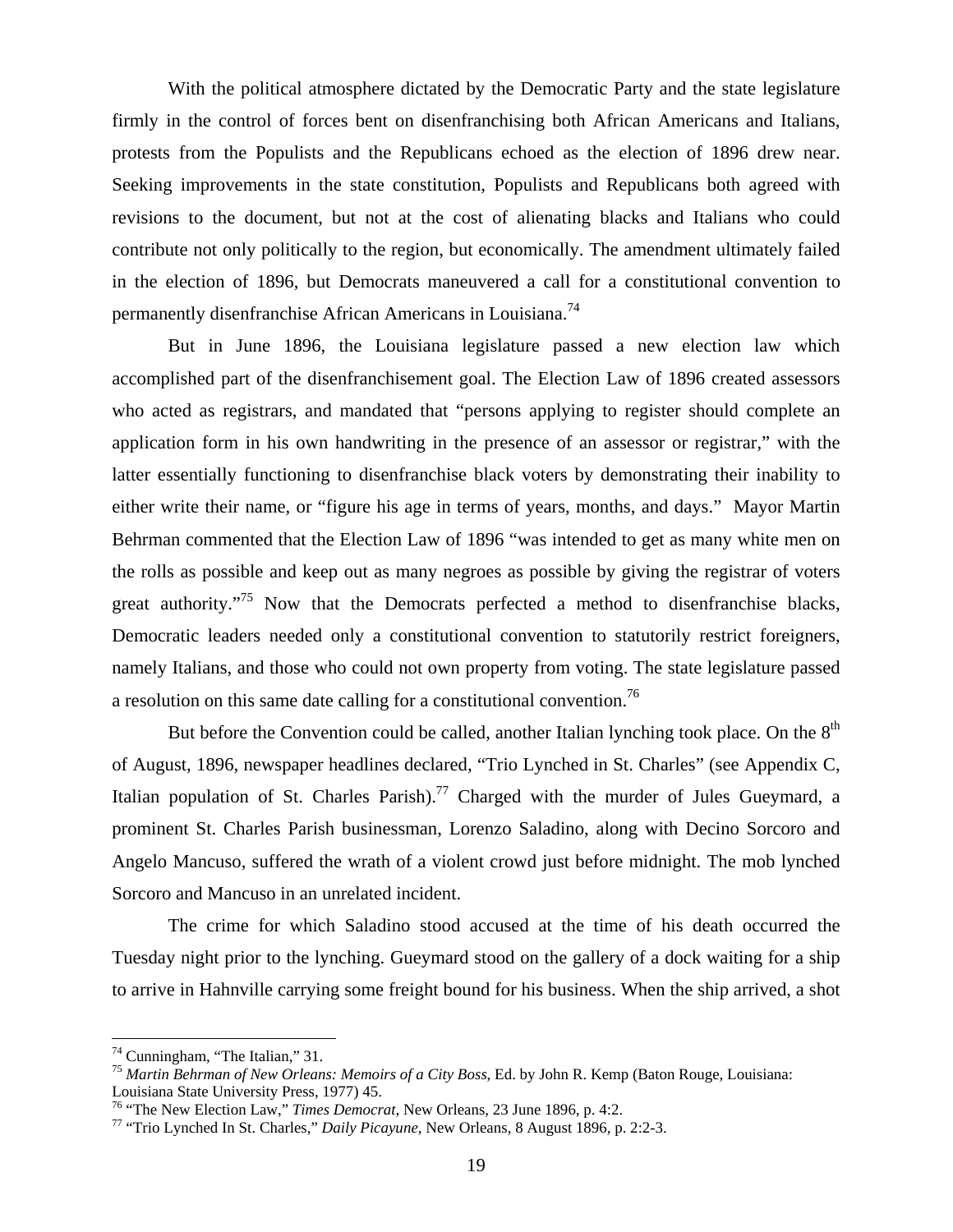rang out, killing Gueymard instantly. The *Daily Picayune* reported, "Suspicion pointed to the Sicilian (Saladino) who bears a bad character. He had threatened Mr. Gueymard's life because the latter testified against him in a suit brought because Saladino endeavored to defend New Orleans creditors." When authorities searched Saladino's house, they found a shotgun that the suspect stated had not been fired in three months. One barrel showed evidence of firing. A "Mrs. Matorno," a woman living in his building, claimed Saladino came in late that night and whispered under his breath, "I got him!"<sup>78</sup> The newspapers lamented that a Sheriff Ory saved the young Italians as the crowd sought to lynch him that night.

Police officials arrested Sorcoro and Mancuso based upon the suspicion of their commission of the murder of a Spanish yardman working on the Ashton Place Plantation near Boutte Station, Don Roxino. Sorcoro and Mancuso stood accused of the crime of "wanton and cowardly murder." The "old man" walked through the woods a week before the lynching when Sorcoro and Mancuso attacked him, according to the newspaper, then "overpowered him and he was prostrate on the ground they beat him into insensibility."<sup>79</sup>

On the night of the lynching, a crowd of men made their way to the courthouse jail yard. Sounds heard from the jail signified someone tried to chisel the doors open. According to the *Daily Picayune,* the mob dragged Saladino, Sorcoro, and Mancuso from their cells into the jail yard. Saladino, on his knees begging the crowd for mercy, stated, "I no killa Mr. Gueymard. . .I sleepa!" Saladino kept repeating himself, but to no avail. The crowd hanged him from an "A" frame in the jail shed, just a few yards from the jail doors. "Haul him up, boys!" came from the crowd. Saladino, in his last words, stated to the lynch mob, "If there is a God, you alla will be punished." One of the mob yelled, "Hang the Dago," then Saladino and the other three died a few minutes later. <sup>80</sup> At the funeral two days later, the blacks of St. Charles Parish showed their sympathy for the dead Italians as the *Times Democrat* witnessed "a large number of negroes and Italians were present at the burial, and went home from the scene terror-stricken." The *Times Democrat* added that whites in St. Charles Parish feared this show of solidarity between the Italians and the blacks served as the planning stage for a possible revolt to get revenge for the killings, but the uprising never materialized. $81$ 

The Italian government sought to discover the truth, despite the lack of cooperation by local authorities. The *Daily Picayune* reported that the incident in St. Charles Parish, "bids fair to

<sup>&</sup>lt;sup>78</sup> "The Triple Lynching in St. Charles Parish," *Daily Picayune*, New Orleans, 10 August 1896, p. 1:2-3.<br><sup>79</sup> "Triple Lynching," *Daily Picayune*, 10 August 1896<br><sup>80</sup> "Triple Lynching," *Daily Picayune*, 10 August 1896.

<sup>1896,</sup> p. 1:7.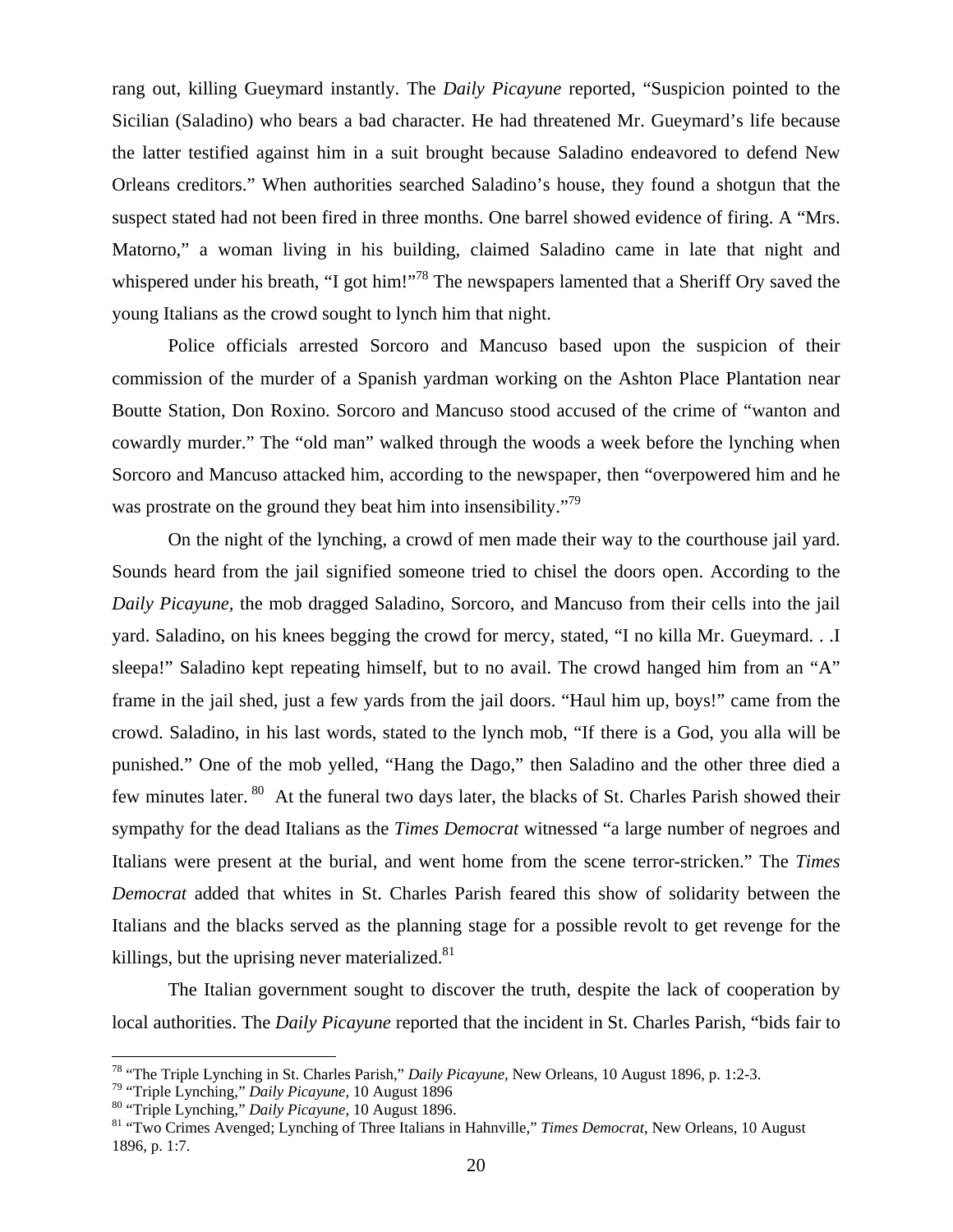give rise to international complications similar to the New Orleans lynching, and is probable that a demand for indemnity will be made, should any of them turn out to be Italian."82 The editorials of the *Daily Picayune* finally decided at this time to cease their generalizations about Italians when they admitted, "While it is true there are a great many good and worthy Italians among us, it is equally true that there are a large number who are not desirable, being criminals who have fled their own country, or who have been forcibly deported by their government." However conciliatory they may have felt, the editors of the newspaper opined, "For the presence of the worst element of these people in our country the Italian government is largely responsible." Here the contradictions unveiled themselves as the nationalities of all three men (and those in 1891 for that matter) came into consideration.<sup>83</sup> The *Daily Picayune* speculated as to the resolution of indemnity when it opined, "The United States government is under no obligation to afford greater protection to foreigners than to her own citizens," and should not be compelled to pay any indemnity to the families of the slain Italians.<sup>84</sup>

The Italian Consul of Louisiana, Charles Papini, conducted an investigation into the lynching and identified Sorcoro as one Salvatore Arena, who came to the United States from Cacama, Italy, in 1891 at the age of twenty-seven. Papini identified Mancuso as Guiseppe Vontorelli, also from Cacama, aged forty-eight. The two men made their living as farmers in the Hahnville area at the time and associated with the dead Spaniard, Don Roxini. In concluding his investigation, Papini learned that Sheriff Ory lay sleeping during the whole incident. Papini's efforts came to naught; the investigation lost any motivation for discovering the truth concerning these murders, evidence that mob justice came swiftly, mercilessly, and appeared condoned by the non-Italian white population of the state of Louisiana.

Despite Papini's lack of evidence as to identifying the murderers, the Italian government proved that the three dead Italians had been subjects of King Humbert at the time of their deaths, and therefore their families became entitled to an indemnity from the United States government. The government rendered \$6,000 to each family, an amount much greater than that given to the victims of the 1891 New Orleans lynching. The *Times Democrat* reasoned that the murder of Julian Gueymard "so foul naturally gave good reason" for the lynch mob to exact revenge on Sorcoro (Arena), Mancuso (Vontorelli), and Saladino. Attributing the crowd's reaction to Gueymard's murder as "passionate heat," the newspaper justified the lynching in stating, "The white people up here are determined that the wanton murder by the Sicilians and Italians must

<sup>&</sup>lt;sup>82</sup> "Italian Minister Asks for Particulars," *Daily Picayune*, New Orleans, 12 August 1896, p. 7:3-4.<br><sup>83</sup> Editorial, *Daily Picayune*, New Orleans, 12 August 1896, p. 4: 3-4.<br><sup>84</sup> "The Way It Will Be Settled," *Daily Pi*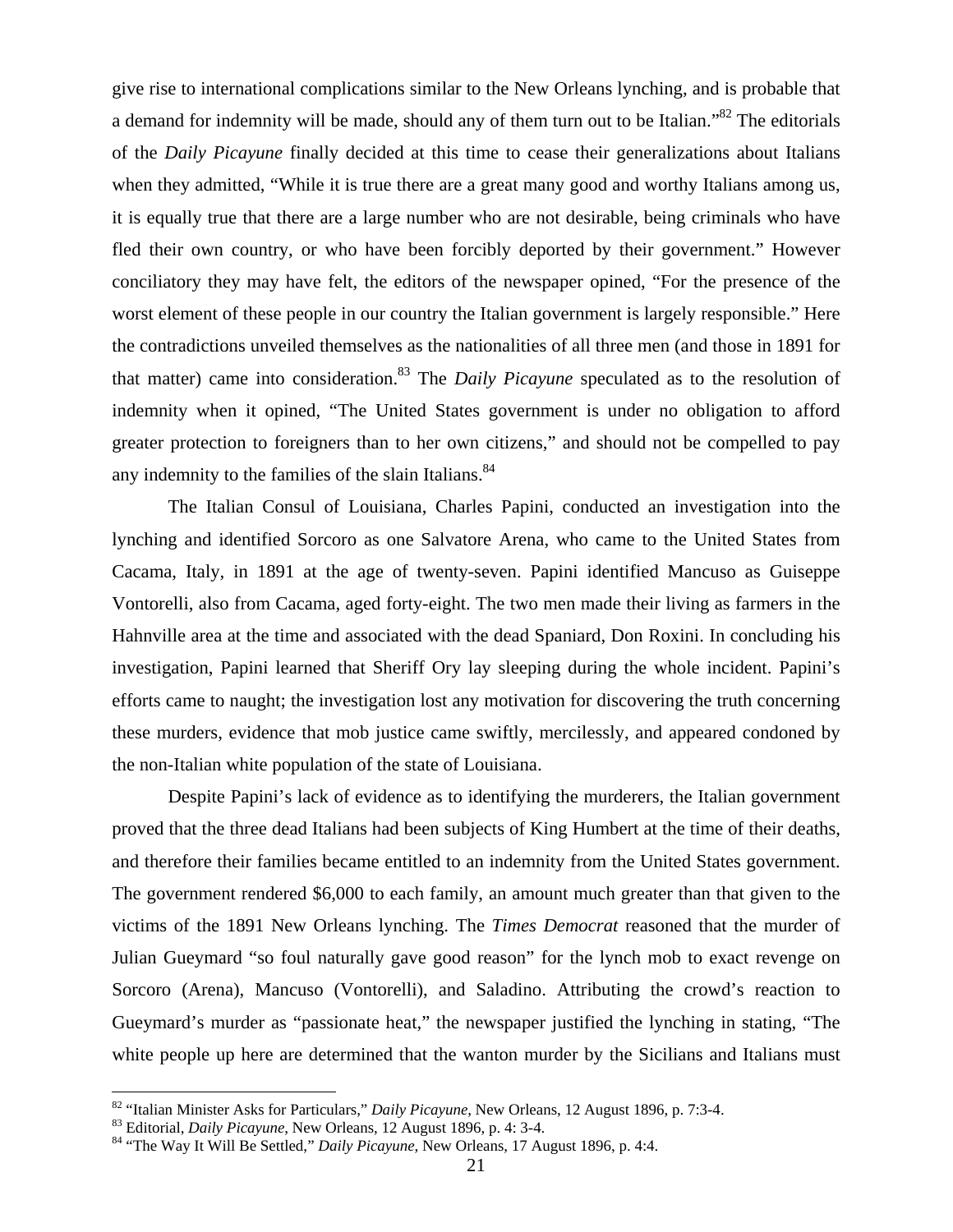stop, and they have adopted the severe method of lynching to teach them that they mean business."85

As the furor over the St. Charles lynchings subsided, the controlling Democratic Party moved forward with its disenfranchisement campaign. The Constitutional Convention of 1898 convened on 8 February 1898 and lasted until the  $21<sup>st</sup>$  of May of that year. One of the most powerful political organizations in the state, The "Choctaw Club," sought to use the convention to "put the negro out of politics" for good. Organized in March of 1897 by Democratic powerhouse Martin Behrman (mayor of New Orleans from 1904-1920), the Choctaws considered themselves good Democrats, "organized against a Republican party."86 The Choctaw Club wanted to use the Italian vote to defeat the planters in predominantly black parishes. To accomplish this, they proposed a "grandfather clause" which essentially "permitted illiterate and propertyless whites to vote if their grandfather or father voted prior to January 1, 1867." This created controversy as the *Times Democrat* opined that the Choctaw Club sought to make "the Dagoes citizens and disenfranchise the Negro, and God knows if there is any difference between them it is largely in the darkies' favor," as the Italians "are as black as the blackest Negro in existence." 87

The commencement of the Spanish-American War in 1898 later that year averted attention away from any mistakes the legislature made during their deliberations for approval of the constitution. Nevertheless, in adopting the grandfather clause, the legislature adopted the revisions to the Constitution of 1898 with all its controversies. The lesson Italians learned from this political wrangling showed they needed to adopt southern prejudices in order to be accepted into the fold of southern society, or face political alienation like African Americans.<sup>88</sup>

### The Violence Continues

In observing the political maneuvering surrounding the Constitutional Convention of 1898, the Italians in Louisiana nearly lost their political rights with their associations and solidarity with African Americans. The memories of these alliances remained fresh in the minds of white Louisianians and even though the constitution provided them political rights, the anti-Italian sentiment continued without abandon. In the summer of 1899, the tiny hamlet of Tallulah, Louisiana, in Madison Parish (see Appendix D, Italian population of Madison Parish), suffered an event of some renown that has received minimal attention in local history annals. An Italian

<sup>&</sup>lt;sup>85</sup> "Two Crimes Avenged," Times Democrat, 10 August 1896, p. 1:7.

<sup>&</sup>lt;sup>86</sup> Martin Behrman of New Orleans: Memoirs of a City Boss, 35-36.<br><sup>87</sup> "The Convention," *Times Democrat*, New Orleans, 22 March 1898, p. 10:1-5.<br><sup>88</sup> Cunningham, "The Italian," 36.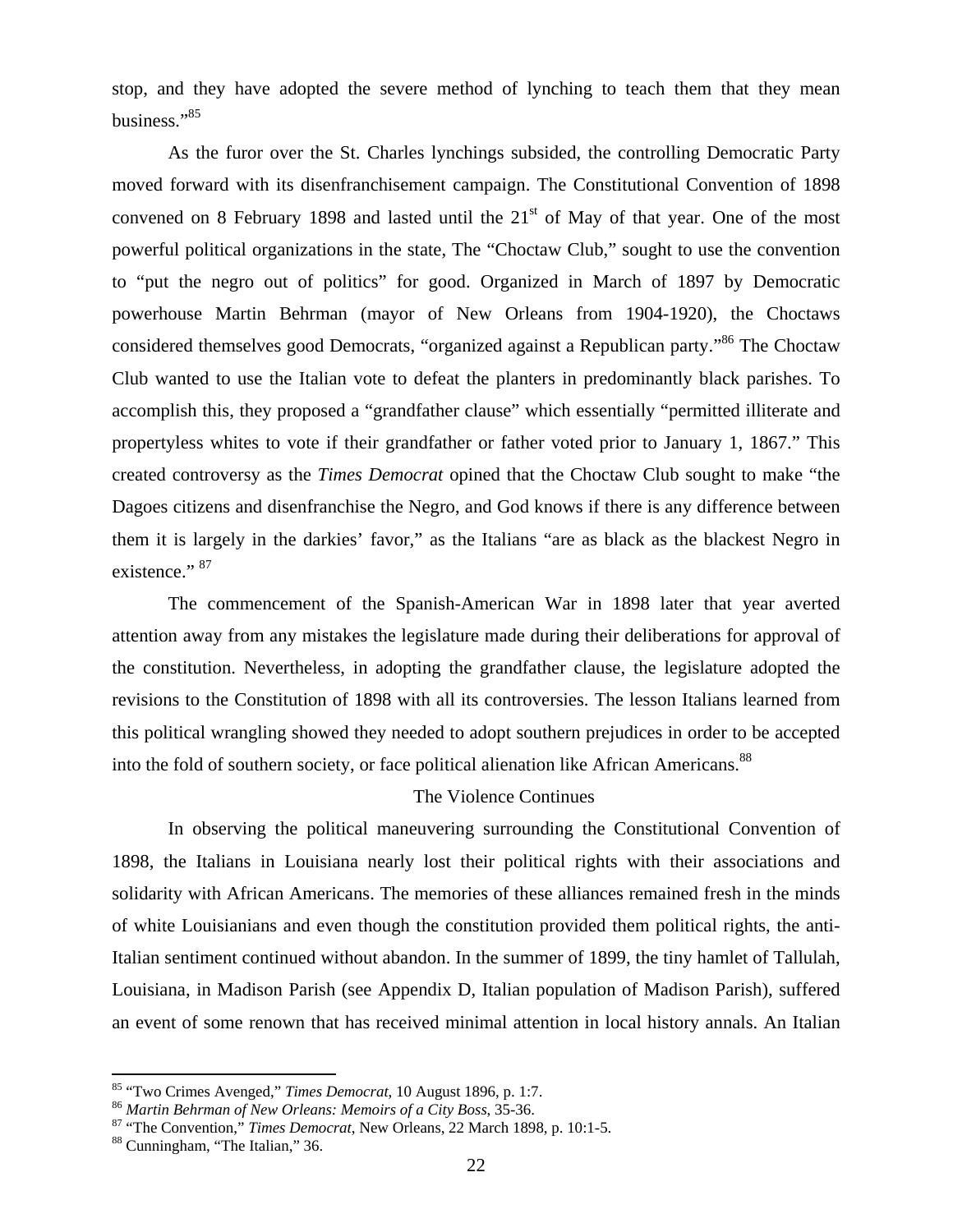storekeeper named of Joe DeFatta owned a herd of sheep that grazed behind his store on Front Street. The land buttressed the claim of a well-respected member in the community, Dr. J. Ford Hodge. Hodge continually warned DeFatta concerning the sheep being on his land, but DeFatta ignored the warnings. On the night of July 19, 1899, Hodge shot and killed one of DeFatta's sheep. DeFatta went to see the doctor the next morning at his office and warned him not to do it again. Hodge forced DeFatta to leave and thought the matter ended. That evening as the doctor walked past DeFatta's store after dinner with another man, a Mr. Kauffman, DeFatta and one of his brothers, Charles, blurted an insult to Hodge. Charles then attacked Hodge, forcing him to the ground. As Hodge began to draw a pistol from his jacket, Joe DeFatta produced a doublebarreled shotgun, firing both barrels into the doctor as he lay on the porch in front of the store, striking him in the abdomen and the hands. <sup>89</sup>

Another brother, Frank DeFatta, owned a store just down Front Street from his brother. Hearing the gunshots, Frank and two of his associates, Sy Deferroche and John Cereno, rushed down the street toward Joe's store carrying shotguns and long knives. Sheriff Colman Lucas quickly subdued Frank, Deferroche, and Cereno, bringing them to the city jail. Joe and Charles DeFatta barricaded themselves into their home just a few blocks from Joe's store. After a brief struggle, Sheriff Lucas arrested Joe and Charles. As he attempted to bring them to the city jail where the other three Italians sat, a crowd of two hundred fifty citizens overpowered Sheriff Lucas and his deputies, taking custody of Joe and Charles DeFatta. The crowd took Joe and Frank into a nearby field where the brothers blamed each other for the wounds Dr. Hodge sustained. The crowd, deaf to their protestations, hurriedly hanged the two brothers.

Turning their attention to the jail, the crowd broke in and seized Frank DeFatta, Deferroche, and Cereno, forcing them out of their cells and hanging them in the jailhouse yard. The *Daily Picayune* reported, "Not a shot was fired, and the crowd was orderly and quiet, but very determined."90 Unlike the other lynchings documented here, voices of reason attempted in vain to have the intended victims spared. The *Daily Picayune* further documented the event in support of this action as the newspaper reported: "A good many citizens pleaded for the lives of the Sicilians, but to no avail." In previous documentations, any accounts of Italians' lynchings portrayed the merciless actions of crowds devoid of any emotions. In the Tallulah case, it appeared the voice of reason finally spoke, though not persuasively enough to save the lives of

<sup>89 &</sup>quot;Complete Details," *Daily Picayune*, New Orleans, 22 July 1899, p. 1:1-2.

<sup>90 &</sup>quot;Complete Details," *Daily Picayune.*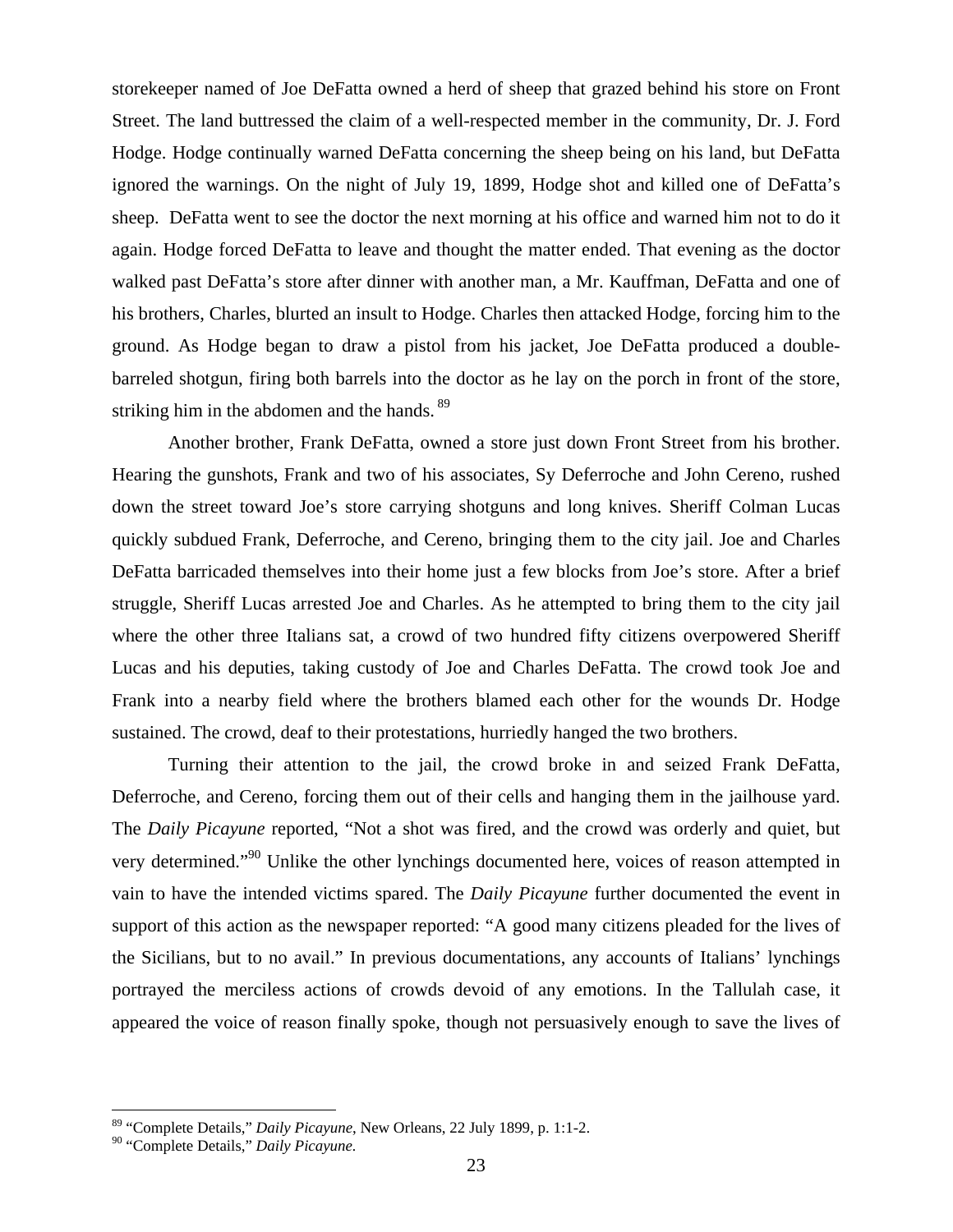the DeFattas, Deferroche, and Cereno. As anti-Italian sentiment escalated to violence, it appeared that some members of the Tallulah mob began to display some semblance of a conscience.<sup>91</sup>

Newspapers reported the past criminal activities of the victims to offer some justification for their murders. Two years before his death, Frank DeFatta stood accused of shooting an African American who allegedly stole a watermelon from the front of his store. Although nothing could be proven, citizens of the small town strongly believed Frank committed the murder. A year prior to his death, Joe DeFatta allegedly shot and killed one Pat McKenzie, a landing keeper, in cold blood. A jury later cleared him of the charge based upon a technicality, but again, citizens still whispered of his guilt. The *Daily Picayune* reported that, "They (the DeFattas) had frequently made their boasts that they would do as they pleased…They have…become more open and violent in their actions and their talk…"<sup>92</sup>

In an editorial from the same issue of the *Daily Picayune,* on July 22, 1899, the newspaper demonstrated that the anti-Italian sentiment began to lose any affirmation in the state. The paper opined:

> As to the lynching itself, it was one of the numerous acts, that have done so much to cast dishonor on the good name of Louisiana…this un-called for popular violence is the result of the contempt and disregard into which the courts have brought by the almost inexhaustible resources for the delay of action.<sup>93</sup>

 The repercussions from the Tallulah incident again threatened to cause an international incident between the United States and Italy. The Italian newspaper, *The Fanulla*, recalled the earlier cases of lynching and expressed "the hope that the Italian government will demand and insist upon an explanation of and satisfaction for the lynching."94 Rumors spread that Madison Parish officials strongly urged Italians to leave the leave the parish, as their lives might understandably be in danger. The rumors proved false, but a panic ensued, causing many Italians to flee Tallulah for their lives.

 During the panic, Italian officials made a visit to Tallulah as part of a fact-finding mission on 24 July 1899. E. Cavali, the Italian counsel from New Orleans, and Nicholas Piazza from Vicksburg, Mississippi, commended the town officials, including Pat Henry, Mayor of Tallulah, for their hospitality and cooperation. The investigators allegedly issued a report, but the report

<sup>91 &</sup>quot;Complete Details," *Daily Picayune.*

<sup>92 &</sup>quot;Complete Details," *Daily Picayune.*

<sup>93</sup> Editorial, "The Lynching of the Italians," *Daily Picayune*, New Orleans, 22 July 1899, p. 4:2.

<sup>94 &</sup>quot;Italians Ask For Protection," *New York Times*, 23 July 1899, p. 1:5.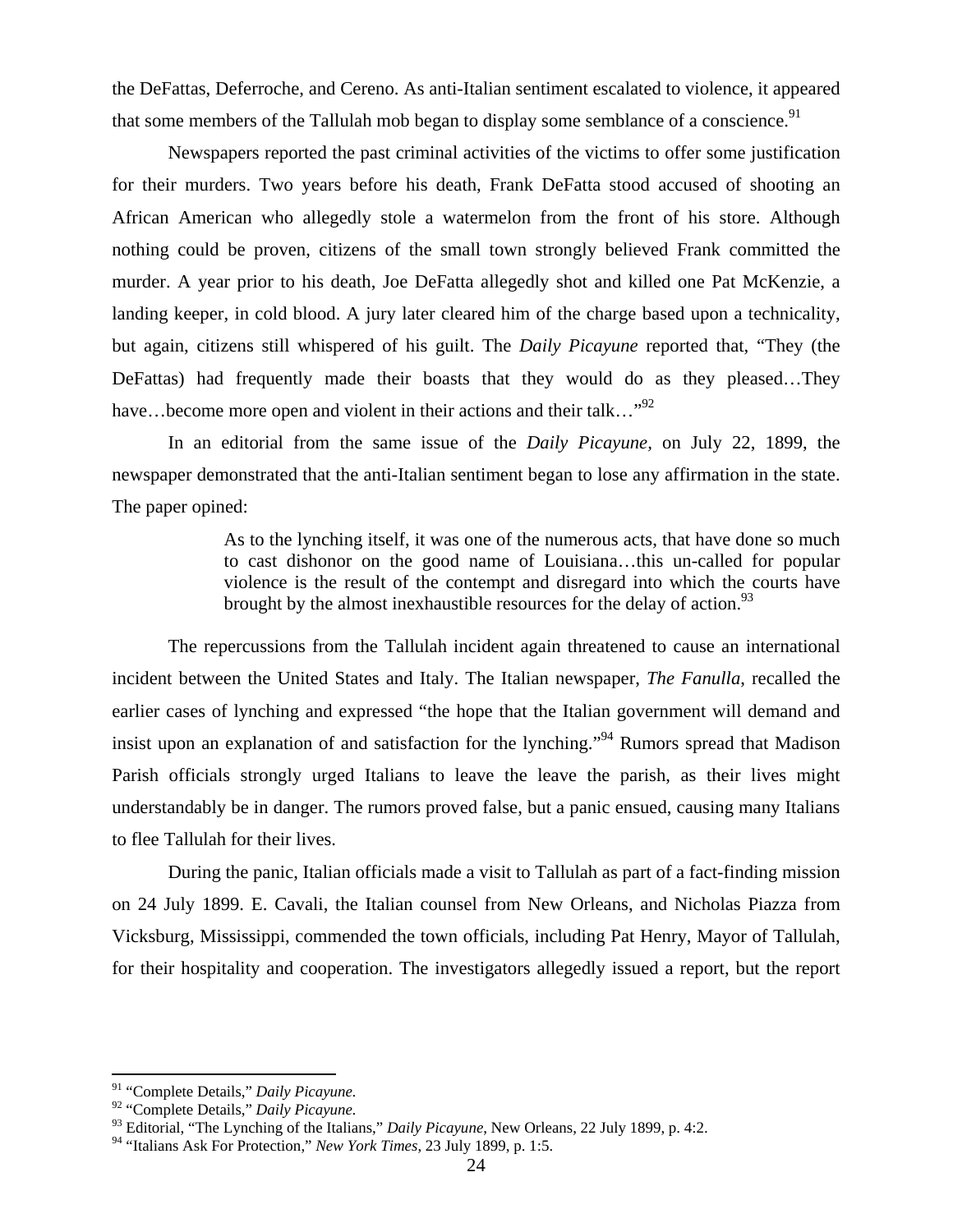was of no consequence. Although rumors of reparations paid to the victims' families circulated, government officials made no effort to provide compensation.<sup>95</sup>

### "Bloody Tangipahoa"

During the latter part of the nineteenth century, anti-Italian sentiment thrived in Louisiana, driving itself into the twentieth century. The stereotyping of Italians as belonging to a criminal organization continued and authorities at the time tried to dispel the rumors. One source at the time commented, "When a native American shoots somebody, or a German, or Frenchman, or any other nationality shoots a man, the newspapers do not give us dark hints about murderous organizations."96 Despite protestations to the contrary, Tangipahoa Parish saw a resurgence of the violence based upon this stereotype of Italians, culminating in painful and disturbing memories of the Hennessey assassination.

Tangipahoa Parish (see Appendix E, Italian population of Tangipahoa Parish) began as a conglomeration of several parishes including St. Mary and part of the short-lived West Florida republic in 1869. Far removed from the bustling metropolis of New Orleans, Tangipahoa and its surrounding cities still saw its share of racially and politically-motivated violence, and with stereotypical southern grandeur, the bulk of this violence focused on the black population. Starting at the end of the Reconstruction period, the lynching of blacks became a common practice as the Knights of the White Camellia, the violent arm of the Louisiana Democratic Party with the same ideology as the Ku Klux Klan, lynched unsuspecting blacks in their attempt to regain control over the area in the white Democratic political arena. One of their leaders in the area, Judge Thomas C.W. Ellis, despised Republican rule, and vowed to rid the state of the anti-Democratic influences; this included blacks, immigrants, or any other denizens who sought to return the state to Republican domination. 97

In order for Democrats to exert this control, they had to meet their objective of a white controlled parish without having their methods of achieving that goal questioned. The Knights of the White Camellia and their "Phantom Riders" terrorized blacks and could do so because leading Tangipahoa Parish officials belonged to the white supremacist group. The lynchings and murderous rampage continued until the parish received the moniker "Bloody Tangipahoa."98

<sup>95 &</sup>quot;Italians Ordered Out Of The Parish," *Daily Picayune,* New Orleans, 23 July 1899, p. 2:3-4; "Italian Officials Visited Tallulah," Daily Picayune, New Orleans, 26 July 1899, p. 1:2-4.<br><sup>96</sup> Martin Behrman of New Orleans: Memoirs of a City Boss, 10-11.<br><sup>97</sup> John V. Baiamonte, *Spirit of Vengeance: Nativism and Louisiana Justice, 1921-*

State University Press, 1986), 1.

<sup>98</sup> Baiamonte, *Spirit of Vengeance: Nativism and Louisiana Justice, 1921-1924*, 3-5.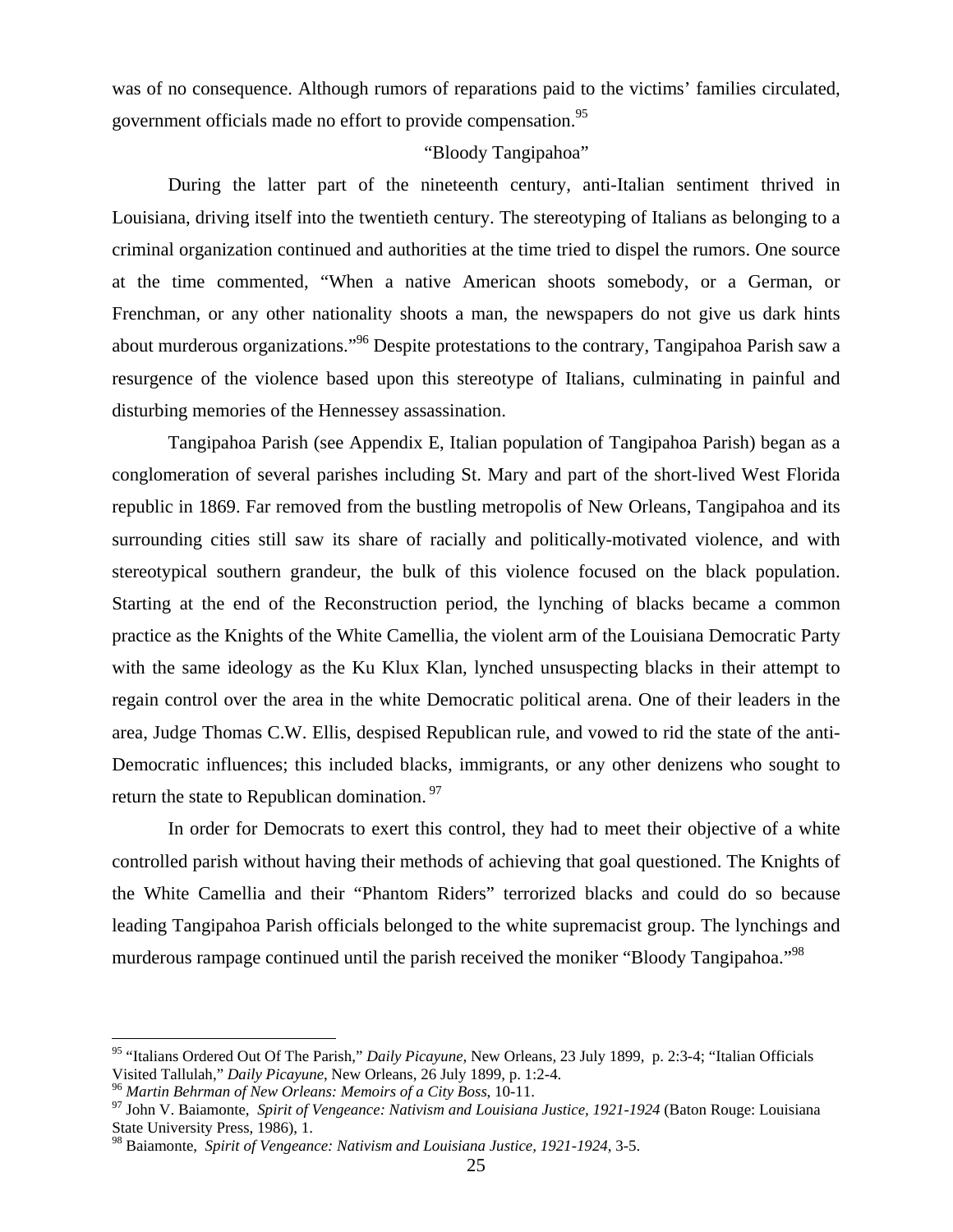Some whites within the parish displayed dissatisfaction at the extreme techniques used to influence people and frighten the populace, and vowed to stand in opposition. One of these individuals, Judge Robert R. Reid, lost a family member when elements of Ellis's group, in an attempt to get Reid to relent from his public attacks on the Knights of the White Camellia, and the "White Caps," another white supremacist group in the area, lost his brother to an assassination attempt on Reid's life. The violence continued and citizens began to express doubts about the judicial system. Even if authorities caught the culprits (provided they were not law enforcement officers involved in the lynchings themselves), inhabitants of the parish expressed that remarked at the lack of justice against the murderers and the leniency of the courts. From 1882 to 1889, white supremacist groups such as the Knights of the White Camellia managed to lynch blacks suspected of murder or various crimes. Factions within the white supremacist groups began to form, causing widespread confusion and animosity amongst themselves, killing blacks from one farm to the other.<sup>99</sup>

The violence escalated so badly that the governor of Louisiana at the time, Murphy J. Foster, launched an investigation into the killings, of which no records have survived. However, despite the violence, Italians continued to migrate to the area in the hopes of making their fortunes in strawberry farming. The United States government formulated a special commission in 1907 (known as the Dillingham Commision) which investigated the assimilation of foreigners into American society for four years, ending in 1911. Like the earlier Italians who migrated to the area, these immigrants "fought their way inch by inch through unreasoning hostility and prejudice to almost unqualified respect or even admiration."100 But because of their cultural, social, and political proclivities, namely their willingness to perform menial tasks once consigned to slaves, Italians became the newest targets in Tangipahoa Parish.

The antagonism against Italians began in February, 1908, when lumber mills in the Kentwood area began laying off employees, but kept the Italians on the payroll. The companies running the mills justified their actions because the Italians worked harder and displayed more dedication to their jobs than the native whites who worked at the mills.<sup>101</sup> This action created resentment amongst the native population of Tangipahoa and served as a catalyst to a continuing reign of terror; this time, that reign of terror lashed against the population of Italians in the area. On 1 March 1908, Charles Pittaro, an Italian merchant living in the Kentwood area, received a

<sup>&</sup>lt;sup>99</sup> Baiamonte, *Spirit of Vengeance: Nativism and Louisiana Justice, 1921-1924, 2.*<br><sup>100</sup> Senate, *United States Immigration Commission (1907-1910), Immigrants in Industries: Part 24: Recent Immigrants in Agriculture*, 61<sup>st</sup> Congress, 2<sup>nd</sup> sess. (Washington, D.C.: Goevernment Printing Office, 1911), 39, 242, 282.

<sup>101</sup> Baiamonte, *Spirit of Vengeance: Nativism and Louisiana Justice, 1921-1924*, 12.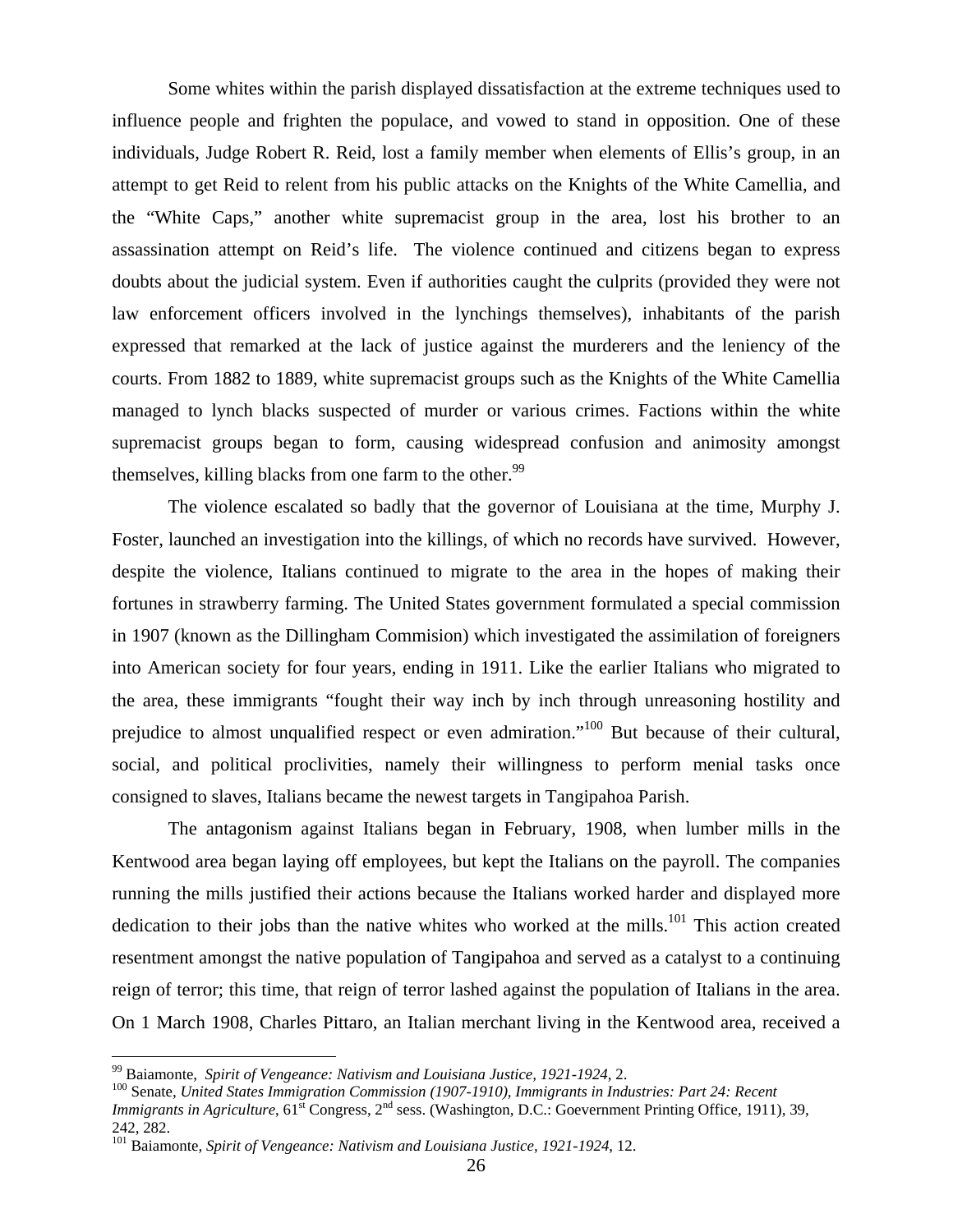letter from a city resident, ordering Pittaro and his family to pack and leave his home before any danger befell them. The state militia, Company I of the Louisiana State Militia arrested six men in connection with the threats and the matter later dissipated.<sup>102</sup>

Later that year, on the 23rd July, 1908, three Italian brothers, Joe, George, and Tony Liambisi saw themselves embroiled in a chase pursued by possees of lawmen as a result of the alleged wounding of Walter Simmons, a mill worker in Natalbany. George and Tony made their escape while local law enforcement captured their brother Joe and arrested him for the shooting. The residents of Tangipahoa Parish held the Simmons' family in high regard and his wounding angered the residents to the point that a mob gathered outside the jail where deputies held Joe Liambisi under close guard. In an effort to save his life, Joe Liambisi agreed to lead deputies to where other Italians may have been hiding his brother. The search continued near the small hamlet of Tickfaw, north of Natalbany where the sheriff's posse found the brothers hiding. A shootout ensued, killing a ten-year-old boy named Tony Gatano, and wounding three other Italians there. $103$ 

On 23 July 1908, Walter Simmons died at Charity Hospital. Despite the threats of mob violence which permeated from the area, no lynchings of the Liambisis took place.<sup>104</sup> On that same night, unknown assailants bombed an Italian grocery store, forcing some Italians to rethink their settlement plans. Even though no one sustained injuries as a result of the blast, then Governor Newton Crain Blanchard ordered a small detachment of National Guardsmen to the area in the hopes any further violence might be quelled. As a result of the intensification of violence, the *Times Democrat* reported, "forty Italians from Natalbany arrived in the city (New Orleans) yesterday morning…as they declare they will not go back to Tangipahoa."105

Soldiers in the area also stood guard in the city of Kentwood as well, seeking to pacify the local population bent on mob justice as the Kentwood Vigilance Committee, formed after the shooting of Walter Simmons, issued a proclamation where the Italians, "were ordered to leave town under pain of death."106 Italians took the warning seriously and vacated the small town, leaving only half their original population of two hundred to suffer the injustices planned for the remaining citizens. Judge Tom Ellis recounted the events forcing the occupation of the militia in his diary: "Trouble in Natalbany with Italians, Man named Jno. Simms was of Magnolia killed

<sup>&</sup>lt;sup>102</sup> "Six Arrested in Kentwood and Guarded by Militia," Times Picayune, 2 March 1908, p. 1:6.

<sup>&</sup>lt;sup>103</sup> "Trouble with Italians," *Times Democrat*, New Orleans, 23 July 1908, p. 1-2: 7, 5.<br><sup>104</sup> "Aroused Over Robbery," *Times Democrat*, New Orleans, 24 July 1908, p. 1:7.<br><sup>105</sup> "Soldiers in Natalbany," *Times Democrat*,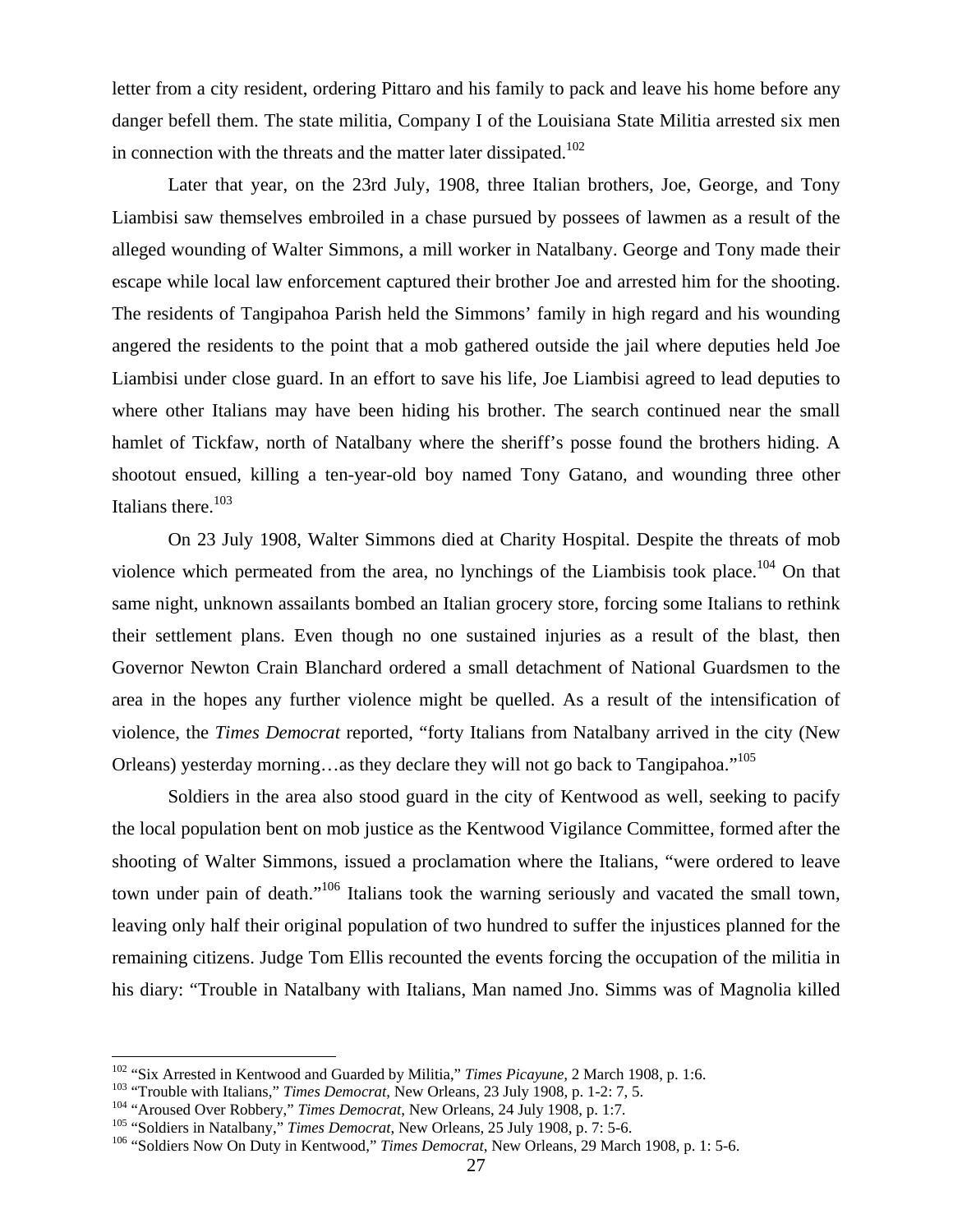by a Dago. State troops sent up to Hammond, when a Dago home was dynamited."107 As with the Hennessey case, the St. Charles lynching, and the lynching in Tallulah, the Italian consulate felt it necessary to become involved, launching an investigation into the events affecting the Italians in Kentwood and Natalbany. The events of the previous months quieted, and eventually the National Guardsmen and the threat of vigilante violence died down. On 27 July 1908, the governor recalled the troops, and for a time, Tangipahoa Parish stayed quiet.

 The unrest in Tangipahoa occurred as a result of the economic atmosphere surrounding the area where Italians proved economically competitive with the natives in the area.<sup>108</sup> In actuality, the incidents that occurred in Tangipahoa echoed the Hennessey Affair. If it had not been for the actions of the state's highest executive, and some quick-thinking law enforcement officers within the parish, another incident of the magnitude of the New Orleans lynching would have materialized, forcing an all-out conflict between the Americans and the Italians. As with the previous occurrences, the animosity toward the Italians of Tangipahoa died down for a time.

The last recorded incident that caused a furor in Tangipahoa involving the Italian population of that parish followed proper procedural machinations in order to adjudicate punishment. The impulsive manner of justice dispensed at the hands of community leaders and white dogmatists came to an end near the beginning of the twentieth century as civilized society prevailed over the primitive vigilance of the 1890's. However, the veil of anti-Italian prejudice displayed prevalence as the last recorded case proved a difficult and convoluted web of murder and conspiracy. In the end, six men paid for their crimes with their lives.

On 8 May 1921, Mrs. Dallas Calmes, the wife of a grocery owner in Independence, Louisiana, heard a noise in the early hours of the morning outside her back door. Mrs. Calmes awoke her husband who immediately grabbed his pistol and ran to the back door. When he opened the door, gunshots rang out, mortally wounding Mr. Calmes as his wife tried desperately to bring his bullet-riddled body back into the house. Calmes later died from his wounds. After an intensive manhunt and investigation, a Tangipahoa grand jury indicted six men for the attempted robbery of the Farmers and Merchants Bank of Tangipahoa and for the murder of Dallas Calmes: Joseph Rini, Andrew Lemantia, Roy Leona, Joseph Giglio, Joseph Bocchio, and Natale Deamore. The rear of the bank sat adjacent to the Calmes' backyard.

 Police also held as a "person of interest" by the name of Leonardo Cipolla who stood accused of the murder of two Italian men, Joseph Gaeto and Dominick DiGiovanni. Gaeto had

<sup>&</sup>lt;sup>107</sup> Diary of T.C.W. Ellis, Ellis Family Papers, 24 July 1908, L.S.U. Libraries, Hill Memorial Library Manuscript Collection, Baton Rouge, Louisiana.

<sup>108</sup> Baiamonte, *Spirit of Vengeance,* 13.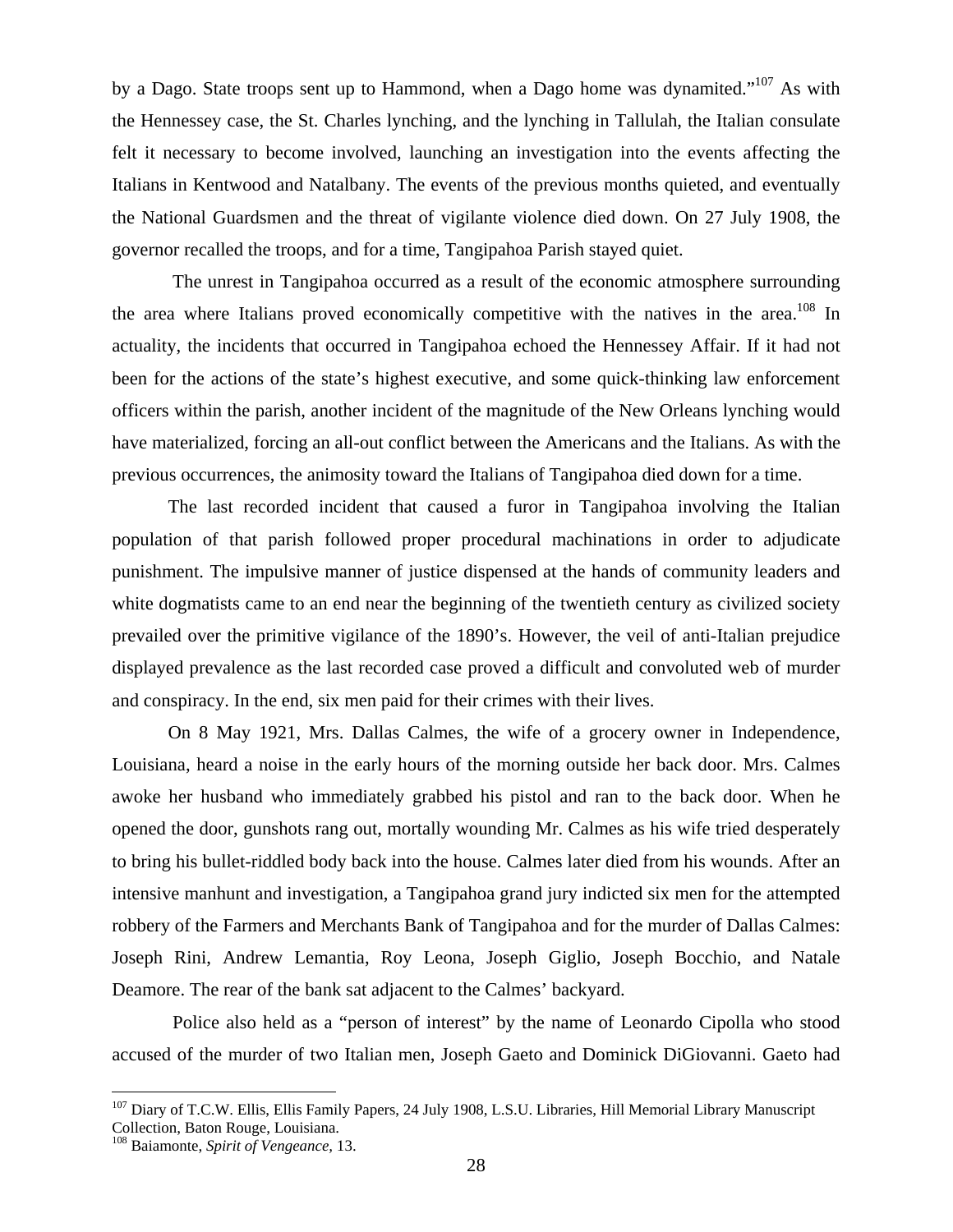been employed as a former mechanic in Deamore's garage. What did these two murders have to do with the attempted bank robbery in Independence? Police opined that Cipolla intended to silence the two men in an effort to conceal the identity of the others involved in the attempted bank robbery.<sup>109</sup> New Orleans Police asserted Cipolla as the reputed "Mafia chieftain" having connections with not only the Mafia, but the terrorist group the "Black Hand." The case against Cipolla eventually collapsed, but one of the accused later stated that the DiGiovanni-Gaeto murder happened as a coincidence. Police still maintained that Cipolla arose as the new "Godfather" of New Orleans and protected him in the Ninth Precinct Stationhouse to insure his safety.<sup>110</sup>

One of the suspected killers sought to redeem himself in suggesting that he turn state's evidence in exchange for a lesser sentence. Natale Deamore identified the other five as the culprits, thus sealing their fate; not only did Deamore confess and identify the other men involved in the murder of Mr. Dallas Calmes, but forces beyond their control worked behind the scenes to insure their guilt. In addition, an unidentified ten-year-old boy identified the men as well. Later, Deamore changed his mind and accepted what possible fate which befell his coconspirators.<sup>111</sup> Indicted for the crimes mentioned above, the six defendants were brought back to the scene of the crime in Independence, then to the parish seat in Amite where they would later stand trial.

Through two trials, guilty verdicts reached in each of them, Judge Robert Ellis sentenced Joseph Rini, Andrew Lemantia, Roy Leona, Joseph Giglio, Joseph Bocchio, and Natale Deamore to hang for the murder of Dallas Calmes. Appeals filed in the case warrant particular attention. The presiding judge in the case refused to recuse himself, thus bringing another issue for appeal. Judge Robert Ellis led the local Knights of the White Camellia, the terrorist arm of the Democratic Party in Louisiana.<sup>112</sup> In the Louisiana State Supreme Court case entitled *State v*. *Rini, et al.,* 95 So. 400 (La. 1922), the defendants asserted that the "Hon. Robert S. Ellis has on numerous occasions discussed this case openly and publicly with the citizens of Tangipahoa Parish, Louisiana, expressing the belief that your defendants were guilty of said charge of murder and should be hanged."<sup>113</sup> Judge Ellis's assertion could have presented the defense with grounds for a mistrial in present-day terms as a judge in any proceeding must avoid the appearance of

<sup>&</sup>lt;sup>109</sup> "Vendetta Feared As Police Bare Big Bandit Plot," *Times Picayune*, 10 May 1921, p. 1:8.<br><sup>110</sup> Baiamonte, *Spirit of Vengeance*, 35-37.<br><sup>111</sup> "Refuses to Tell Police of Crime," *Times Picayune*, 15 May 1921, p. 12:4. an active member of the Amite Chapter of the Ku Klux Klan.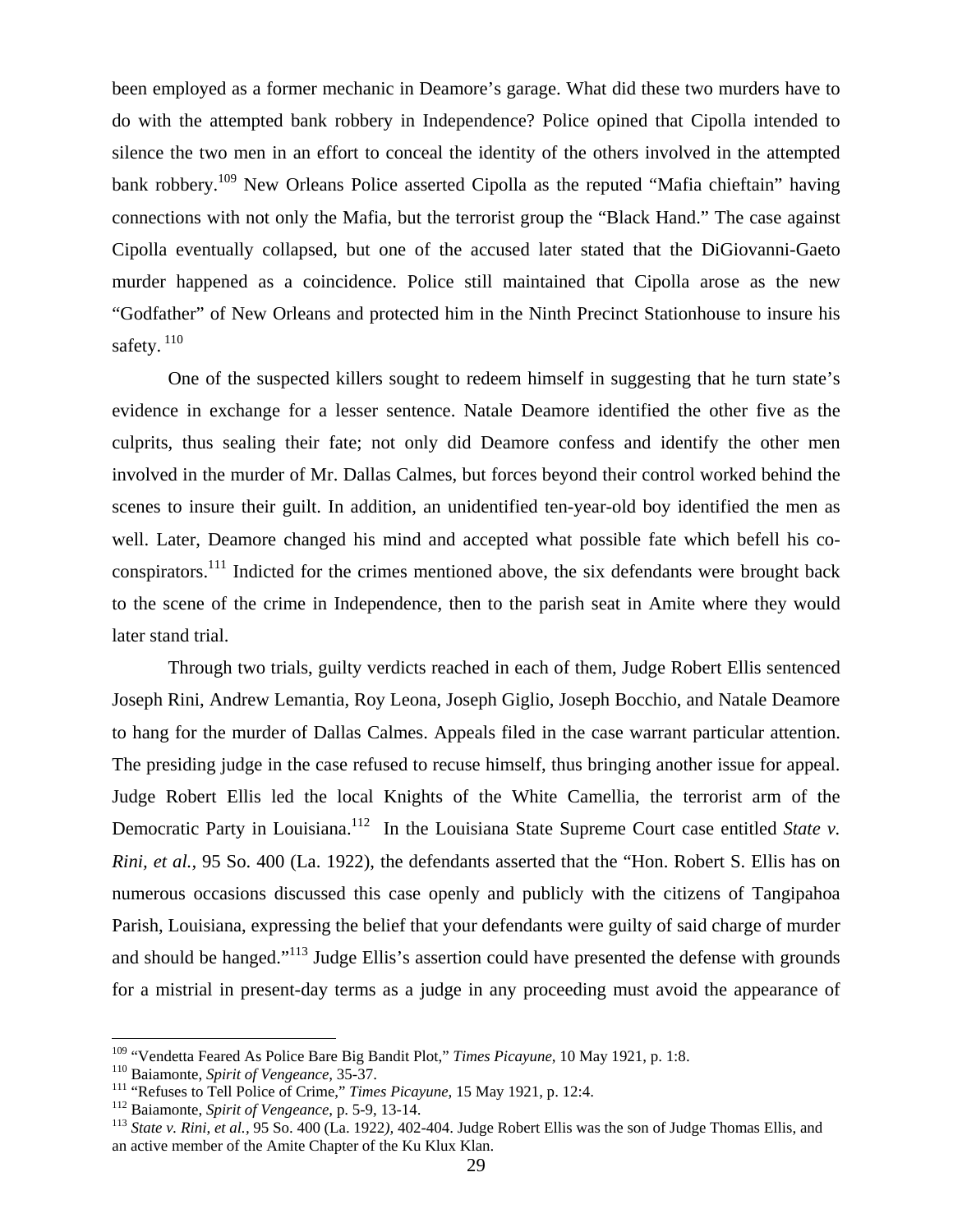impropriety as the trier of fact. However, in this instance it appeared these standard dicta of judiciary practice and ethics threw caution to the wind and reflected the political as well as the prejudicial atmosphere which prevailed in early twentieth century Louisiana against Italians.

Although defendants' counsel alleged charges of jury tampering, the court found no evidence to support the claim. On 9 May 1924, three years after the initial crime, the executioners led the convicted men to the gallows in Amite, Louisiana, in the early morning hours. Extra guards stood watch in and around the jail to insure no prison break took place. Warden of the Orleans Parish Prison officiated at the executions where each man received his punishment "with clocklike precision." Prior to his execution, Andrew Lamantia (wrongly reported in the newspapers of the day as "Andre") attempted to stab himself in order to cheat the hangman. Bleeding profusely from a wound in his side, authorities hanged him anyway.<sup>114</sup>

The *Times Picayune* pointed out several unanswered questions which the newspaper posed in order to show some sort of conspiracy surrounded the murders of Dallas Calmes, Joseph Gaeto, and Dominick DiGiovanni. Where did the defense money come from? Who benefited from the murders? The newspaper queried: "What men, free in New Orleans, had interests that made it worthwhile to use every effort to save these six men that the Louisiana courts declared guilty of murder, among lesser crimes?" The newspaper raised these questions as a result of the defendants' claim they had neither the money nor the means to make the money to provide for their own defense. $115$ 

The *Rini* case served as a reminder to Italians that the white population of Louisiana still possessed animosity toward them, despite the passage of time since the Hennessey affair. At first congenial to the newcomers, native Louisianians later perceived the Italians as intruders into their white societal domain. The Italians' socioeconomic kindred with African Americans in the South and their lack of prejudice toward blacks brought the wrath of the controlling white elite to bear on the Italians. The alliances the Italians made with African Americans expressed their desire to become American citizens, using political and economic avenues to achieve those ends. With their political activity, the Italians exposed themselves to vicious and open discrimination aimed at limiting or halting their active participation in Louisiana politics. Branded as undesirable and racially, economically, and socially equivalent to blacks in Louisiana, the Italians' best effort to overcome these distinctions came to naught between 1891 and 1924; these distinctions were predicated upon the Italian's economic success which posed a threat to other white business owners in the state, and their lack of political allegiance to the white Democratic

<sup>&</sup>lt;sup>114</sup> "Gunmen Meet Death Stoically On Gallows," *Times Picayune*, 10 May 1924, p. 1: 4-7.<br><sup>115</sup> "Gunmen Meet Death Stoically On Gallows," *Times Picayune*, 10 May 1924, p. 1: 4-7.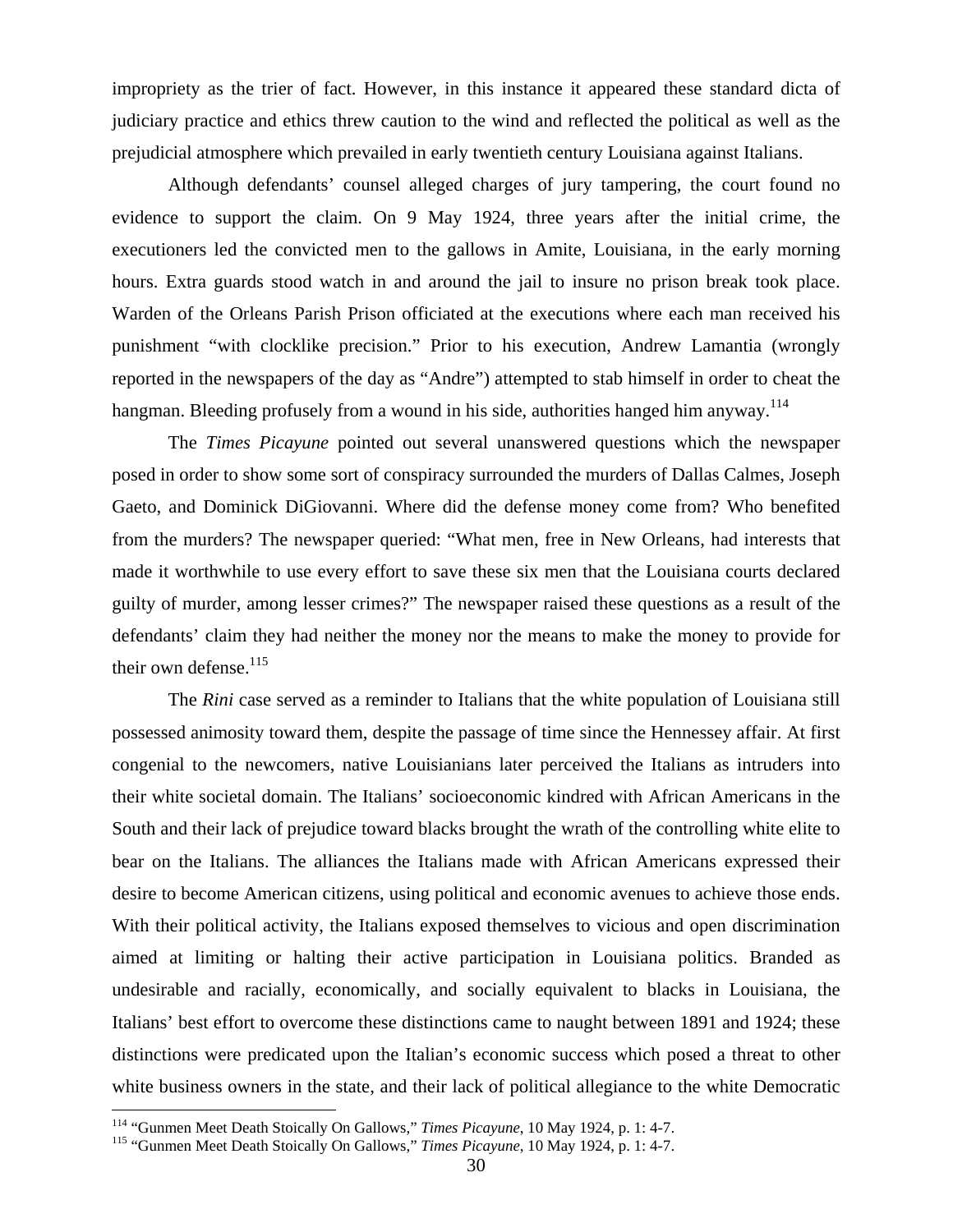power structure of Louisiana. For the Italians, vying to become American citizens proved to be a daunting task, one not without its sacrifices documented within this work.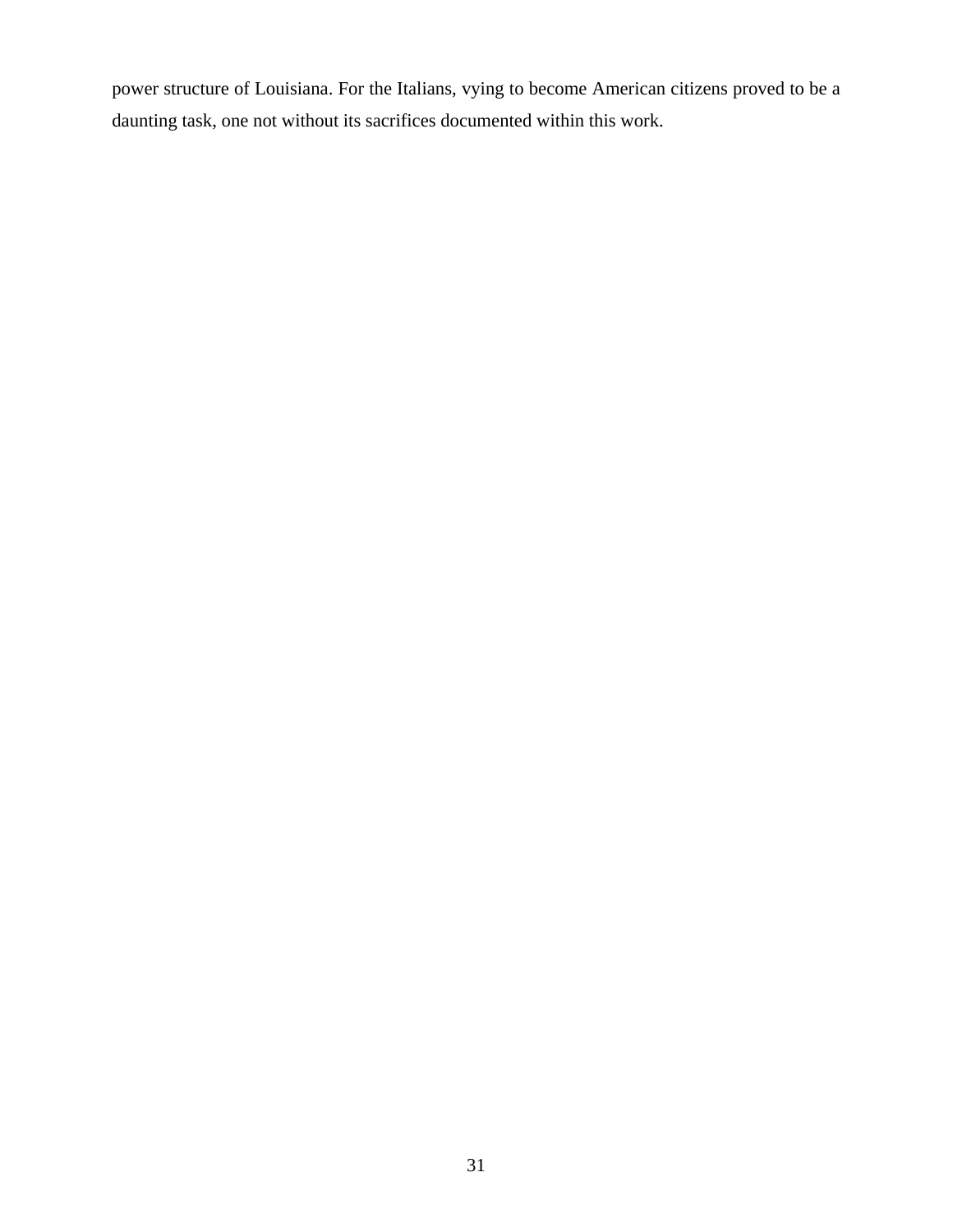#### **CONCLUSION**

Although Hennessy's killers remain unknown, most researchers and historians believe the men lynched paid with their lives for their presumed association with the Mafia, and an injustice vindicated. Others believe, like Michael Kurtz, Anthony Margavio, and Jerome Salamone, that most preconceived notions of guilt indicted Italian Americans merely because of their ethnicity. Hennessy's death served as a trigger to eliminate Italian-Americans, or at least convey the message of stern nativism. For whatever reason, the lynching of the eleven Italians on March 14, 1891, displayed the willingness of native populations to place the blame on immigrants for an agreeably heinous crime. White supremacists believed Italians, Mafia or not, deserved their just rewards as being in league with the Republicans, Populists, and their black allies to topple the Bourbon Democracy of late nineteenth century Louisiana.

Unlike the Hennessey Affair, the perpetrators of the subsequent lynchings refused to wait for a jury verdict. The issue of whiteness, or what southern society considered "white," determined their political worth. The uniqueness of the Italian predicament saw their acceptance as a means of increasing the white population of the state of Louisiana in the hopes of providing white solidarity; then that uniqueness faced the wrath of a well-entrenched Bourbonism bent on reverting Louisiana back to an antebellum mindset.

 The Hennessy affair and its aftermath cultivated a mindset amongst the white nativist sect of the American population. But this sentiment proved not mutually exclusive to just the South. The Sacco and Vanzetti case in Massachusetts showed that the anti-Italian sentiment (with its economic and political facets) did not confine itself below the Mason-Dixon Line.

On the 11<sup>th</sup> of September 1920, Niccola Sacco and Bartolomeo Vanzetti stood accused of the 15th of April, 1920, robbery and murder of a paymaster at a shoe factory in Braintree, Massachusetts, where they alleged stole over \$16,000.00 from the company's payroll. American authorities classified the two men as Italian nationals and with the "red scare" three years earlier, the suspicion of the United States government seemed warranted. The mere mention of radicals plotting to overthrow the government caused a furor in the country at the time. The League of Democratic Control, a known communist organization in the United States, vowed to secure representation for Sacco and Vanzetti and stated that, "the two men are the victims of a plot to railroad them to prison because they are Reds and that they are innocent of the crime which they are charged."116 With Sacco and Vanzetti convicted, the government could make a more substantial case for limiting immigration, citing that letting foreign radicals into the country

<sup>116 &</sup>quot;Reds Will Defend Alleged Slayers; Charged Two Radicals Are Victims of Department of Justice Plot," *New York Times,* 30 May 1921, p. 22.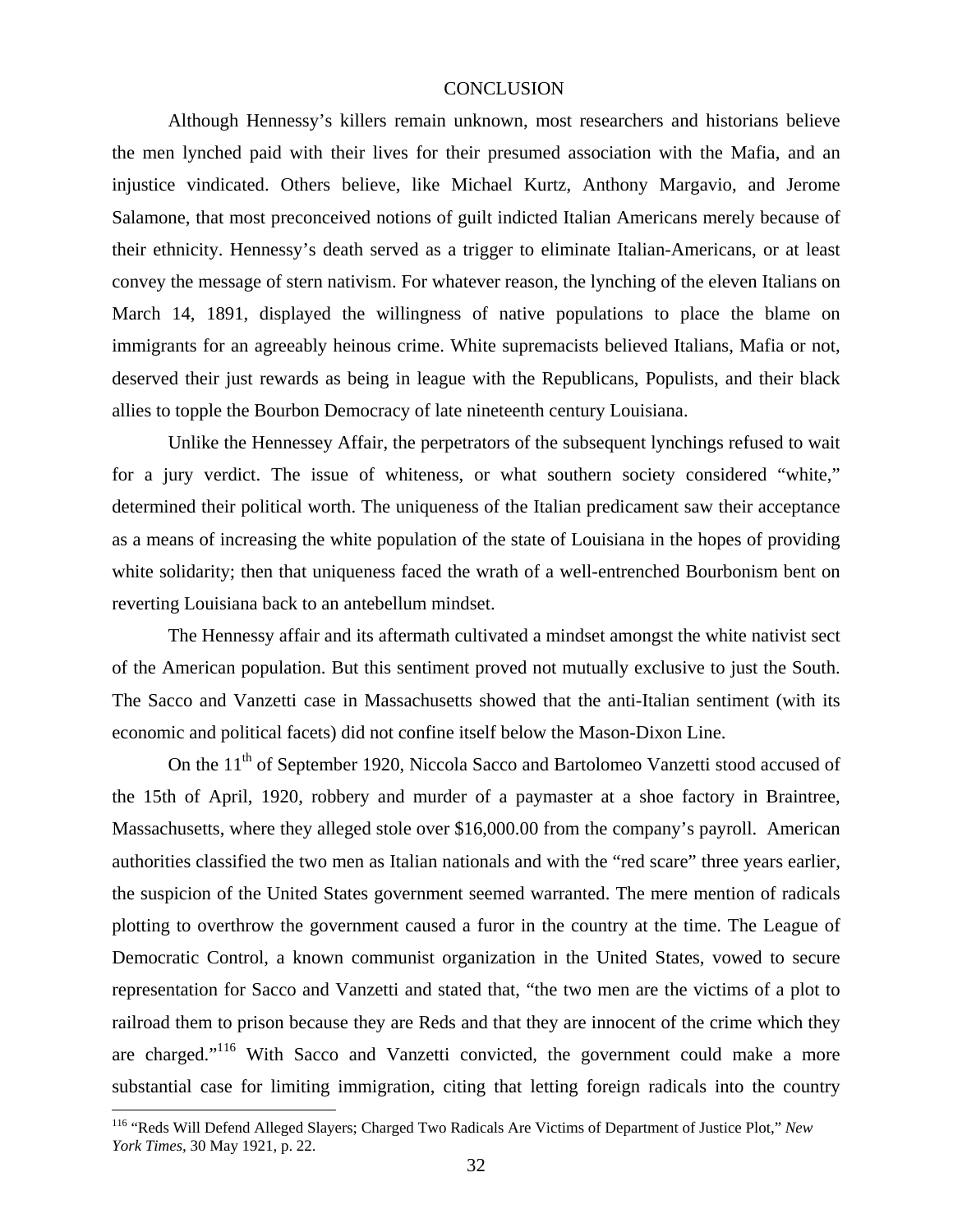could infiltrate and decimate the workings of democracy.<sup>117</sup> With government pressure, circumstantial evidence, and public sentiment divided over their guilt, a jury convicted Sacco and Vanzetti on all counts and Judge Webster Thayer sentenced the two to death. After several appeals calling for a new trial, and three stays of execution, the state of Massachusetts electrocuted the two on the 23<sup>rd</sup> of August 1927. Many supporters of Sacco and Vanzetti, along with historians, believed that the United States government determined their guilt because of their immigrant status and their political anarchist views toward an overthrow of democracy.

Even though scores of U.S. citizens seemed angered by the alleged acts of Sacco and Vanzetti, these same citizens seemed content to let the courts dispense justice. Vigilantism in the South utilized violence to exact perceived southern justice, a more lawful means to insure the immigration of "undesirables" needed regulation, and, in turn, prevent further violence against one particular race due to stereotypes perpetrated by the white power structure. Efforts to limit immigration in part proved successful with the limitation of Chinese arrivals in 1885. With the Immigration Act of 1924, this legislation clearly passed as a measure to limit or prohibit immigration from Eastern and Southern Europe, which set quotas at a two-percent of the "total of any given nation's residents in the U.S. as reported in the 1890 census." Reformers reasoned that limiting the immigration from these areas, criminal elements riding on the honest immigrant's coattails might find another country to corrupt with their unlawful behavior.  $^{118}$ 

The tragedy of the working Italian experience in southern history served as an example of naivety in an age of political manipulation, racial classification, economic turmoil, and the dispensation of justice based upon only the perception of guilt. The white power structure of Louisiana accepted the Italian immigrants with open arms provided they could contribute to the maintenance of white power within the state. The Italians only strove to create a better life for themselves and their families, but due to their lack of racial prejudice towards blacks, they encountered an onslaught of racial discrimination and hatred which they did not understand. Instead, Louisiana taught the immigrants the lessons of democracy and economics at the end of a rope — that is, until native Louisianians came to the realization that Italians were human as well. This realization became evident when Italians took on a more active role in Louisiana's political process without any interference. With the election of Italian American, Robert S. Maestri, to the office of mayor of New Orleans (1936-1946), this demonstrated that whites of the area finally

<sup>117</sup> Lisa McGirr, "The Passion of Sacco and Vanzetti: A Global History," *The Journal of American History*, Vol. 93, No. 4 (Spring, 2007), 59 pars., 2-3.

<sup>&</sup>lt;sup>118</sup> "Immigration Act of 1924," 26 May 1924. www.u-shistory.com/pages/h1398.html.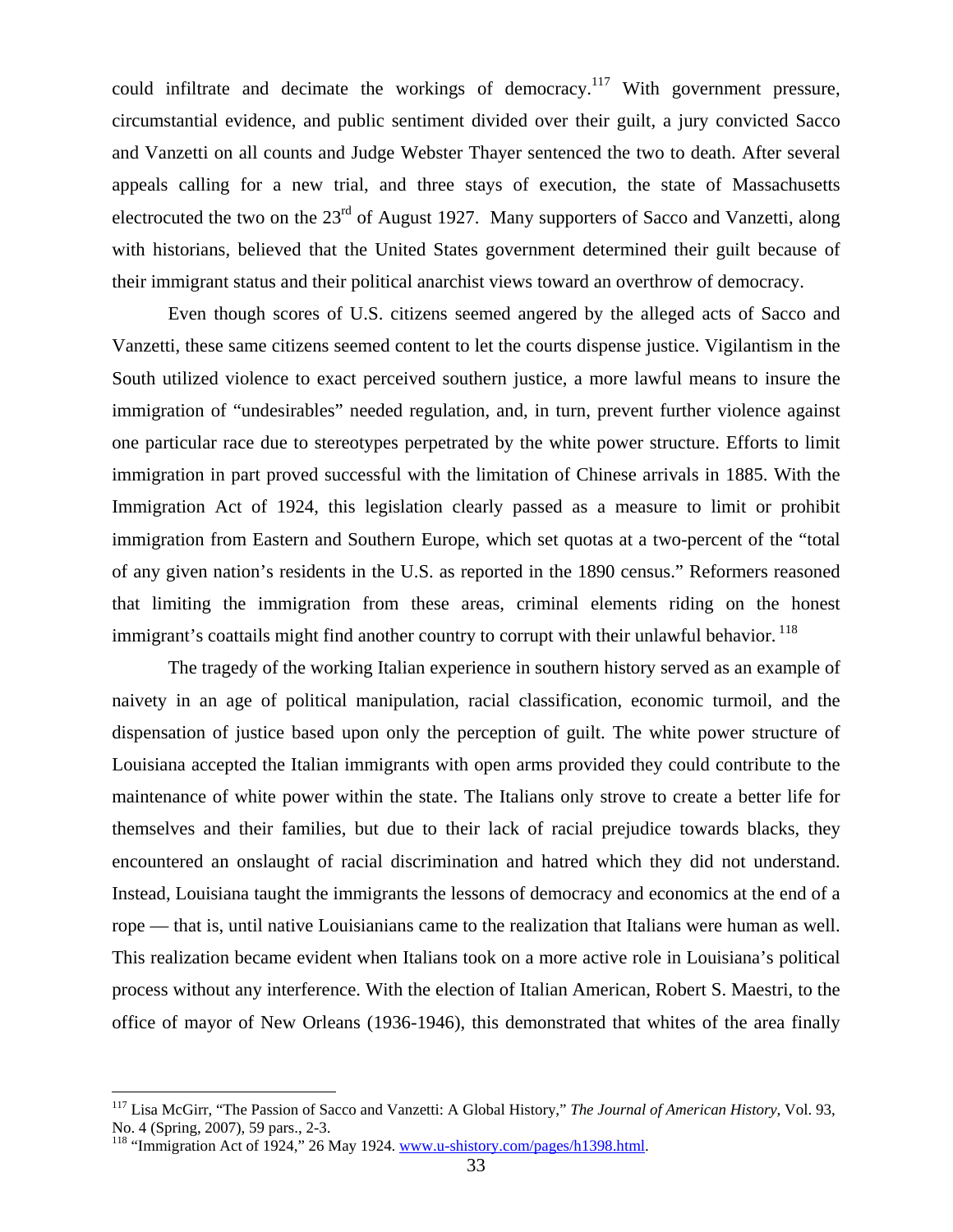accepted Italians on social and political terms, and no longer would Italians in New Orleans or anywhere else in Louisiana have to endure the slander of "Who Killa Da Chief?" 119

1

<sup>119</sup> Joan B. Garvey and Mary Lou Widner, *A Beautiful Crescent: A History of New Orleans* (New Orleans: Garmer Press, 1984), 233.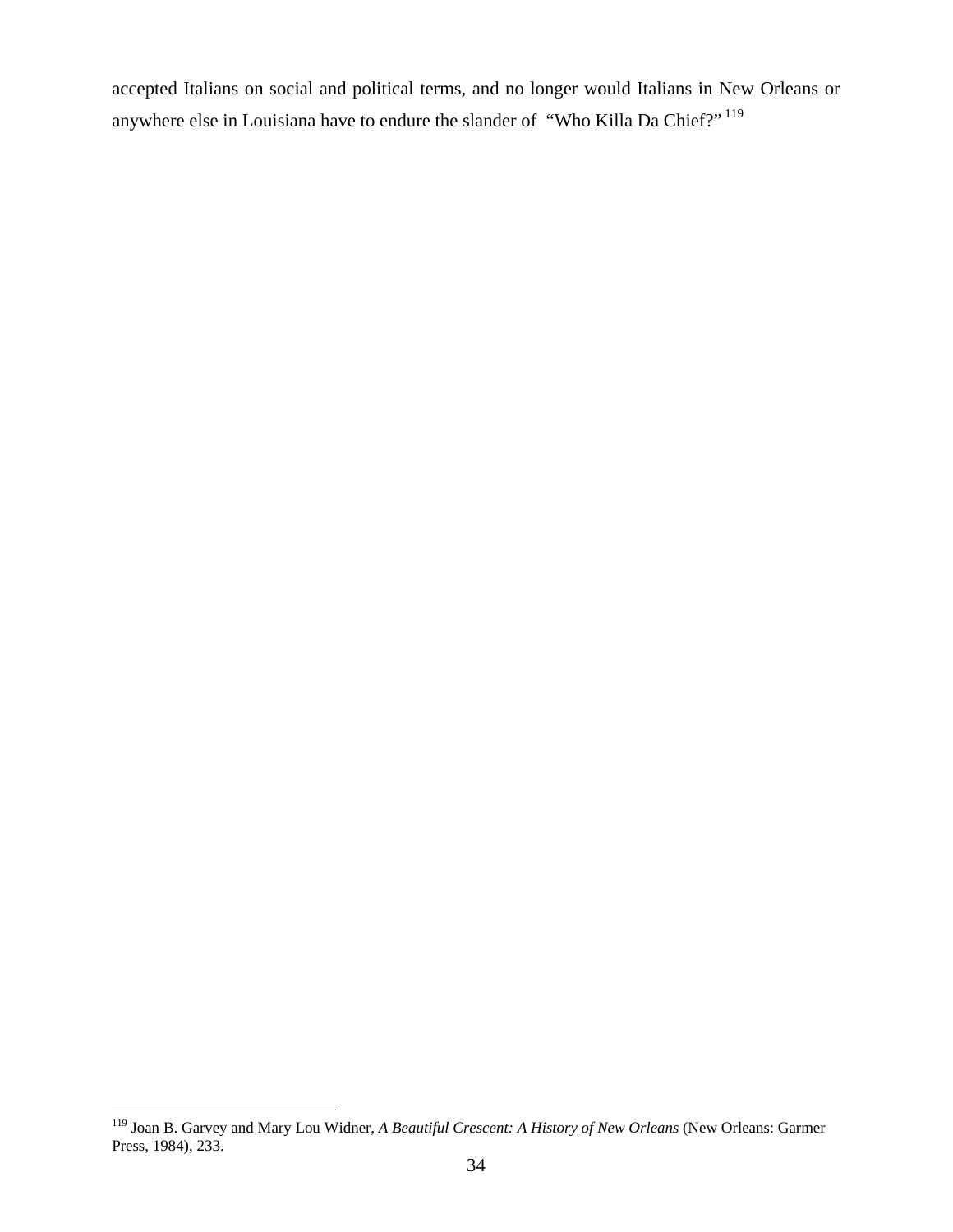#### BIBLIOGRAPHY

#### I. PRIMARY SOURCES

#### A. PERSONAL PAPERS

- Diary of T.C.W. Ellis, Ellis Family Papers, 24 July 1908, L.S.U. Libraries, Hill Memorial Library Manuscript Collection, Baton Rouge, Louisiana.
- Postcard from T. Garland to Mayor Joseph Shakspeare, New York, 17 May 1891, Mayor Joseph Shakspeare Papers, Historic New Orleans Collection.
- William Grant to U.S. Attorney W. H. H. Miller. 27 April 1891. New Orleans. In C*orrespondence In Relation to the Killing of Italian Prisoners*, No. 44. Historic New Orleans Collection, New Orleans, Louisiana.
- Letter from J.H. Porterfield and A.C. Rulafson to Mayor Joseph A. Shakspeare, San Francisco, California, 17 March 1891. Mayor Joseph A. Shakspeare Papers, Historic New Orleans Collection.
- Letter from W.R. Coats to Mayor Joseph Shakspeare, Kalamazoo, Michigan, 19 May 1891. Mayor Joseph A. Shakspeare Papers, Historic New Orleans Collection.

### B. MEMOIRS

- DuBois, W.E.B. *The Souls of Black Folk.* Ed. by Henry Louis Gates, Jr. and Teri Hume Olivier. New York: W.W. Norton & Company, 1999.
- *Martin Behrman of New Orleans: Memoirs of a City Boss.* Ed. by John R. Kemp. Baton Rouge, Louisiana: Louisiana State University Press, 1977.

### C. NEWSPAPER ARTICLES

- "Citizens of New Orleans." *Daily Picayune*. New Orleans. 13 September 1874. p. 3:3.
- "War; The Uprising of the Citizens." *Daily Picayune*. New Orleans. 14 September 1874. p. 1: 3-7.
- "The Murder of the Chief; All New Orleans Excited About the Tragedy," 18 October 1890, *New York Times*. *p. 1:5.*

"Hunting Hennessy's Assassins," 21 October 1890, *New York Times,* p. 1:3-4.

"To Hunt The Assassins; Excitement Over The Murder of Chief Hennessy," 19 October 1890, *New York Times*, p. 1:5.

"Retribution." *The Daily States*. New Orleans. 14 March 1891.

"Chief Hennessy Avenged," *New York Times*, 15 March 1891, ProQuest Historical Newspapers, Accessed 3/14/06.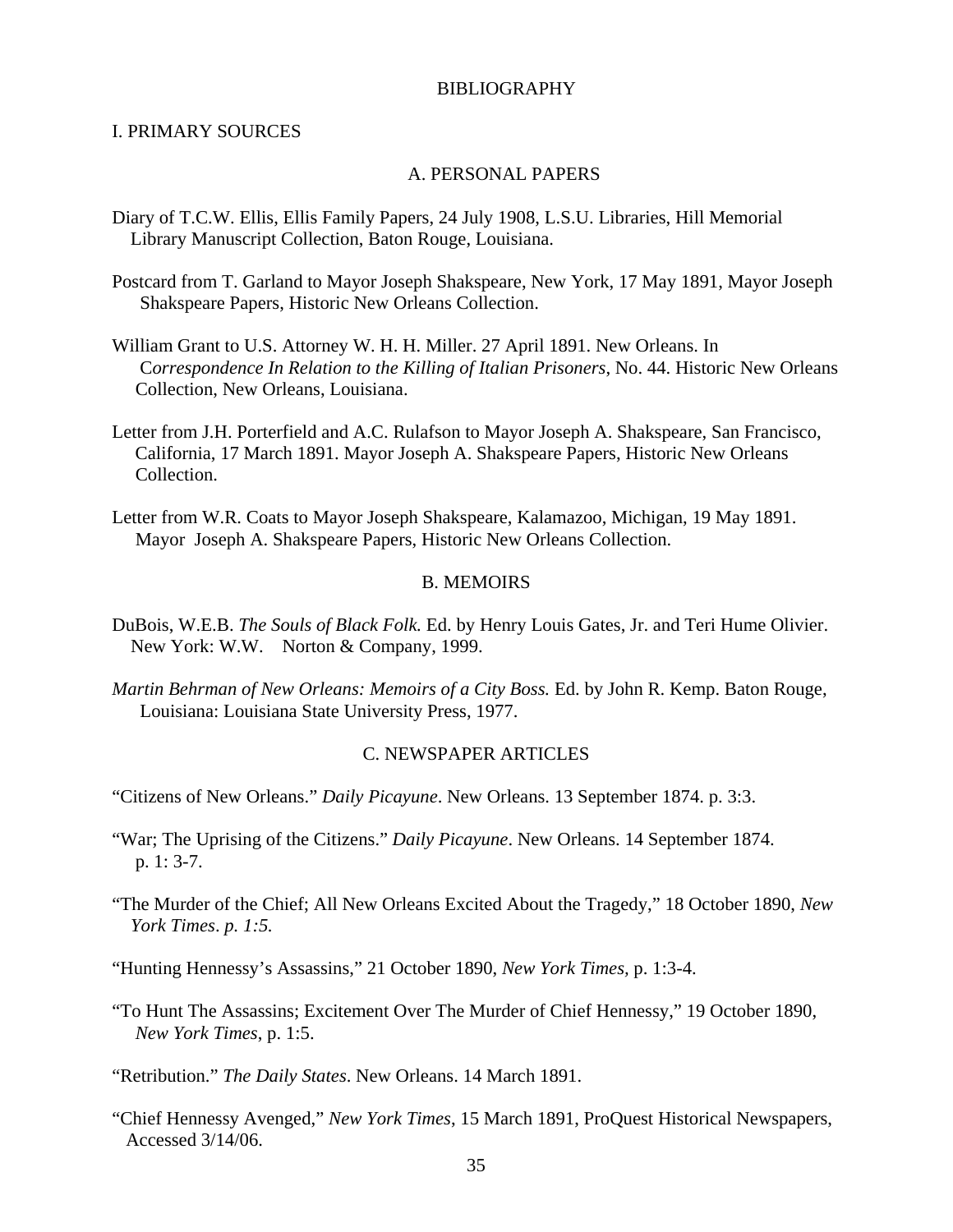- "Views of the London Press," *Washington Post*, 16 March 1891, ProQuest Historical Newspapers. Accessed 4/28/06.
- "The Lynching Justifiable," *New York Times*, 17 March 1891, ProQuest Historical Newspapers, Accessed 3/24/06.
- "Italian Indignation Meetings," *L.A. Times*, 18 March 1891, ProQuest Historical Newspapers, Accessed 4/8/06.
- "English Views of the Mafia," *Philadelphia Inquirer*, 18 March 1891, p. 1:3-5.
- "The Italian Parade," *Daily Picayune*, New Orleans, 25 March 1896, p. 4:4.
- "The New Election Law," *Times Democrat*, New Orleans, 23 June 1896, p. 4:2.
- "Trio Lynched In St. Charles," *Daily Picayune*, New Orleans, 8 August 1896, p. 2:2-3.
- "The Triple Lynching in St. Charles Parish." *Daily Picayune.* New Orleans. 10 August 1896, p. 1:2-3
- "Two Crimes Avenged; Lynching of Three Italians in Hahnville." *Times Democrat.* New Orleans. 10 August 1896, p. 1:7.
- "Two Crimes Avenged." *Times Democrat.* New Orleans. 10 August 1896. p. 1:7.
- "Italian Minister Asks for Particulars." *Daily Picayune.* New Orleans, 12 August 1896. p. 7:3-4.
- Editorial. *Daily Picayune.* New Orleans. 12 August 1896. p. 4:3-4.
- "The Way It Will Be Settled." *Daily Picayune*. New Orleans. 17 August 1896. p. 4:4.
- "The Convention." *Times Democrat.* New Orleans. 22 March 1898. p. 10:1-5.
- Editorial. *St Bernard Voice.* Chalmette, Louisiana. 3 December 1898. p. 2:1.
- "Complete Details." *Daily Picayune.* New Orleans. 22 July 1899. p. 1:1-2
- Editorial. "The Lynching of the Italians." *Daily Picayune.* New Orleans. 22 July 1899. p. 4:2.
- "The Grand Jury Investigates the Affair and Reports to the Judge," *Daily Picayune.* New Orleans. 22 July 1899. p. 9:5.
- "Italians Ask For Protection." *New York Times.* 23 July 1899. p. 1:5.
- "Italians Ordered Out Of The Parish." *Daily Picayune.* New Orleans. 23 July 1899. p. 2:3-4;
- "Italian Officials Visited Tallulah." *Daily Picayune.* New Orleans. 26 July 1899. p. 1:2-4.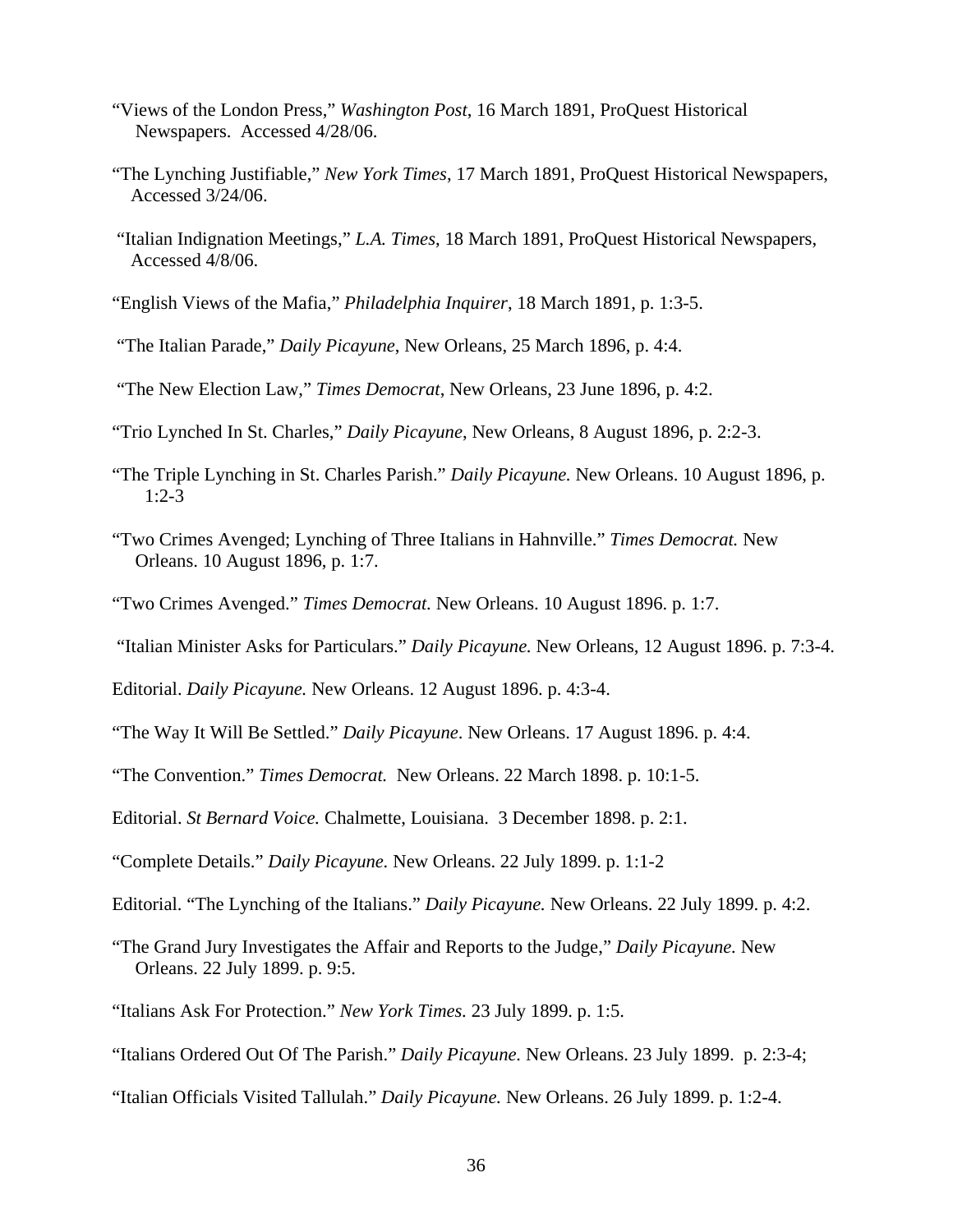"Six Arrested in Kentwood and Guarded by Militia." *Times Picayune.* New Orleans. 2 March 1908, p. 1:6.

- "The Italian as a Farmer." *St. Bernard Voice.* Chalmette, Louisiana. 18 July 1908. p. 2:1.
- "Trouble with Italians." *Times Democrat.* New Orleans. 23 July 1908. p. 1-2: 7, 5.
- "Aroused Over Robbery." *Times Democrat.* New Orleans. 24 July 1908. p. 1:7.
- "Soldiers In Natalbany." *Times Democrat*. New Orleans. 25 July 1908. p. 7: 5-6.
- "Soldiers Now On Duty in Kentwood." *Times Democrat*. New Orleans. 29 March 1908. p. 1: 5- 6.
- "Two Italian Children Attend Same School with Negroes." *St. Bernard Voice.* Chalmette, Louisiana. 19 December 1908. p. 16: 7.
- "Vendetta Feared As Police Bare Big Bandit Plot." *Times Picayune.* New Orleans. 10 May 1921. p. 1:8.
- "Refuses to Tell Police of Crime." *Times Picayune.* New Orleans. 15 May 1921. p. 12:4.
- "Reds Will Defend Alleged Slayers; Charged Two Radicals Are Victims of Department of Justice Plot." *New York Times.* 30 May 1921. p. 22.
- "Gunmen Meet Death Stoically On Gallows." *Times Picayune.* New Orleans. 10 May 1924. p. 1: 4-7.

# D. GOVERNMENT DOCUMENTS

"Immigration Act of 1924," 26 May 1924. www.u-shistory.com/pages/h1398.html.

- Senate, *United States Immigration Commission (1907-1910), Immigrants in Industries: Part 24: Recent Immigrants in Agriculture*,  $61^{st}$  Congress,  $2^{nd}$  sess. Washington, D.C.: Government Printing Office, 1911.
- U.S. Census Office. *Tenth Census of the United States, 1880, Part I* . Washington, D.C.: Government Printing Office, 1882.
- U.S. Census Office. *Eleventh Census of the United States, 1890, Part I.* Washington, D.C.: Government Printing Office, 1895.
- U.S. Census Office *Twelfth Census of the United States, 1900, Part I.* Washington, D.C.: Government Printing Office, 1901.
- U.S. Census Office, *Thirteenth Census of the United States, 1910, Part I.* Washington, D.C.: Government Printing Office, 1911.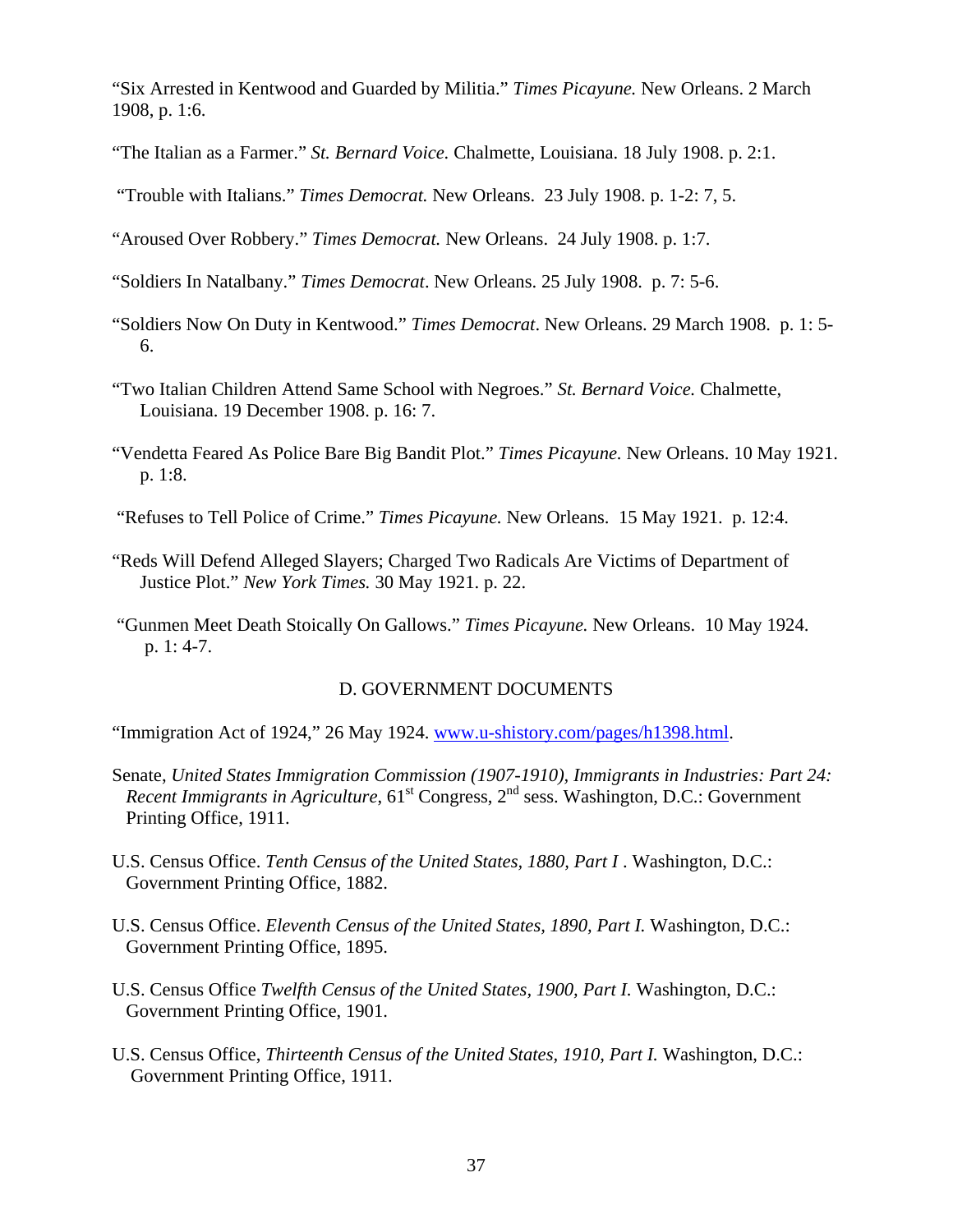#### II. SECONDARY SOURCES

#### A. BOOKS

- Baiamonte, John V. Spirit of Vengeance: Nativism and Louisiana Justice, 1921-1924. Baton Rouge: Louisiana State University Press, 1986).
- Brundage, W. Fitzhugh*. Lynching in the New South: Georgia and Virginia, 1880-1930.*  Chicago: University of Illinois Press, 1993.
- Dray, Philip. *At The Hand of Persons Unknown: The Lynching of Black America.* New York: Random House, 2002.
- Federal Writers' Project, Works Project Administration of the City of New York. *The Italians of New York: A Survey*. New York: Random House Publishing, 1969.
- Gambino, Richard. *Vendetta: The True Story of the Worst Lynching In America.* Garden City, New York: Doubleday & Company, 1977.
- Garvey, Jean B. and Mary Lou Widmer. *A Beautiful Crescent: A History of New Orleans*. New Orleans: Garmer Press, 1984.
- Guglielmo, Thomas A. *White on Arrival: Italians, Race, Color, and Power in Chicago, 1890- 1945.* New York: Oxford University Press, 2003.
- Hair, William Ivy. *Bourbonism and the Agrarian Protest: Louisiana Politics, 1877-1900*. Baton Rouge, Louisiana: Louisiana State University Press, 1969,
- Hicks, John D. *The Populist Revolt: A History of the Farmers' Alliance and the People's Party Minneapolis: University of Minnesota Press, 1931.*
- Jacobsen, Matthew Frye. *Whiteness of a Different Color: European Immigrants and the Alchemy of Race.* Cambridge: Harvard University Press, 1988.
- Lord, Eliot. *The Italian in America*. New York: B.F. Buck and Company, 1905.
- Margavio, A.V. and Jerome J. Salamone, *Bread and Respect: The Italians of Louisiana* New Orleans: Pelican Publishing, 2002.
- Scarpaci, Jean Ann. *Italian Immigrants in Louisiana's Sugar Parishes: Recruitment, Labor Conditions, and Community Relations, 1880-1910.* New York: Arno Press, 1980.
- Scarpaci, Vencenza (Jean). "Walking the Color Line: Italian Immigrants in Rural Louisiana, 1880-1910," in *Are Italians White?* Ed. by Jennifer Guglielmo and Salvatore Salerno. New York: Taylor and Francis Books, 2003.
- Schindler, Allen P. "The Setting for Recent Politics," in *The Louisiana Purchase Bicentennial Series in Louisiana History. Vol VII: Louisiana Politics and Paradoxes of Reaction and Reform, 1877-1928*. Ed. by Matthew Schott. Lafayette: Center for Louisiana Studies, University of Louisiana at Lafayette, 2000.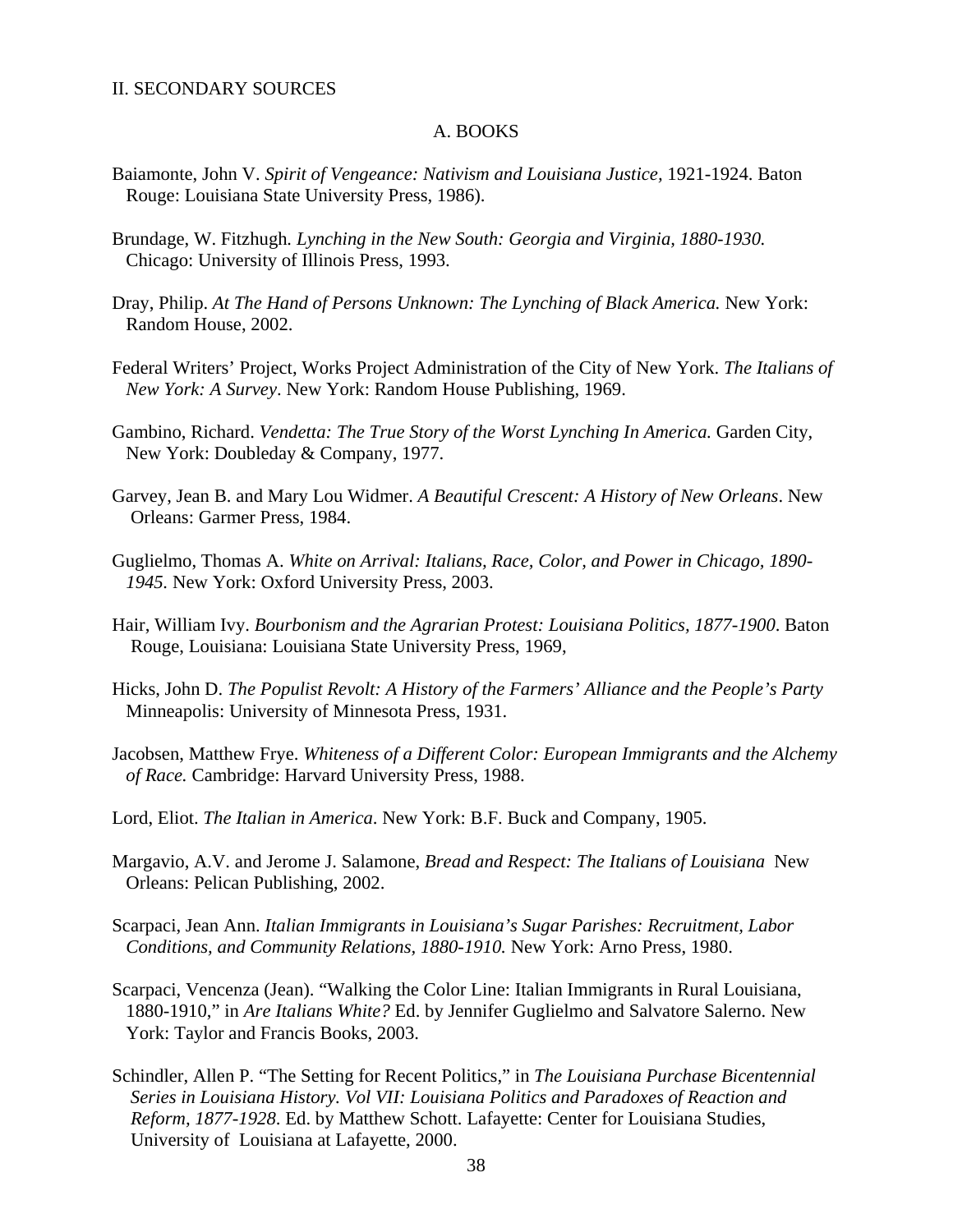- *Southern Horrors and Other Writings: The Anti-Lynching Campaign of Ida B. Wells, 1891-1900*, Ed. by Jacqueline Jones Royster. The Bedford Series in History and Culture. New York: Bedford/St.Martin's, 1997.
- Smith, Tom. *The Crescent City Lynchings: The Murder of Chief Hennessey, The New Orleans "Mafia" Trials and the Parish Prison Mob.* Guilford, CT: The Lyons Press, 2007).
- *Under Sentence of Death: Lynching in the South.* Ed. by W. Fitzhugh Brundage. Chapel Hill, N.C.: University of North Carolina Press, 1997.
- Wells, Ida B. *Southern Horrors: Lynch Law in All Its Phases.* New York: The New York Age Print, 1892, in *Southern Horrors and Other Writings: The Anti-Lynching Campaign of Ida B. Wells, 1891-1900*, Ed. by Jacqueline Jones Royster. The Bedford Series in History and Culture New York: Bedford/St.Martin's, 1997.
- *Without Sanctuary: Lynch Photography in America.* Ed. by James Allen, Hilton Als, Congressman John Lewis, and Leon F. Litwack. Santa Fe: Twin Palms Publishers, 2002.

#### B. THESIS AND DISSERTATIONS

- Dethloff, Henry Clay. "Populism and Reform in Louisiana." Unpublished Dissertation. University of Missouri, Ph.D., 1964.
- Jaeger, Daniela. "The Worst "White Lynching": Elites v. Italians in New Orleans, 1891." Unpublished Masters' Thesis, University of New Orleans, 2001.

### C. JOURNAL ARTICLES

- Abramowitz, Jack. "The Negro in the Populist Movement." *The Journal of Negro History.* Vol. 38, No. 3 (July, 1953): 257-289.
- Botein*,* Barbara. "The Hennessy Case: An Episode in Anti-Italian Nativism*" Louisiana Historical Journal,* Vol. 20, No. 3 (Summer, 1979): 261-279.

Brandfon, Robert L. "The End of Immigration to the Cotton Fields," *The Mississippi Valley Historical Review*, Vol. 50, No. 4 (March 1964): 591-611.

- Brundage, W. Fitzhugh. "Conclusion: Reflection on Lynching Scholarship." *American Nineteenth Century History.* Vol. 6, No. 3 (September, 2005): 401-414.
- Coxe, John. "The New Orleans Mafia Incident." *Louisiana Historical Journal.* Vol. 20, No. 4 (October 1937): 3-46.
- Cunningham, Andrew. "The Italian as a Hindrance to White Solidarity in Louisiana, 1890- 1898." *The Journal of Negro History*, Vol. 50, No. 1 (January, 1965): 22-36.
- Inverarity, James M. "Populism and Lynching in Louisiana, 1889-1896: A Test of Erikson's Theory of the Relationship between the Boundary Crisis and Repressive Justice." *American Sociological Review*, Vol. 41, No. 2 (April, 1976):355-358.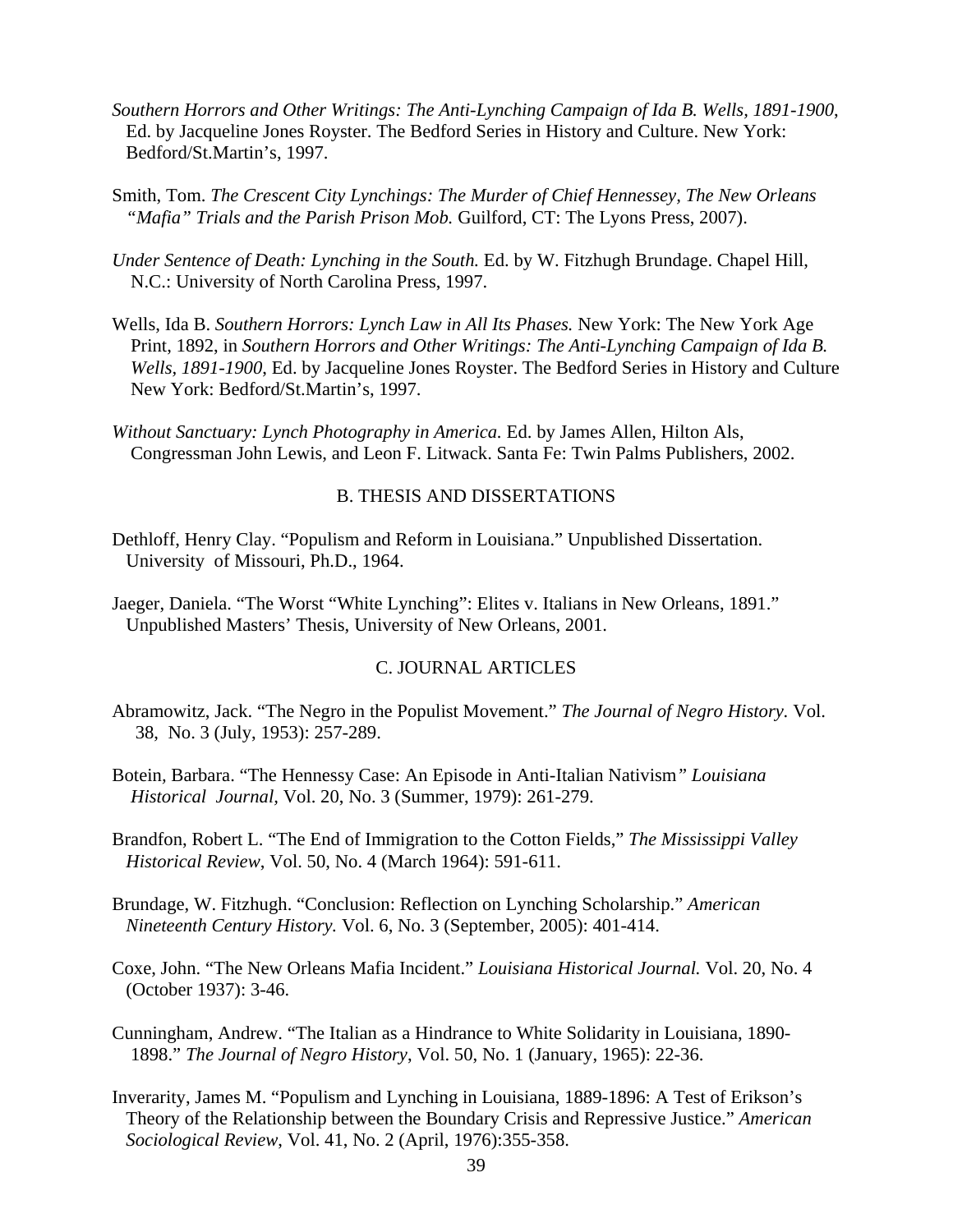- Kurtz, Michael. "Organized Crime in Louisiana: Myth or Reality?" *Louisiana Historical Journal*, Vol. XXIV, No. 4 (Fall 1983): 355-376.
- McGirr, Lisa. "The Passion of Sacco and Vanzetti: A Global History." *The Journal of American History*, 93.4 (Spring, 2007). 59 pars.
- Margavio, A.V. and J. Lambert Molyneaux. "Residential Segregation of Italians in New Orleans and Selected American Cities," *Journal of Louisiana Studies*, Vol. XII, No. 4 (Winter 1973): 639-640.

Simms-Brown, R. Jean "Populism and Black Americans: Constructive or Destructive?" *The Journal of Negro* History, Vol. 65, No. 4 (Autumn, 1980): 349-360.

## D. INTERNET SOURCES

"Injustice to Italian Laborers," in *Messages and Papers of the Presidents, 1789-1897, Benjamin Harrison*, www.bklyn-genealogy-info.com/Ethnic/Ital.Injustice.html, accessed 3/31/06.

# E. COURT CASES

*State v. Rini*, *et al.,* 95 So. 400 (La. 1922*).*

# F. PERSONAL INTERVIEWS

Hirsch, Dr. Arnold R. Professor of History. University of New Orleans. 5 March 2007.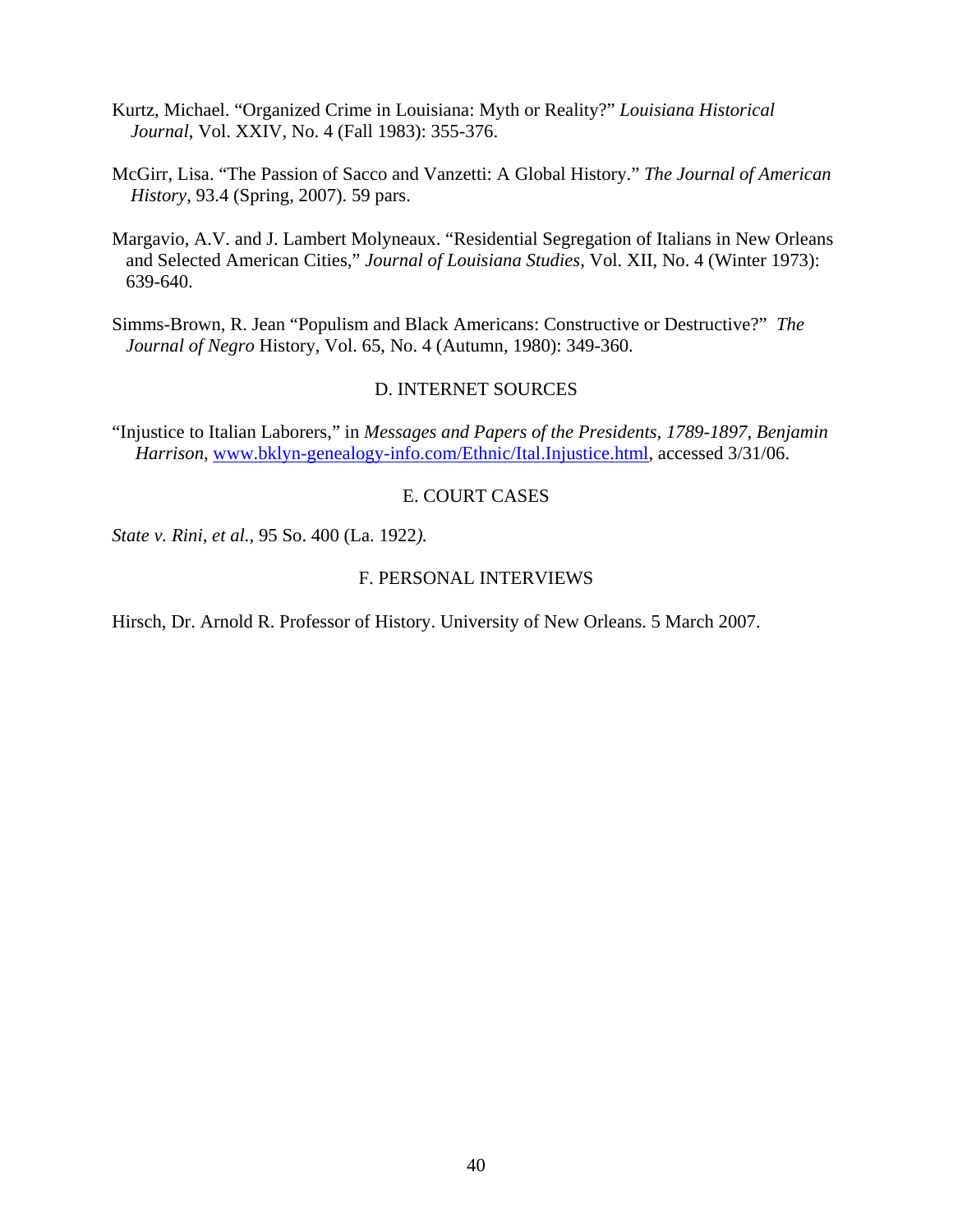### **APPENDICES**

*Note: Total population figures are exclusive of other races and nationalities included within the census, and are not necessary for purposes within this work.* 

# Appendix A

| <b>Year of</b><br><b>Census</b> | White<br><b>Population</b> | <b>Black</b><br><b>Population</b> | <b>Italian</b><br><b>Population</b> | <b>Total</b><br>Parish<br><b>Population</b> | Percentage<br>of Italians<br>v. total<br><b>Population</b> |
|---------------------------------|----------------------------|-----------------------------------|-------------------------------------|---------------------------------------------|------------------------------------------------------------|
| 1880                            | 158,367                    | 57, 617                           | 1,995                               | 216,090                                     | .9 %                                                       |
| 1890                            | 177, 376                   | 64,491                            | 3,622                               | 242,839                                     | 1.5%                                                       |
| 1900                            | 208,946                    | 77,714                            | 5,866                               | 287,104                                     | 2%                                                         |
| 1910                            | 249,403                    | 39,282                            | 8,066                               | 339,075                                     | 2.4%                                                       |

# Population Figures for Orleans Parish 1880 – 1910

*Source:* U.S. Census Office. *Tenth Census of the United States, 1880, Part I* .Washington, D.C.: Government Printing Office, 1882; U.S. Census Office. *Eleventh Census of the United States, 1890, Part I.* Washington, D.C.: Government Printing Office, 1895; U.S. Census Office. *Twelfth Census of the United States, 1900, Part I.* Washington, D.C.: Government Printing Office, 1901; U.S. Census Office, *Thirteenth Census of the United States, 1910, Part I.* Washington, D.C.: Government Printing Office, 1911.

# Appendix B

# Total Population Figures for St. Bernard Parish 1880-1910

| Year of<br><b>Census</b> | White<br><b>Population</b> | <b>Black</b><br><b>Population</b> | <b>Italian</b><br><b>Population</b> | <b>Total Parish</b><br><b>Population</b> | <b>Percentage of</b><br>Italians v.<br>total |
|--------------------------|----------------------------|-----------------------------------|-------------------------------------|------------------------------------------|----------------------------------------------|
|                          |                            |                                   |                                     |                                          | <b>Population</b>                            |
| 1880                     | 2,104                      | 2,288                             |                                     | 4,106                                    | .04%                                         |
| 1890                     | 2,347                      | 1,977                             | 15                                  | 4,326                                    | .34%                                         |
| 1900                     | 2,832                      | 2,197                             | 123                                 | 5,081                                    | 2.4%                                         |
| 1910                     | 3,343                      | 1,933                             | 238                                 | 5,277                                    | 4.5%                                         |

*Source:* U.S. Census Office. *Tenth Census of the United States, 1880, Part I* .Washington, D.C.: Government Printing Office, 1882; U.S. Census Office. *Eleventh Census of the United States, 1890, Part I.* Washington, D.C.: Government Printing Office, 1895; U.S. Census Office. *Twelfth Census of the United States, 1900, Part I.* Washington, D.C.: Government Printing Office, 1901; U.S. Census Office, *Thirteenth Census of the United States, 1910, Part I.* Washington, D.C.: Government Printing Office, 1911.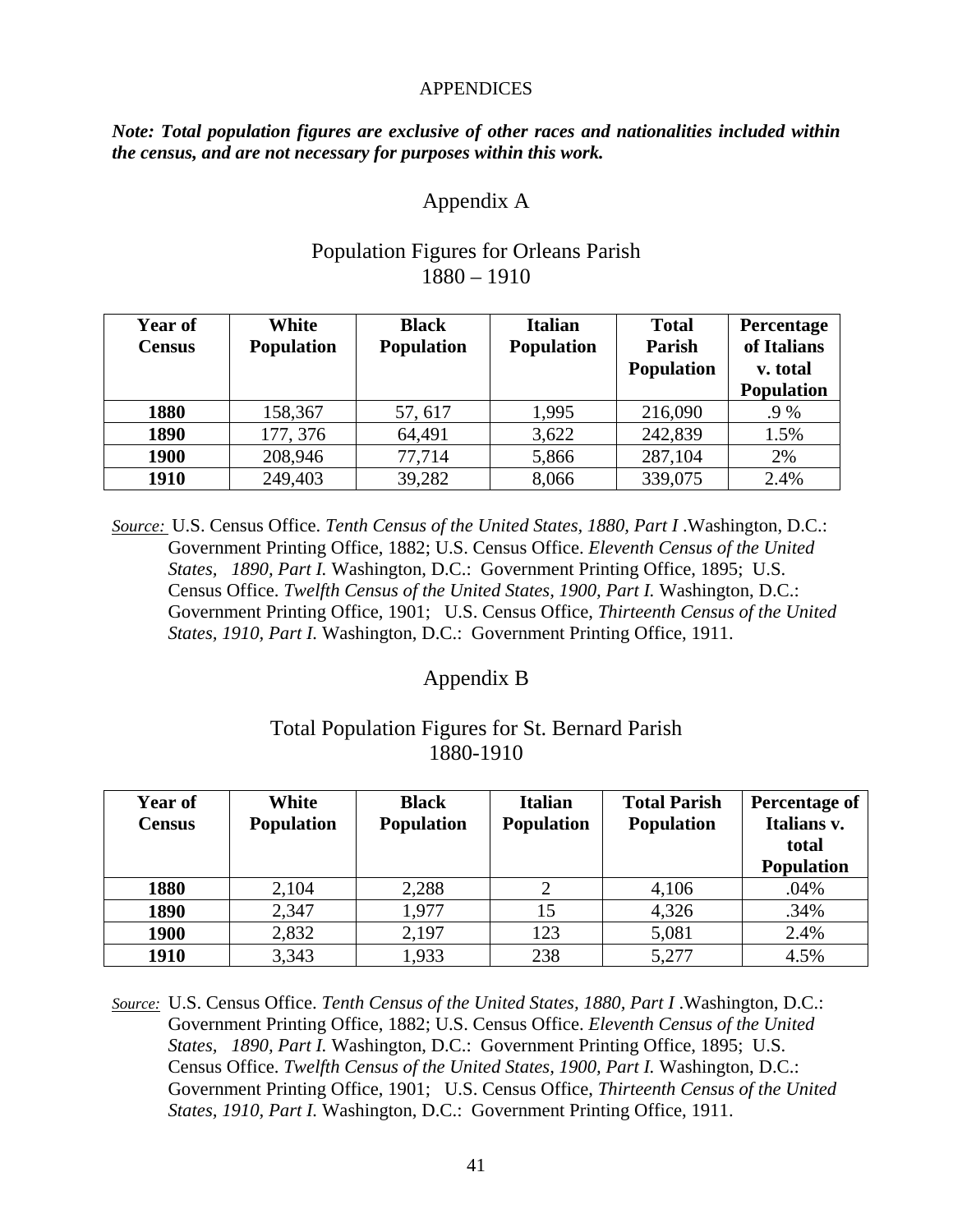# Appendix C

| Year of<br><b>Census</b> | White<br><b>Population</b> | <b>Black</b><br><b>Population</b> | <b>Italian</b><br><b>Population</b> | <b>Total</b><br>Parish<br><b>Population</b> | Percentage<br>of Italians<br>v. total<br><b>Population</b> |
|--------------------------|----------------------------|-----------------------------------|-------------------------------------|---------------------------------------------|------------------------------------------------------------|
| 1880                     | 1,401                      | 5,746                             |                                     | 7,161                                       | .05%                                                       |
| 1890                     | 1,986                      | 5,751                             |                                     | 7,737                                       |                                                            |
| 1900                     | 2,970                      | 6,102                             | 626                                 | 9,072                                       | 6.9%                                                       |
| 1910                     | 4,487                      | 6,720                             | 254                                 | 11,207                                      | 2.3%                                                       |

# Population Figures for St. Charles Parish 1880-1910

*Source:* U.S. Census Office. *Tenth Census of the United States, 1880, Part I* .Washington, D.C.: Government Printing Office, 1882; U.S. Census Office. *Eleventh Census of the United States, 1890, Part I.* Washington, D.C.: Government Printing Office, 1895; U.S. Census Office. *Twelfth Census of the United States, 1900, Part I.* Washington, D.C.: Government Printing Office, 1901; U.S. Census Office, *Thirteenth Census of the United States, 1910, Part I.* Washington, D.C.: Government Printing Office, 1911.

# Appendix D

# Total Population Figures for Madison Parish 1880-1910

| Year of<br><b>Census</b> | White<br><b>Population</b> | <b>Black</b><br><b>Population</b> | <b>Italian</b><br><b>Population</b> | <b>Total Parish</b><br><b>Population</b> | Percentage of<br>Italians v. |
|--------------------------|----------------------------|-----------------------------------|-------------------------------------|------------------------------------------|------------------------------|
|                          |                            |                                   |                                     |                                          | total                        |
|                          |                            |                                   |                                     |                                          | <b>Population</b>            |
| 1880                     | 1,261                      | 12,645                            |                                     | 13,906                                   | .014%                        |
| 1890                     | 931                        | 13,204                            |                                     | 14,135                                   |                              |
| 1900                     | 899                        | 11,422                            |                                     | 12,322                                   | .04%                         |
| 1910                     | 1220                       | 9,455                             | 152                                 | 10,676                                   | 1.42%                        |

*Source:* U.S. Census Office. *Tenth Census of the United States, 1880, Part I* .Washington, D.C.: Government Printing Office, 1882; U.S. Census Office. *Eleventh Census of the United States, 1890, Part I.* Washington, D.C.: Government Printing Office, 1895; U.S. Census Office. *Twelfth Census of the United States, 1900, Part I.* Washington, D.C.: Government Printing Office, 1901; U.S. Census Office, *Thirteenth Census of the United States, 1910, Part I.* Washington, D.C.: Government Printing Office, 1911.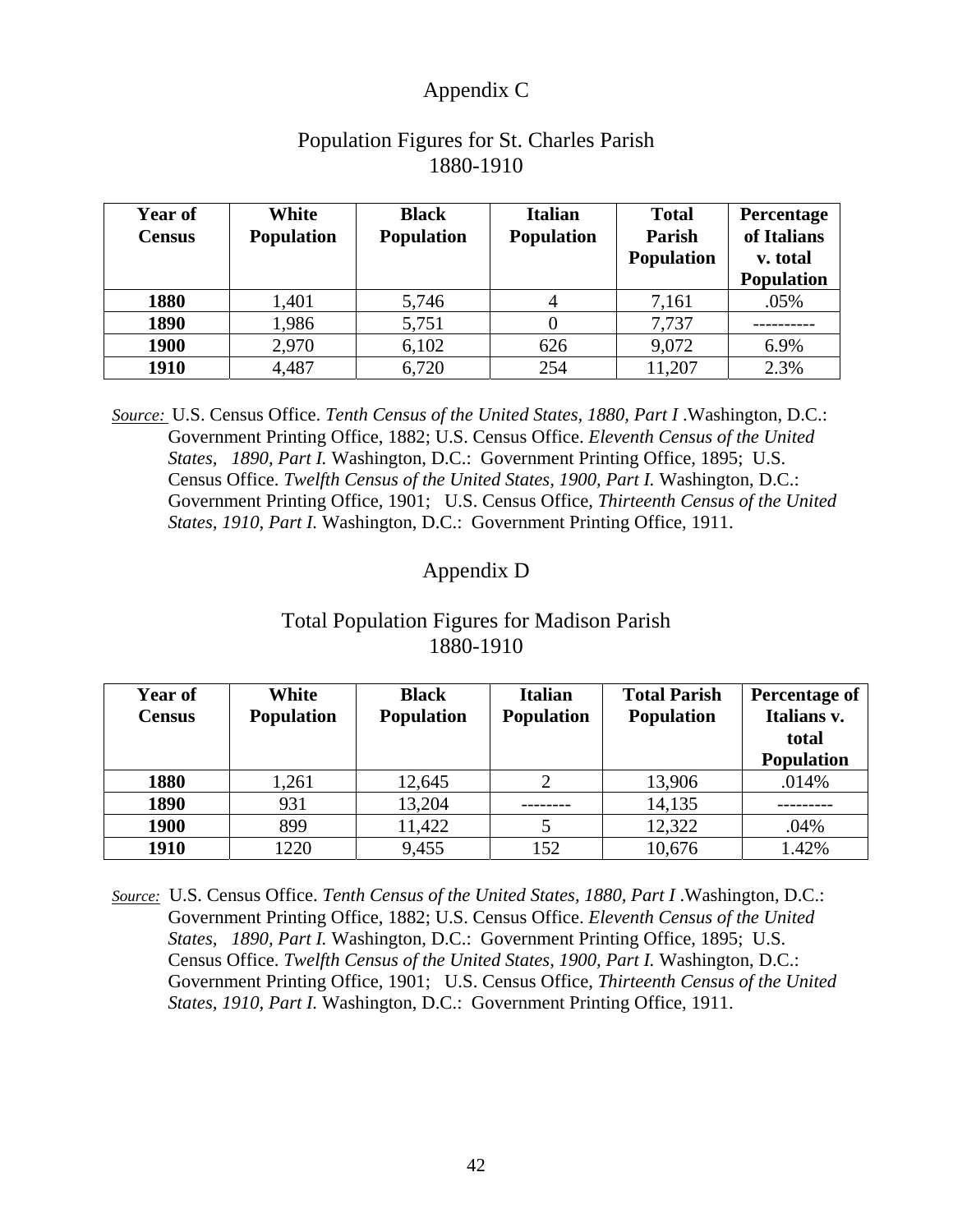### APPENDIX E

| Year of<br><b>Census</b> | White<br><b>Population</b> | <b>Black</b><br><b>Population</b> | <b>Italian</b><br><b>Population</b> | <b>Total Parish</b><br><b>Population</b> | <b>Percentage of</b><br>Italians v. |
|--------------------------|----------------------------|-----------------------------------|-------------------------------------|------------------------------------------|-------------------------------------|
|                          |                            |                                   |                                     |                                          | total                               |
|                          |                            |                                   |                                     |                                          | <b>Population</b>                   |
| 1880                     | 5,608                      | 4,104                             |                                     | 9,638                                    | .07%                                |
| 1890                     | 7,943                      | 4,698                             |                                     | 12,655                                   | .06                                 |
| 1900                     | 12,248                     | 5,375                             | 97                                  | 17,625                                   | .5%                                 |
| 1910                     | 15,170                     | 9,135                             | 1,621                               | 29,160                                   | 5.5%                                |

# Total Population Figures for Tangipahoa Parish 1880-1910

*Source:* U.S. Census Office. *Tenth Census of the United States, 1880, Part I* .Washington, D.C.: Government Printing Office, 1882; U.S. Census Office. *Eleventh Census of the United States, 1890, Part I.* Washington, D.C.: Government Printing Office, 1895; U.S. Census Office. *Twelfth Census of the United States, 1900, Part I.* Washington, D.C.: Government Printing Office, 1901; U.S. Census Office, *Thirteenth Census of the United States, 1910, Part I.* Washington, D.C.: Government Printing Office, 1911.